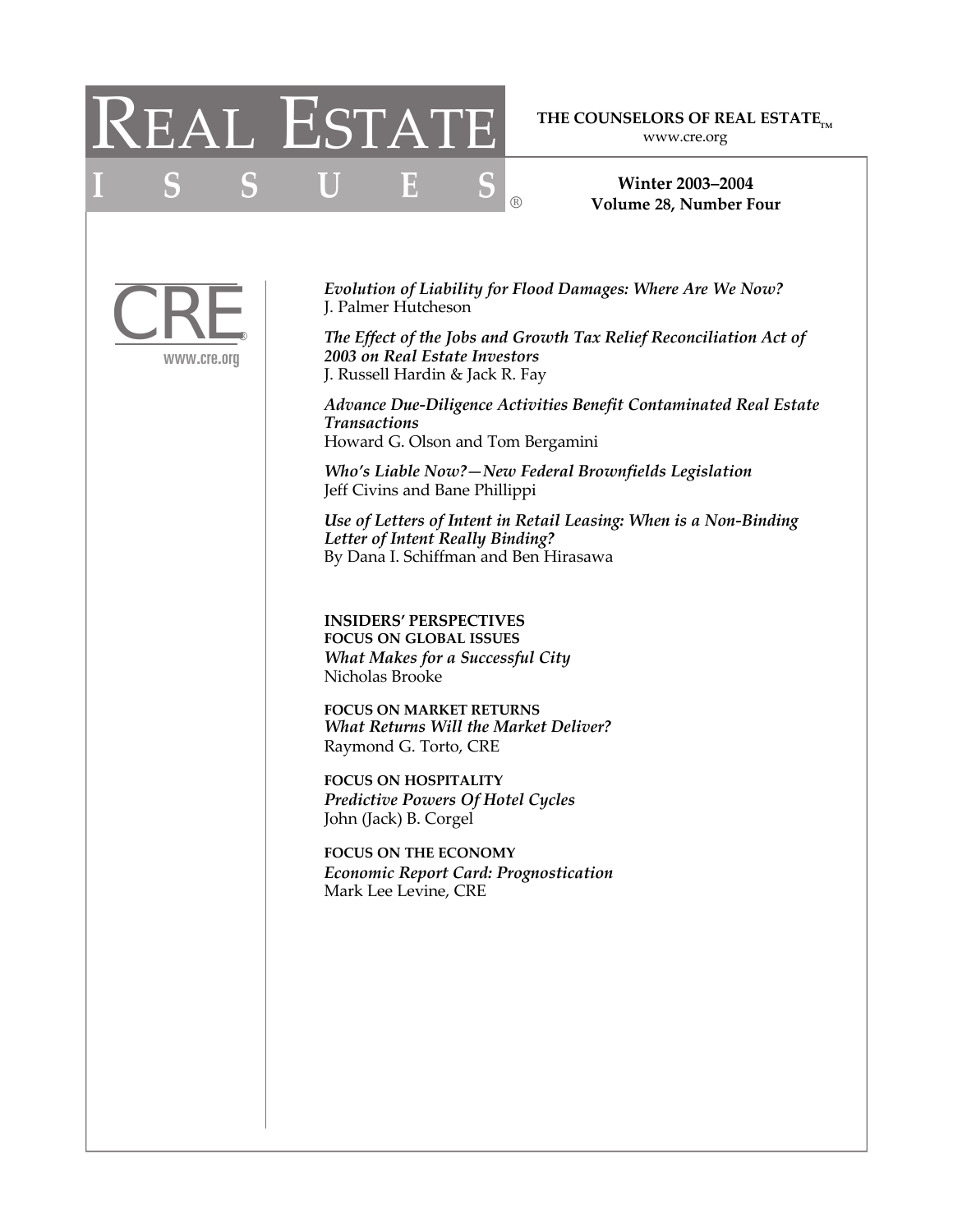

**1976 - 2004** *28 Years of Publishing Excellence*

## **EDITOR'S COUNCIL**

n

### **CORPORATE/ORGANIZATION MEMBERS**

Appraisal Institute

National Association of REALTORS<sup>®</sup>

n

**INDIVIDUAL MEMBERS**

James R. MacCrate, CRE, *New York, NY*

Joseph H. Martin, CRE, *Lawrenceville, NJ*

Kenneth P. Riggs, Jr., CRE, *Chicago, IL*

Daniel Rose, CRE, *New York, NY*

Anthony F. Souza, CRE, *Tracy, CA*

Frank X. Troisi, CRE Emeritus, *New York, NY*

Ray C. Wilson, CRE, *San Antonio, TX*

For more information on becoming a member of the Editor's Council or advertising in *Real Estate Issues,*  contact The Counselors' Chicago office at 312.329.8427; info@cre.org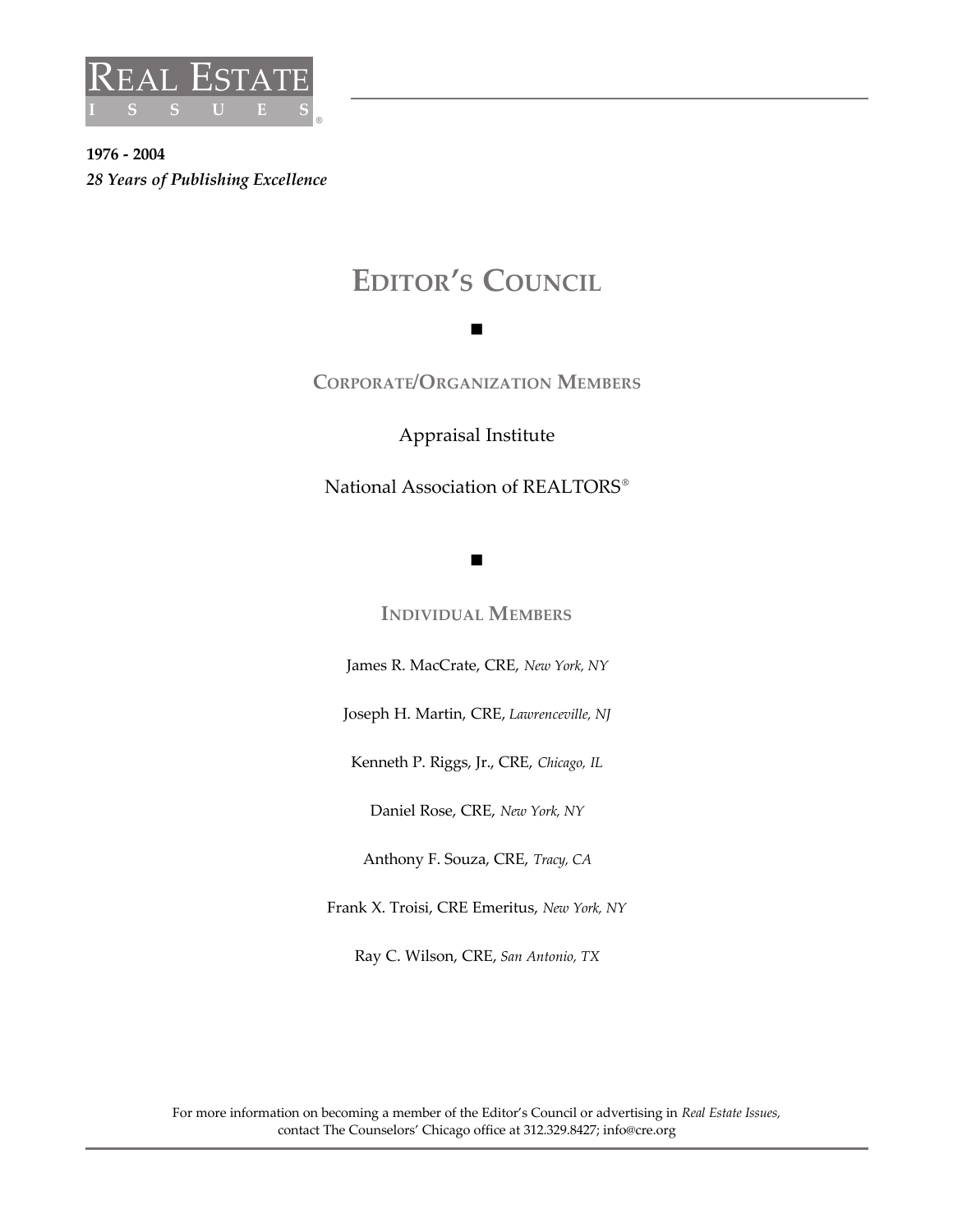# **ABOUT THE COUNSELORS OF REAL ESTATE**



The Counselors of Real Estate, established in 1953, is an international group of high profile professionals including members of prominent real estate, financial, legal and accounting firms as well as leaders of government and academia who provide expert, objective advice on complex real property situations and land-related matters.

Membership is selective, extended by invitation only on either a sponsored or self-initiated basis. The **CRE Designation** (Counselor of Real Estate) is awarded to all members in recognition of superior problem solving ability in various areas of specialization such as litigation support, asset management, valuation, feasibility studies, acquisitions/dispositions and general analysis.

CREs achieve results, acting in key roles in annual transactions and/or real estate decisions valued at over \$41.5 billion. Over 300 of the Fortune 500 companies retain CREs for advice on real estate holdings and investments. CRE clients include public and private property owners, investors, attorneys, accountants, financial institutions, pension funds and advisors, government institutions, health care facilities, and developers.

#### *Enrichment Through Networking, Education & Publications*

Networking continues as the hallmark of The Counselor organization. Throughout the year, programs provide cutting-edge educational opportunities for CREs including seminars, workshops, technology sessions, and business issues forums that keep members abreast of leading industry trends. Meetings on both the local and national levels also promote interaction between CREs and members from key user groups including those specializing in financial, legal, corporate, and government issues.

CRE members benefit from a wealth of information published in The Counselors' quarterly award-winning journal *Real Estate Issues* which offers decisive reporting on today's changing real estate industry. Recognized leaders contribute critical analyses not otherwise available on important topics such as

institutional investment, sports and the community, real estate ethics, tenant representation, break-even analysis, the environment, cap rates/yields, REITs, and capital formation. Members also benefit from the bi-monthly member newsletter, *The Counselor*, and a wide range of books and monographs published by The Counselor organization. A major player in the technological revolution, the CRE regularly accesses the most advanced methodologies, techniques and computer-generated evaluation procedures available.

#### *What is a Counselor of Real Estate (CRE)?*

A Counselor of Real Estate is a real estate professional whose primary business is providing expert advisory services to clients. Compensation is often on an hourly or total fixed fee basis, although partial or total contingent fee arrangements are sometimes used. Any possibility of actual or perceived conflict of interest is resolved before acceptance of an assignment. In any event, the Counselor places the interests of the client first and foremost in any advice provided, regardless of the method of compensation. CREs have acquired a broad range of experience in the real estate field and possess technical competency in more than one real estate discipline.

The client relies on the Counselor for skilled and objective advice in assessing the client's real estate needs, implying both trust on the part of the client and trustworthiness on the part of the Counselor.

Whether sole practitioners, CEOs of consulting firms, or real estate department heads for major corporations, CREs are seriously committed to applying their extensive knowledge and resources to craft real estate solutions of measurable economic value to clients' businesses. CREs assess the real estate situation by gathering the facts behind the issue, thoroughly analyzing the collected data, and then recommending key courses of action that best fit the client's goals and objectives. These real estate professionals honor the confidentiality and fiduciary responsibility of the client-counselor relationship.

The extensive CRE network stays a step ahead of the ever-changing real estate industry by reflecting the diversity of all providers of counseling services. The membership includes industry experts from the corporate, legal, financial, institutional, appraisal, academic, government, Wall Street, management, and brokerage sectors. Once invited into membership, CREs must adhere to a strict Code of Ethics and Standards of Professional Practice.

#### *Users of Counseling Services*

The demand continues to increase for expert counseling services in real estate matters worldwide. Institutions, estates, individuals, corporations and federal, state and local governments have recognized the necessity and value of a CRE's objectivity in providing advice.

CREs service both domestic and foreign clients. Assignments have been accepted in Africa, Asia, the United Kingdom, the Caribbean, Central and South America, Europe and the Middle East. CREs have been instrumental in assisting the Eastern European Real Property Foundation create and develop private sector, market-oriented real estate institutions in Central and Eastern Europe and the Newly Independent States. As a member of The Counselor organization, CREs have the opportunity to travel and share their expertise with real estate practitioners from several developing countries including Poland, Hungary, Bulgaria, Ukraine, Czech Republic, Slovak Republic, and Russia as they build their real estate businesses and develop standards of professional practice.

Only 1,100 practitioners throughout the world carry the CRE Designation, denoting the highest recognition in the real estate industry. With CRE members averaging 20 years of experience in the real estate industry, individuals, institutions, corporations, or government entities should consider consulting with a CRE to define and solve their complex real estate problems or matters. REI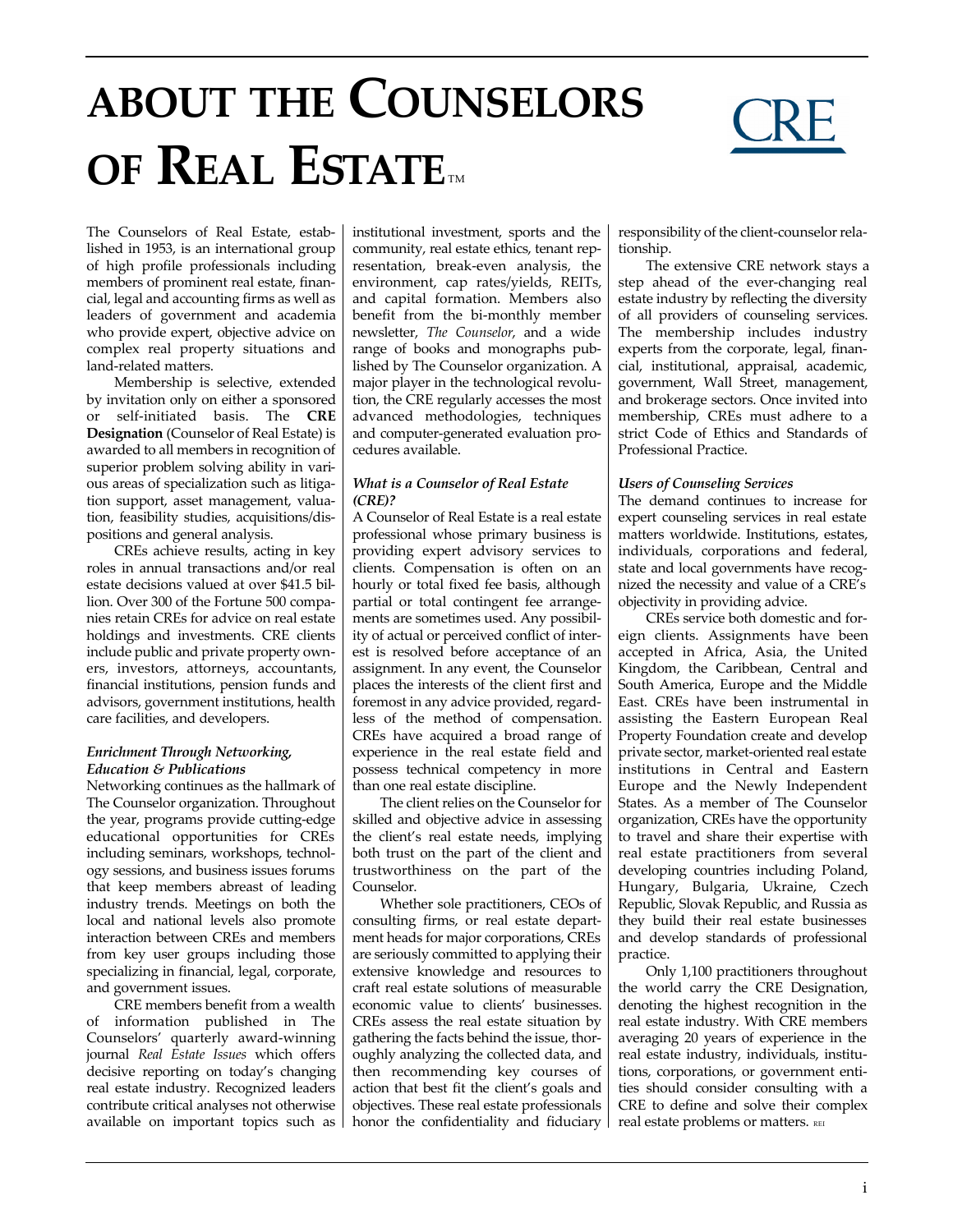**Winter 2003-2004**

**Volume 28 Number Four**



*published by*

THE COUNSELORS OF REAL ESTATE

**1976 - 2004**

**®**

*28 Years of Publishing Excellence*

### **TABLE OF CONTENTS**

*Page*

- i About The Counselors of Real Estate
- iv Editor's Statement
- 1-35 Manuscripts

#### 1 **EVOLUTION OF LIABILITY FOR FLOOD DAMAGES: WHERE ARE WE NOW?** *by J. Palmer Hutcheson*

Changing weather patterns and several recent catastrophic storms have highlighted the collision between urban redevelopment, suburban expansion, "sunbelt" or "greenfield" growth, and changing governmental philosophies regulating drainage.

#### 6 THE EFFECT OF THE JOBS AND GROWTH TAX RELIEF RECONCILIATION ACT OF 2003 ON REAL ESTATE **INVESTORS**

#### *by J. Russell Hardin & Jack R. Fay*

If real estate investors are to maximize after-tax profits, they must have a working knowledge of the latest legislative changes enacted by the United States Congress that pertain to real estate investment-related activities. On May 28, 2003, President George W. Bush signed into law the Jobs and Growth Tax Relief Reconciliation Act of 2003. This major piece of legislation contains many new tax provisions and amendments to the Internal Revenue Code. Investors in real estate are urged to look closely at this new tax legislation to seek ways in which they can significantly diminish their future income taxes. Noteworthy changes include reduction of income tax rates, reduction of capital gains tax rates, increase in the alternative minimum tax exemption, and others.

#### 12 **ADVANCE DUE-DILIGENCE ACTIVITIES BENEFIT CONTAMINATED REAL ESTATE TRANSACTIONS** *by Howard G. Olson, Ph.D. and Tom Bergamini*

This article discusses and illustrates advantages to the seller of performing environmental due-diligence activities prior to marketing contaminated or "brownfield" real estate. A recent brownfield transaction is tracked through the due-diligence activities, the valuation process, the offer-to-purchase negotiation and closing. The advantages, to the seller, of performing advance due-diligence activities are clearly illustrated.

The articles/submissions printed herein represent the opinions of the authors/contributors and not necessarily those of The Counselors of Real Estate or its members. The Counselors assumes no responsibility for the opinions expressed/citations and facts used by the contributors to this publication whether or not the articles/submissions are signed.

Currently published quarterly by The Counselors of Real Estate, a not-for-profit organization, of the National Association of REALTORS®, 430 North Michigan Avenue, Chicago, Illinois 60611. Copyright 2002 by The Counselors of Real Estate of the National Association of REALTORS®. All rights reserved. (Printed in U.S.A.)

Third class postage paid at Chicago. Real Estate Issues publishes four times annually (Spring, Summer, Fall, Winter). Subscription rates are: \$48 for one year (4 issues); \$80 for two years; \$96 for three years; \$42 per year to students and faculty; \$54 foreign rate, submit in U.S. currency; single copy \$15. Remittances may be made by credit card or personal check, payable to The Counselors of Real Estate. Remittances, change of address notices, undeliverable copies, orders for subscriptions, and editorial material should be sent to *Real Estate Issues,* The Counselors of Real Estate, 430 North Michigan Avenue, Chicago, Illinois 60611. *Phone:* 312.329.8427; *Fax:* 312.329.8881; *E-mail:* info@cre.org; *Website:* www.cre.org

Library of Congress card number LC 76-55075

*Real Estate Issues* is a registered trademark of The Counselors of Real Estate, a not-for-profit organization.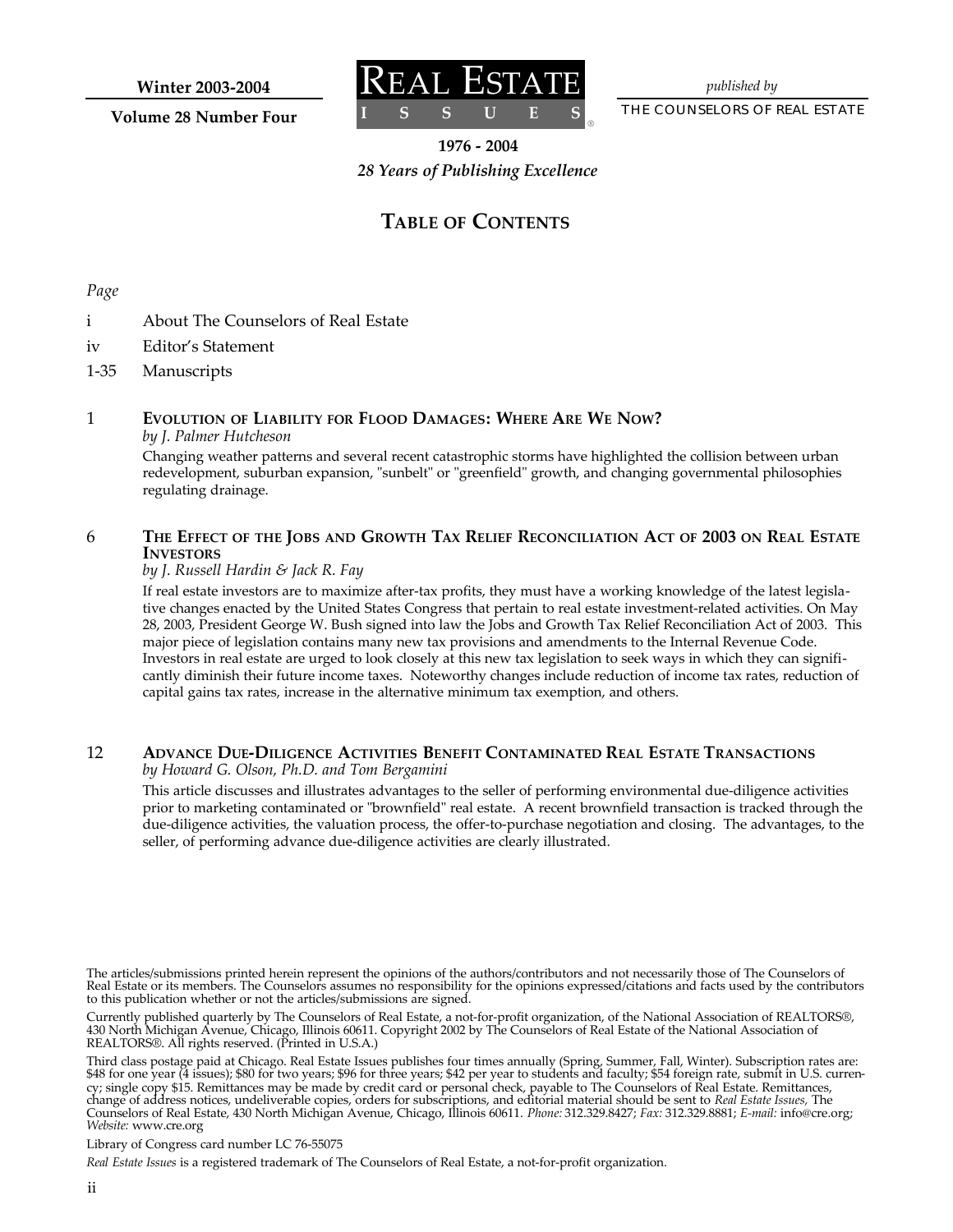#### 18 **WHO'S LIABLE NOW?—NEW FEDERAL BROWNFIELDS LEGISLATION**

*by Jeff Civins and Bane Phillippi*

On January 11, 2002, President Bush signed the Small Business Liability Relief and Brownfields Revitalization Act (the "Brownfields Amendments"). As its name suggests, the act provides relief to small businesses and funding for "brownfields" - "real property, the expansion, re-development, or re-use of which may be complicated by the presence or potential presence of a hazardous substance, pollutant, or contaminant." The Brownfields Amendments also significantly amend certain liability-related provisions of the Comprehensive Environmental Response Compensation Liability Act ("CERCLA" or "Superfund"), the environmental statute that dramatically changed the scope of liability for parties owning or dealing with contaminated properties. This article briefly provides background on CERCLA, and then discusses the Brownfields Amendments' liability-related provisions, specifically, new exemptions for generators of waste, provisions for settlement by small businesses, clarifications relating to the innocent land owner exemption, new landowner exemptions and their limitations, and windfall liens.

#### 24 **USE OF LETTERS OF INTENT IN RETAIL LEASING: WHEN IS A NON-BINDING LETTER OF INTENT REALLY BINDING?** *by Dana I. Schiffman and Ben Hirasawa*

New case law may add a new, unexpected twist to "non-binding" letters of intent. Landlords, tenants and brokers are well advised to consider the pitfalls created by Copeland v. Baskin Robbins, U.S.A., (96 Cal.App.4th 1251 (2002)) and to reexamine their use of letters of intent in light of such new law.

#### **INSIDERS' PERSPECTIVES**

- 28 **FOCUS ON GLOBAL ISSUES** *by Nicholas Brooke*
- 30 **FOCUS ON MARKET RETURNS** *by Raymond G. Torto, CRE*
- 32 **FOCUS ON HOSPITALITY** *by John (Jack) B. Corgel*
- 37 **FOCUS ON THE ECONOMY** *by Mark Lee Levine CRE*

## $\sf REAL~EST$ **ISSUES**

**®**

**EDITOR IN CHIEF Hugh Kelly, CRE** Real Estate Economics - Brooklyn, NY

**CO-EDITOR Kerry Vandell, CRE** University of Wisconsin - Madison, WI

**2003 EDITORIAL BOARD Timothy Barnes, CRE** PricewaterhouseCoopers LLP - New York, NY

**James T. Barry, Jr., CRE** James T. Barry Co., Inc. - Milwaukee, WI

**Owen M. Beitsch, CRE** Real Estate Research Consultants - Orlando, FL

**Michael Y. Cannon, CRE** Integra Realty Resources-AREEA/South Florida - Miami, FL

**Maura M. Cochran, CRE** Bartram & Cochran, Inc. - Hartford, CT **John A. Dalkowski, III, CRE**

Phoenix Real Estate Counselors, Inc. - Miami, FL **Jack P. Friedman, CRE**

Jack P. Friedman & Associates, LLC - Dallas, TX **John L. Gadd, CRE**

Gadd, Tibble & Associates, Inc. - Wheaton, IL

**Joyce Geiger, CRE** Insignia/ESG, Inc. - New York, NY **Donald P. Guarino, Jr., CRE** AEGON USA Realty Advisors, Inc. - Cedar Rapids, IA

**Paul G. Johnson, CRE** Johnson & Zaddack, Inc. - Phoenix, AZ

**James C. Kafes, CRE** AEGON USA Realty Advisors, Inc. New York, NY

**George R. Karvel, CRE** University Of St. Thomas - Minneapolis, MN

**Steven Kaye, CRE** CB Richard Ellis/Whittier Partners - Boston, MA **Gerald M. Levy, CRE**

Gerald M. Levy & Co. LLC - New York, NY

**Richard Marchitelli, CRE** PricewaterhouseCoopers LLP - New York, NY

**Michael S. MaRous, CRE** MaRous & Co. - Park Ridge, IL

**William P.J. McCarthy, CRE** W.P.J. McCarthy and Company Ltd. - Burnaby, BC

**Roy J. Schneiderman, CRE** Bard Consulting - San Francisco, CA

**Daniel L. Swango, CRE** Swango Appraisal - Tucson, AZ **David J. Wilk, CRE**

Greystone Realty Advisors, Inc. - Wilmington, DE

**Jerome W. Witte, Jr., CRE** Hein & Associates LLP - Houston, TX **Gerald N. Zaddack, CRE**

Johnson & Zaddack, Inc - Phoenix, AZ **Jim Zemezonak, CRE**

Core Realty Partners - Scottsdale, AZ

**2004 NATIONAL OFFICERS Philip S. Cottone, CRE-** *chair of the board* **Richard J. Voelker, CRE -** *vice Chairman of the Board*  **Alan A. 'Scotty' Herd, CRE -** *liaison vice chair*  **James S. Lee, CRE -** *liaison vice chair*  **Noah D. Shlaes, CRE-** *liaison vice chair* 

**PRESIDENT Mary Walker Fleischmann**

**MANAGING EDITOR Jonathan Laxamana**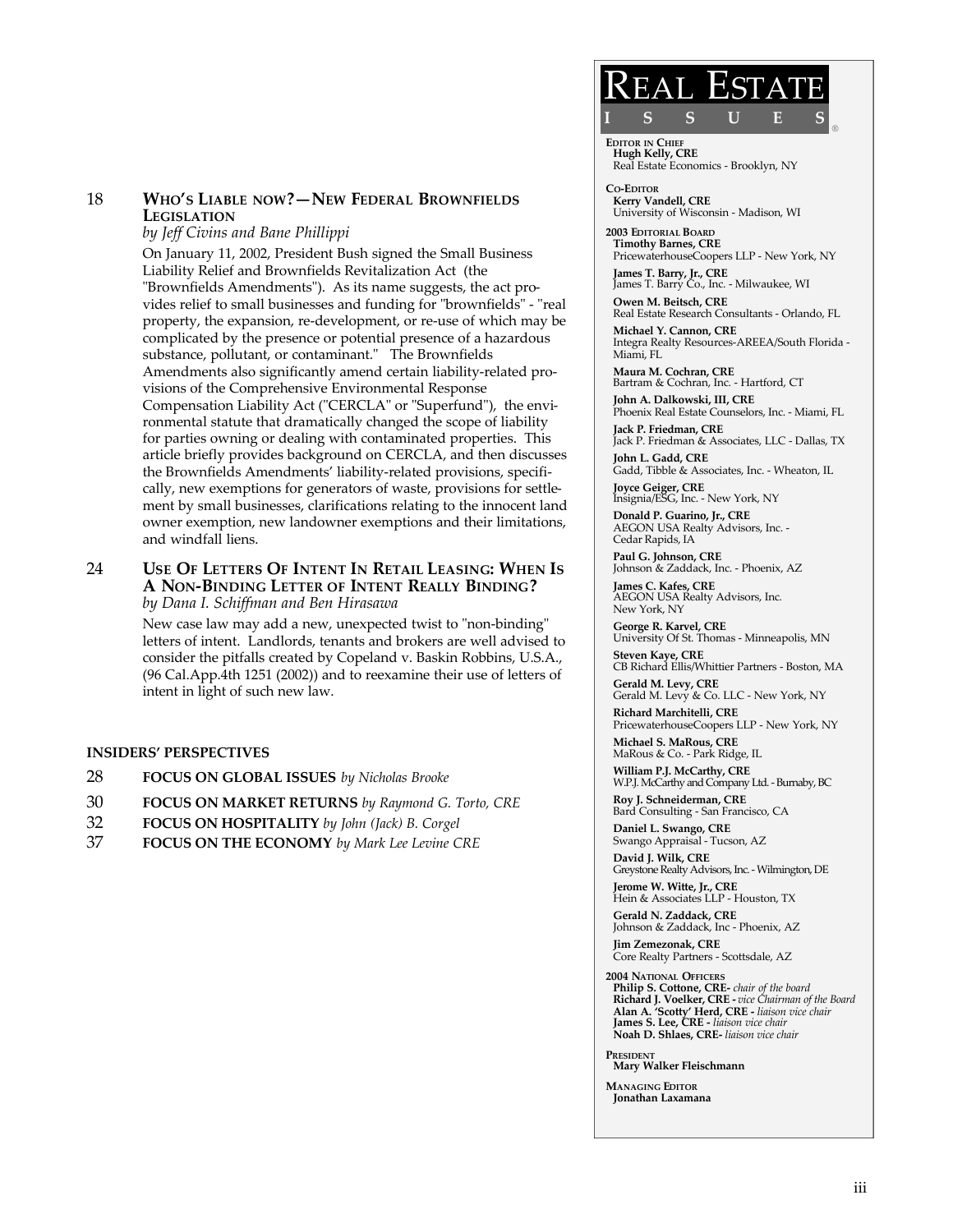

*CRE Hugh F. Kelly* 

**ON** I have become accustomed to describing the fascination I have found in what is now a quarter-century in the field of real estate. For me, this has been a tremendous window onto the world. Because of my own specializat ver the years, when people ask me that difficult question, "So what is it that you do?", I have become accustomed to describing the fascination I have found in what is now a quarter-century in the field of real estate. For me, this has been a tremendous window the real estate industry is a particularly wonderful filter for sorting out all kinds of economic trends and variables. Our successes and failures are really quite out in the open: there's something about an empty building that leaves no plausible deniability about mistakes, the way that, say, creative accounting can at least mask trouble in the corporate world. But there is also great satisfaction, from time to time, in going against the tide in real estate economic forecasting, and finding that events have vindicated your point of view. Counselors of Real Estate have all shared the experience of being able to walk across a cityscape, or some other venue where they have had project involvement, and know that the world looks a little different because of their professional involvement.

The articles in this edition of *Real Estate Issues* are potent reminders of just how fundamental are the forces that come into play in practicing real estate. Two articles on brownfields and one on flood liability issues underscore the degree to which our industry alters the very landscape that supports our endeavor. I am reminded of work I had the privilege to participate in during the mid-1980s, when I was part of the site selection team for the Saturn Corporation automobile plant. One of the elements we kept firmly in mind was that we were seeking a locality that could accept such a huge facility without undue adverse change. There was no point in selecting a location for positive attributes that would be instantly spoiled once the plant was built!

The brownfield developments also remind us of how adaptable basic forms of real estate can be. The very principle of highest and best use implies that improvements on the land are not permanent, and can be subject to obsolescence and replacement as times and conditions change. Unfortunately, for many sites, the task of remediation needed to prepare the land again for another use, given the degradation of the environment is daunting both in a physical and a financial sense. The law is still in a trial and error process of balancing the legitimate interests of real estate industry participants (including developers, users, parties on both sides of the buy/sell agreement, and financing sources) and those of the larger society that is our constitutive context. Our articles keep you updated on key changes in that trial and error process.

While *Real Estate Issues* is not a legal journal, matters of law play a key role for the commercial property sector. In addition to the brownfields and flood liability essays, we have articles exploring the impact of recent federal tax legislation on real estate, from authors who are not afraid to make specific recommendations about how these changes alter the risk/reward menu for investors. Additionally, the case law of letters of intent is evolving, and a recent California decision is discussed from the point of view of parties to retail property transactions. This is particularly timely, as retail assets grow in their share of the overall transaction pie in the present decade.

We are, of course, quite proud to present once again an impressive line-up of authors in our Insiders' Perspective columns. Nicholas Brooke, current president of the Royal Institution of Chartered Surveyors. provides the first of a series of articles, this one on "what makes for a successful city," drawing upon his own international experience. CREs Ray Torto and Mark Levine outline the condition of the property markets and the fundamental economy. And Dr. Jack Corgel of Cornell University contributes his perspective on the hospitality industry and opportunities arise from its own cyclical recovery.

I am very pleased that we can bring you this edition, hard on the heels of the somewhat delayed Fall 2003 number. I must thank our remarkable editorial board and the CRE staff in Chicago for their invaluable help as we seek to accelerate our production schedules in 2004. One thing is certain: as we go forward, there will be further change in our industry, the economic, social and legal context within which we do business, and even in our journal itself. The ever-fascinating world of real estate doesn't allow us to stand still. And who would ever want to!

> **Hugh F. Kelly, CRE** *Editor in Chief*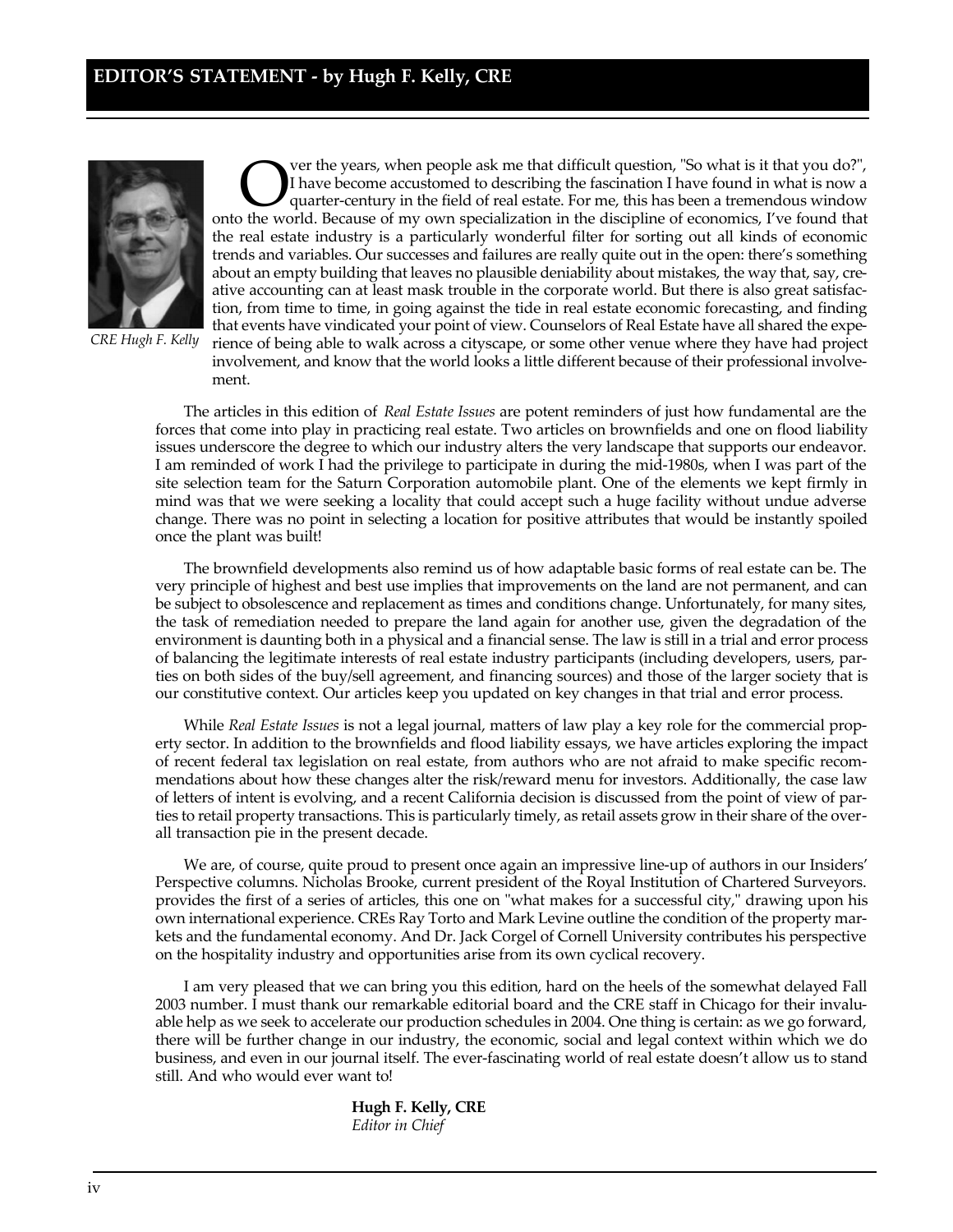# **EVOLUTION OF LIABILITY FOR FLOOD DAMAGES: WHERE ARE WE NOW?**

*By J. Palmer Hutcheson*

#### **ABOUT THE AUTHOR**

**J. PALMER HUTCHESON,** *has practiced civil trial law for more than 30 years in Harris County and is the head of Gardere Wynne Sewell LLP's Water Law Practice Group. He represented certain defendants in the Kerr and Anello litigation, routinely handles other complex flooding cases throughout the State of Texas, and works closely with outside experts and clients in favorably resolving flooding claims. He may be contacted through his firm website www.gardere.com.*

hanging weather patterns and several recent catastrophic storms have highlighted the collision between urban redevel-<br>opment, suburban expansion, "sunbelt" or "greenfield"<br>growth, and changing governmental philosophies reg hanging weather patterns and several recent catastrophic storms have highlighted the collision between urban redevelopment, suburban expansion, "sunbelt" or "greenfield" growth, and changing governmental philosophies regulating tially magnified problems with urban sprawl and severely taxed existing drainage and storm water infrastructure resources. Increased demands for commercial and residential housing necessitate funding and building additional flood and storm water control structures. When a neighborhood floods, companies that were engaged in newer upstream commercial and residential real estate development, manufacturing and industrial expansion or modification, property management, design engineering and construction become targets for criminal and civil litigation. While governmental units responsible for drainage management are often able to assert sovereign immunity and other legal protections to limit or eliminate their exposure, developers, engineers, builders, and manufacturers are faced with the task of defending themselves in costly litigation against whole neighborhoods.

These neighborhood suits routinely raise complex practical and legal issues regarding the use, ownership, drainage and disposal of water. They are often complicated by antiquated flood control policies or con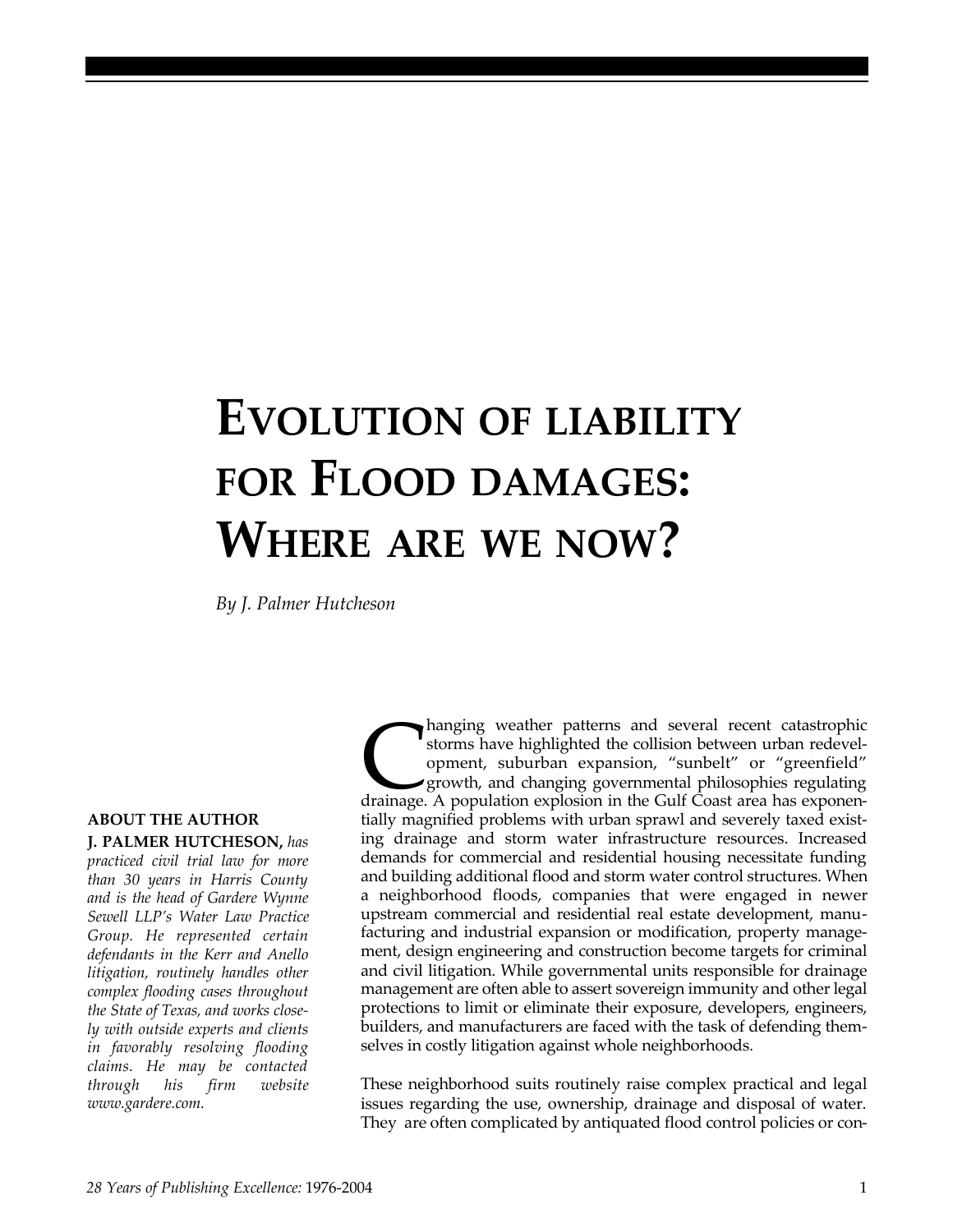*While governmental units responsible for drainage management are often able to assert sovereign immunity and other legal protections to limit or eliminate their exposure, developers, engineers, builders, and manufacturers are faced with the task of defending themselves in costly litigation against whole neighborhoods.*

flicting flood plain and storm water management issues, political tug-of-wars, lack of public financing, governmental immunity defenses and scientific data gaps. At the same time, protection of the environment and real property interests compete at the courthouse regarding land and water use. The result is a growing number of costly claims and lawsuits concerning construction, engineering, drainage, flooding, wetlands destruction, downstream water rights, and water quality.

As with many areas along the Gulf Coast, Houston's (Harris County's) original drainage philosophy was 100 percent "conveyance" or channelization (e.g. "get it to the bayous, then the bay as fast as we can, in big concrete ditches"). Over time, as the capacities of local bayous were met or exceeded, the County started mandating onsite detention ponds to temporarily restrain floodwaters. However, as the City of Austin and many other locales have learned the hard way, a mandatory 100 percent detention philosophy can be catastrophic when it is not closely coordinated and planned—it simply delays the tidal wave. It is far too simplistic to say that one of the two philosophies is right and the other is wrong. In situations where subdivisions are near a large channel, it may be smarter to channelize that runoff so it is out of the way quickly before a larger upstream surge occurs. So, detention may not be the "correct" answer for subdivisions closest to existing bayous or channels. Locally, Harris County has a mixture of subdivisions, some with channels, others with detention ponds. Therefore, in reality, a blending of these two philosophies is necessary in our area and drainage must be coordinated and administered by a single governing authority.

Recently, two Texas appellate courts seized opportunities to begin to clarify the "murky" waters about flooding compensation issues that have

plagued developers, engineers, builders and governmental units (including Harris County) throughout the Gulf Coast region. The Houston First Court of Appeals addressed the issue of a County's liability under the theory of "inverse condemnation" and the Fort Worth Court of Appeals addressed the issue of a developer's or engineer's liability when a local governmental entity exercises pervasive control over local drainage plans.

### **THE KERR AND ANELLO SUITS: THE COUNTY'S LIABILITY**

#### *Inverse Condemnation*

Very recently the Houston First Court of Appeals issued a watershed opinion stemming from the flooding of White Oak Bayou in Houston during Tropical Storm Frances. Following the storm, two groups totaling over 525 homeowners filed the Kerr and Anello suits in Harris County state court, claiming their homes were "taken" under the legal theory of "inverse condemnation." The homeowners claimed Harris County was liable for their flood damage because it continued to permit upstream development even though it knew that in the stretch of the Bayou where their homes were located, there was insufficient storage capacity to contain the expected increase in storm water runoff from the development activities (at least until they finally built regional detention ponds to be funded by impact fees—see discussion below). The homeowners claimed that their homes were effectively "condemned" by Harris County's decision to allow the upstream development.

According to the homeowners, the developers should have installed onsite detention ponds to temporarily detain the storm water and then dribble it downstream, which, if properly coordinated, minimizes the "tidal wave" effect of unrestrained channelization.

#### *Impact Fees—Are they the answer?*

Instead, the Harris County Flood Control District (now Harris County Public Infrastructure Department) collected "impact fees" (also known as "in lieu" fees) from the developers. These impact fees were earmarked to dig large regional detention ponds. The homeowners claim that the County's failure to promptly dig the large-scale ponds caused the floodwaters to essentially turn their neighborhoods into detention ponds. According to Harris County, the supplemental funding needed to build the detention ponds was never appropriated.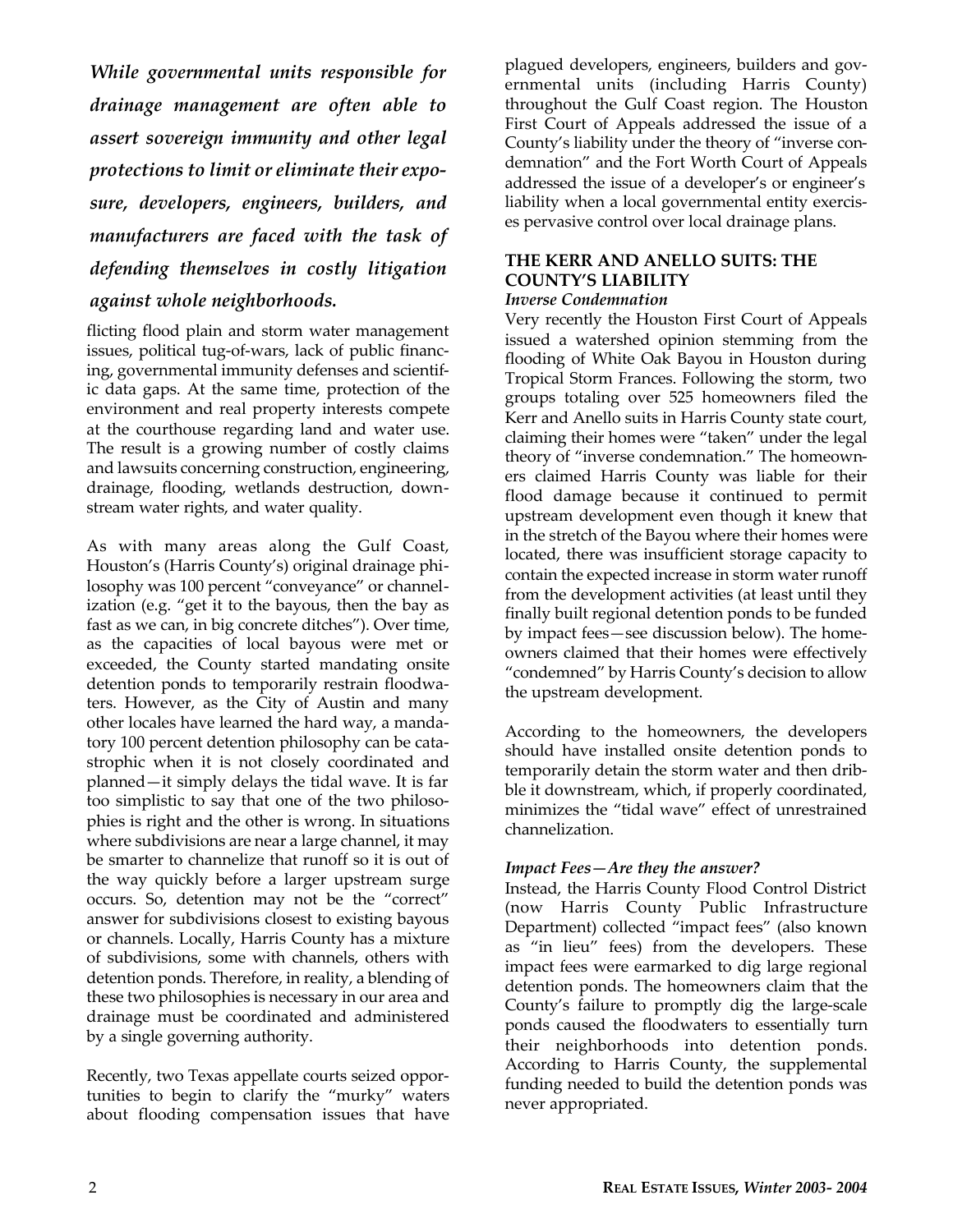One explanation given for Harris County's failure to appropriate the required funds was that the various County commissioners and taxing-authorities placed a practical (political) ceiling on all taxes combined and then "prioritized" the tax pie. Flood control drew the short straw and received far less funding than necessary to timely dig regional detention ponds.

Given extreme political pressures placed on existing tax revenue sources at all levels of government, many local communities have turned to impact or "in lieu" fees to finance new drainage infrastructure and many other types of capital improvements. Considerable disagreement exists over their effectiveness. These fees have been authorized by statute in about half our states, including Texas. Fees collected in lieu of requiring on site drainage improvements are, by law, earmarked to construct infrastructure to accommodate the new development, but there is usually a significant lag time between collection of such fees and construction. Even worse, there is considerable uncertainty regarding collection of the remaining funds necessary to construct this infrastructure. So these improvements do not get built in a timely fashion, and when flooding occurs in the interim, they afford questionable protection from flooding liability claims for everyone involved in the process.

Impact fee statutes usually provide that if the fees are not used to construct the contemplated improvement within a stated number of years, they will be refunded. What protection does this refund provision really give to the developer who has finished the development? We are aware of instances where the regional drainage authority never built the improvement and, years later, refunded the fee, simultaneously demanding the developer retrofit on site detention! Aside from constitutional issues, it will likely be impractical, if not impossible, to retrofit a residential or commercial development at this late stage.

#### **SOVEREIGN IMMUNITY AND "INTENTIONAL TAKING" ISSUES**

The County is, for the most part, immune from negligence liability claims under sovereign immunity. Harris County took the position in Kerr that as long as they continued (however slowly) to implement their regional detention pond plan and did not purposefully intend to flood anyone, their interim, de facto appropriation of Plaintiffs' neighborhoods as surrogate detention ponds, even if negligent, was not an "intentional" taking. Thus, Harris County argued that they were not liable for condemnation damages. The trial court agreed and dismissed the inverse condemnation claims against Harris County ruling that Tropical Storm Frances's flooding was an unforeseeable act of God and that a single catastrophic flood did not amount to evidence of intent to condemn. Consequently, Harris County was found not liable under a nuisance theory either.

The Kerr case was ruled upon first, and then was appealed. Although the Houston appellate court held that as a consequence of a single, catastrophic flood event such as Frances (and, more recently tropical storm Allison, which dumped over three feet of rain on central Houston two years ago), the homeowners' property had not been forever "taken" by the County (so homeowners could not recover the entire value of their properties), they had nevertheless been "damaged"; consequently homeowners could recover damages from this single flooding event if they proved that Harris County was or should have been "substantially certain" flooding in this neighborhood would result from changing its drainage projects currently underway in that watershed when the storm hit. Texas' Constitution protects property from being unlawfully "damaged" in addition to protection for unlawful "taking" which permitted this award for a single event flood. These fact issues remain to be tried after the case was sent back to the trial court.

The County also claimed that tropical storm Frances was an unforeseeable act of God that precluded any defendants' liability, but the appellate court, citing testimony of conflicting experts as to the magnitude and foreseeability of this rainfall event based upon all historical records in this watershed, ruled a fact issue was raised that would require a jury's determination. So this issue remains to be tried. Dicta in the appellate opinion, if strictly followed, would preclude summary judgment ever being awarded based on the "act of God" defense, absent a "Noah's Ark" flood.

#### **THE STATUTE OF REPOSE**

Another issue highly important to developers, engineers and homeowners in flood damage cases involves the defense afforded by Texas' "statute of repose." Like similar laws in many other states, Texas' statute of repose absolutely bars claims against engineers for improvements that were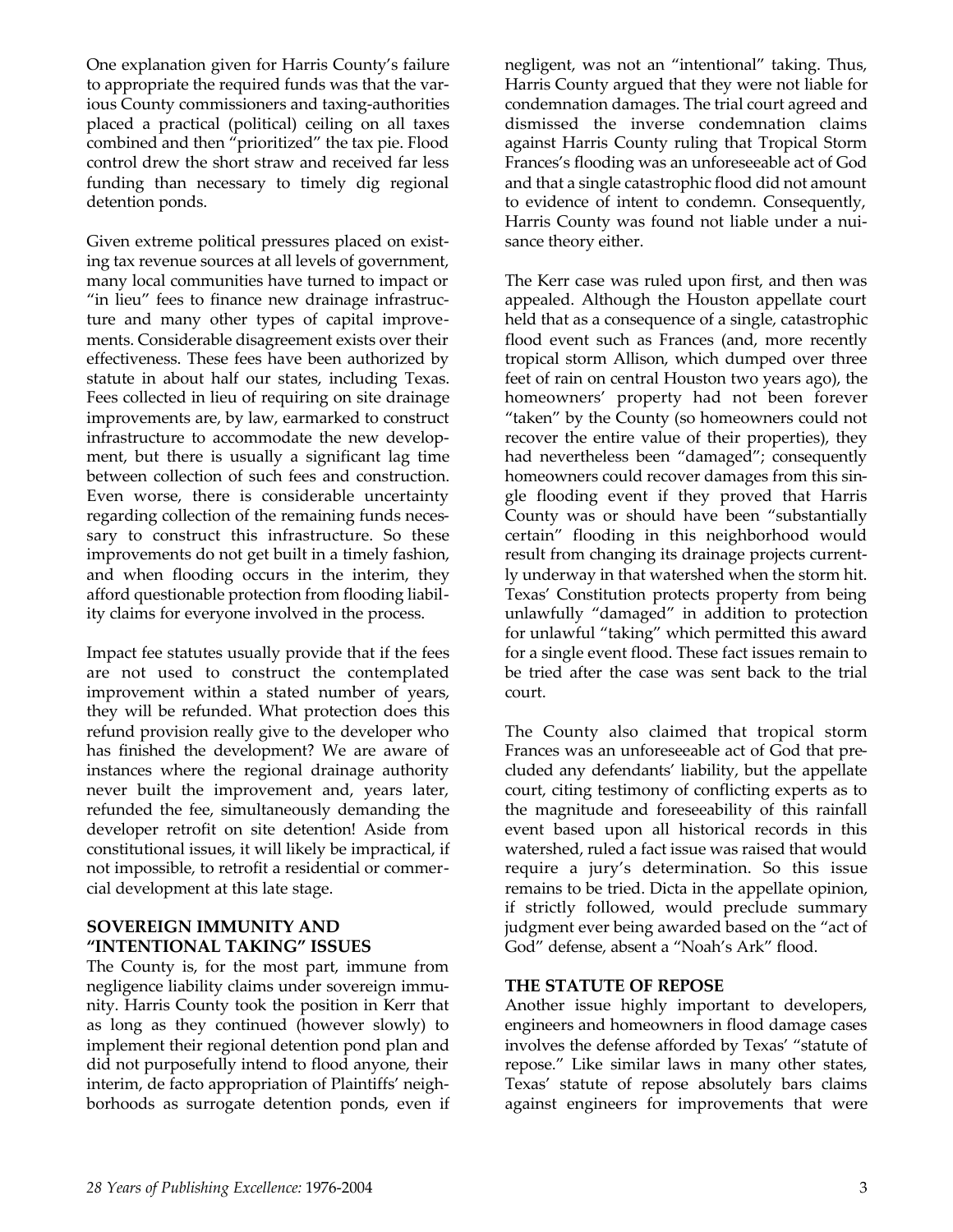"substantially completed" more than 10 years before a suit is filed. The question then becomes one of timing—when does the 10-year limitation begin? With respect to multi-phase planned communities, homeowners claimed that it does not begin until the last sequential phase or section of a multi-phase planned community is finished. This liberal construction, if adopted by the Courts, would create even more uncertainty and extend the tail on the liability dog for periods well beyond 10 years. Fortunately, the Houston appellate court in Kerr ruled that, insofar as multi-phase developments are concerned, the 10-year clock starts to run as soon as each section's drainage is substantially completed. This is welcome news to developers and engineers, who should not remain "on the hook" perpetually.

#### **THE KELLER SUIT: DEVELOPERS' AND ENGINEERS' LIABILITY SUPERCEDED**

In City of Keller v. Wilson, 86 S.W.3rd 793 (Tex. App.-Ft. Worth 2002, no pet.) the Fort Worth appellate court held for the first time that a City's or County's exercise of sufficient detailed and mandatory control over a developer's or engineer's proposed drainage design and implementation acts as a superceding, independent, sole cause of homeowners' damages and thus severs allocation of any legal causation to the developer or engineer for downstream impacts. In Keller, the developer was required to comply with the drainage philosophy and master drainage plan of the City as a condition of development. The development plans were prepared to comply with these requirements. The City, in conjunction with its outside engineers, reviewed and approved the plans. The City owned the downstream drainage easement at issue and was required to maintain it. The City had the sole and exclusive right to control the easement, the channel constructed thereon and the water flowing through the channel. Because the exclusive right to control drainage within its city limits rested exclusively with the City of Keller, the developer could do nothing more than comply with the drainage requirements of the City. Since the undisputed evidence in Keller showed that the developer complied with all of the City's requirements, the developer was held not to be liable.

The Keller Court specifically held that if a governing authority (for example, the City of Keller or Harris County) reviews the drainage plans, mandates changes from the original drawings, eliminates proposed onsite detention and, instead, requires the developer to employ specific drainage plans to meet the governing authority's master drainage plan and specified statutory drainage criteria, then such exercise of control can, legally, eliminate potential liability of a developer or engineer. Although Keller was very fact specific, it will be argued broadly in future cases that the City or County's stringent exercise of control over a specific drainage plan may cut off a builder's or developer's liability under theories of wrongful diversion of surface water, negligence, nuisance and similar claims.

#### **BEWARE OF CONTRACTUAL INDEMNITY LIABILITY**

One issue not specifically addressed in City of Keller concerns the statutory and contractual liability that may be imposed on homebuilders and developers through city ordinances that require, as a condition for procurement of building permits or plat certification, that the developer provide a letter to the issuing authority indemnifying them for any claims for flooding for "X" number of years following plat approval. Developers and their design engineers who frequently spearhead the interfacing of permitting with the local drainage authorities may neither be aware of, nor fully appreciate the risks involved with this circular liability risk. Frequently the land development department negotiates the engineering and platting without consulting in house counsel on such "routine" matters. So counsel for developers and homebuilders should be alert to this often overlooked risk and alert their outside and in house drainage design engineers and land development departments to consult with the legal department before routinely signing any such letter. Had such an indemnity agreement been required by the City of Keller, it is conceivable that despite the developer's purported independent misconduct being causally severed by the intervening dictates of the city's drainage design engineers, the developer might nevertheless have incurred indirect, indemnity liability for the drainage designs dictated by the City.

#### **MANY ISSUES STILL REMAIN FOR HARRIS COUNTY**

In Kerr, homeowners alternatively sued a number of upstream developers and engineers, claiming that if Harris County Flood Control District was not liable under a condemnation theory, then these upstream developers, despite having timely paid impact fees as provided by Harris County Flood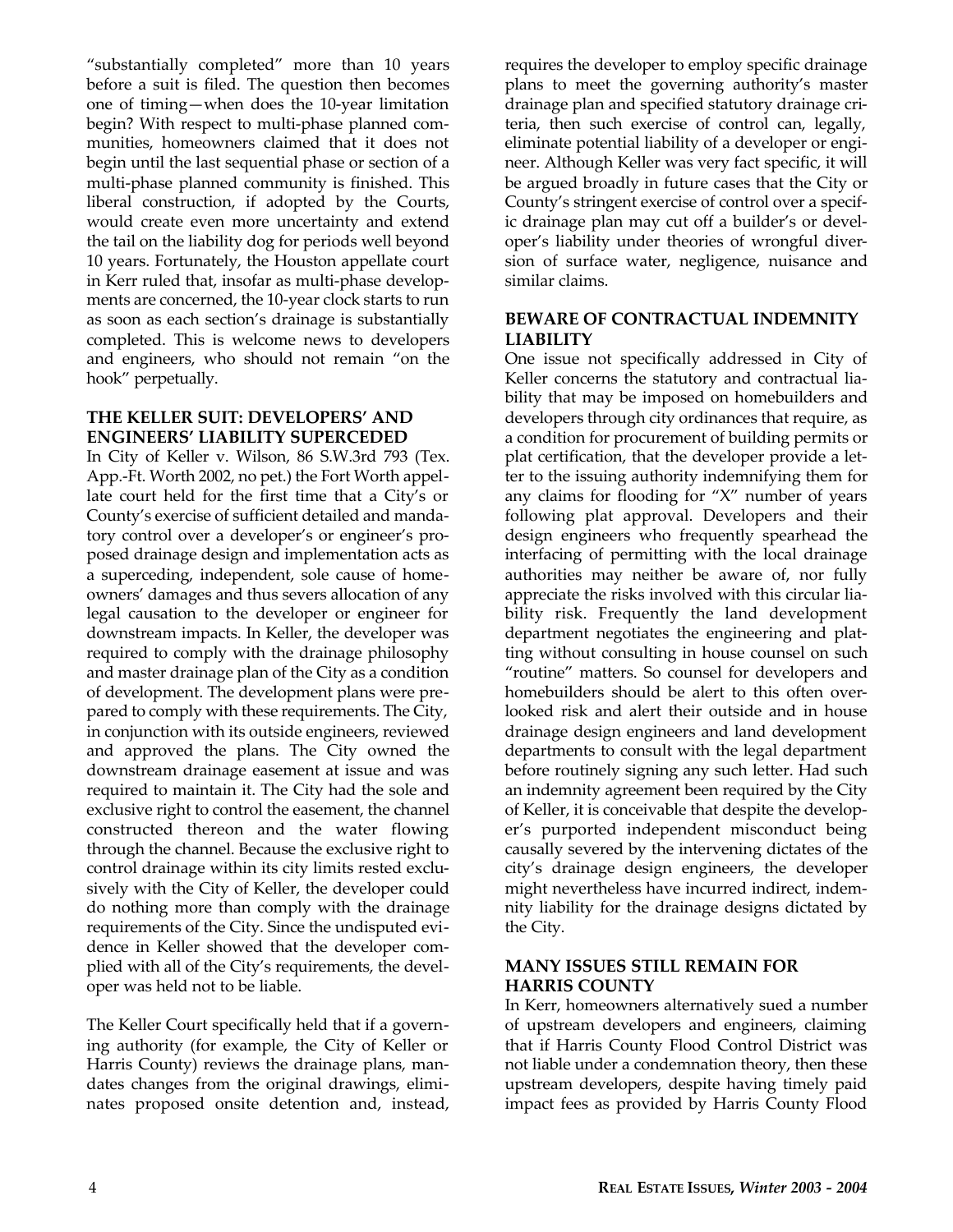Control District regulations, were still liable under theories of negligence and common law and statutory nuisance. The developers and engineers argued that if flooding occurred, then any purported negligence or other wrongdoing of the developers and engineers was cut off by the sole conduct of the County, which prescribed the "impact fee" alternative and dictated the local flood control policies through its implementation of flood control regulations.

Since most of the developers and engineers resolved the homeowners' claims very early on in Kerr, the precise issue of whether Harris County's control of specific drainage plans and flood control policies excuse developers' and engineers' purported misconduct was not decided. Before Keller, prior Texas cases usually held that simple compliance with a jurisdiction's drainage ordinances is not enough to excuse a developer or engineer from potential civil liability for causing flooding under theories of negligence, nuisance, and wrongful diversion of surface water. Keller certainly provides developers and engineers with guidance on how to try to minimize their risks going forward. It is probable that courts will address these defenses on a very fact specific case-by-case basis.

If not further appealed, a fact finder must resolve several remaining factual issues in Kerr. If the County appeals the intermediate appellate court's decision to the Texas Supreme Court, that Court can affirm, modify or completely overturn the intermediate appellate court's decision in Kerr.

Interestingly, the day the Kerr appellate court held the County might be held liable for flooding damages, Houston City Council passed a law setting up an account that permits the City to charge Houstonians with a relatively nominal fee to fund drainage improvements. A hotly contested mayoral election in the interim caused considerable debate over this new "tax" and, ultimately, the "tax" was withdrawn.

Regardless of the outcome of ongoing litigation, Harris County has undertaken significant efforts to solve the problems uncovered by such storms as Tropical Storm Frances and Tropical Storm Allison through the Tropical Storm Allison Recovery Project ("TSARP"—see www.tsarp.org), whereby FEMA and Harris County are remapping the floodplains and re-evaluating flooding risks. They plan to issue new FEMA flood maps for the County in March 2004. These maps are said to be much more precise and reliable than prior maps and are likely to increase the size of the regulatory flood plain. This web site should be visited periodically for further updates.

#### **CONCLUSION**

The sovereign immunity-based defenses for governmental entities may not preclude civil damages liability for local bodies charged with administration of flood control in instances where the government knew or is found to have known that their activities were substantially certain to cause damage to adjacent homeowners. Those who suffered flood damage may no longer need to prove a statutory "taking" under an inverse condemnation theory in order to recover for damages for specific flooding events in Texas. Texas courts have finally recognized that, in cases where the developer strictly complies with or even modifies its drainage plans to comply with local governmental drainage dictates, tort damages responsibility should rightfully lie with those in charge of the drainage design, and perhaps not the developer. Impact or "in lieu" fees do not necessarily offer full civil liability protection to developers or governmental entities, as many have heretofore been assumed. As cities become more debt-burdened, impact fees will continue to be favored as a primary source of funding for new infrastructure. Those who decide to pay impact fees should be mindful of their full legal consequences.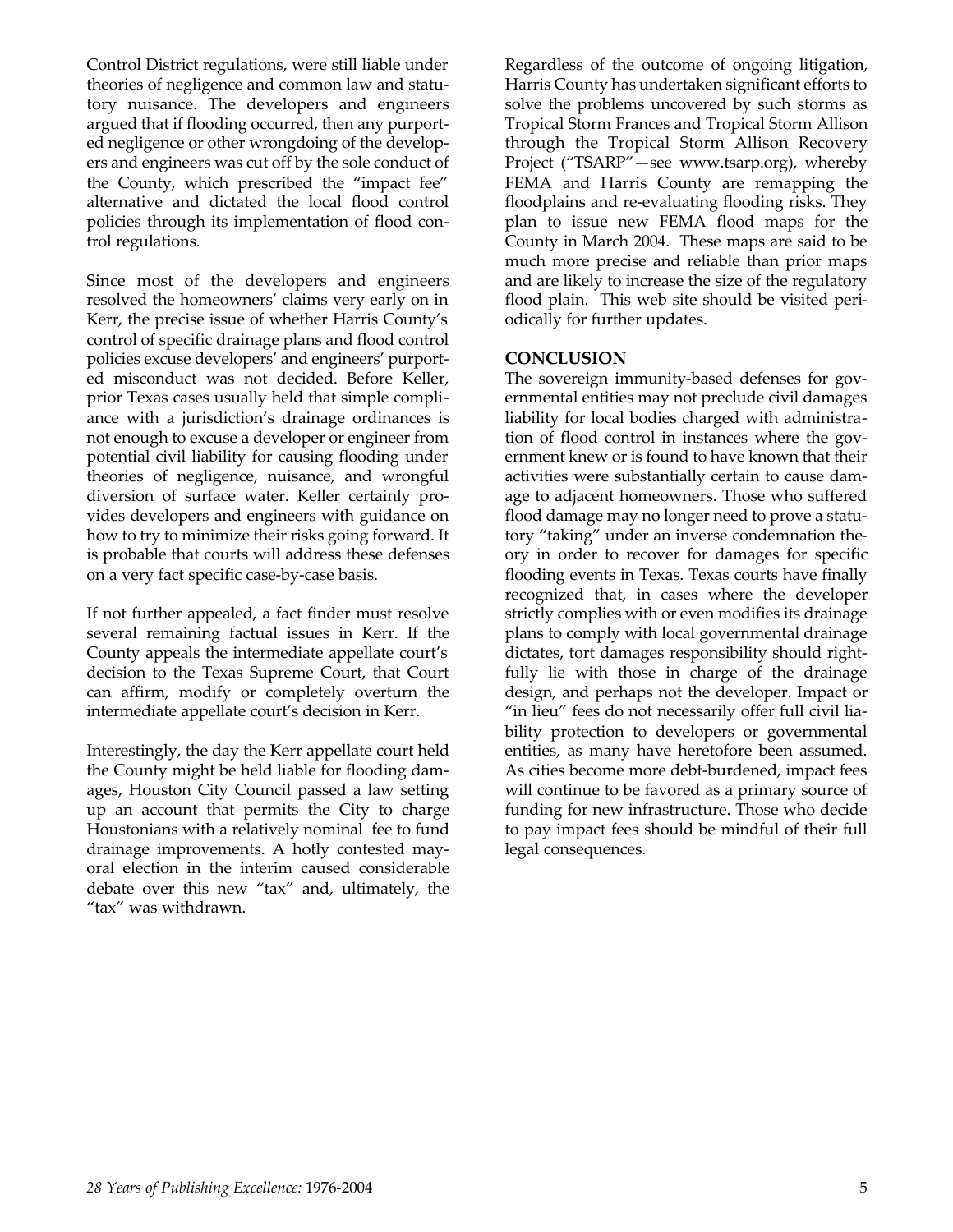# **THE EFFECT OF THE JOBS AND GROWTH TAX RELIEF RECONCILIATION ACT OF 2003 ON REAL ESTATE INVESTORS**

*By J. Russell Hardin & Jack R. Fay*

#### **ABOUT THE AUTHOR**

**J. RUSSELL HARDIN** *is an associate professor of accounting at Pittsburg State University in Pittsburg, Kansas. He is also a CPA and teaches tax courses and financial accounting. He has published several articles and books in the accounting, tax, and international business fields.*

**JACK R. FAY** *is a professor of accounting at Pittsburg State University in Pittsburg, Kansas. He is also a CPA and teaches primarily tax courses. He has published several articles and books in the tax and accounting fields.*

If real estate investors are to maximize after-tax profits and maintain appropriate levels of capital investment, they must have a working knowledge of the latest legislative changes enacted by the United States Congress t f real estate investors are to maximize after-tax profits and maintain appropriate levels of capital investment, they must have a working knowledge of the latest legislative changes enacted by the United States Congress that pertain to real estate. On May 28, 2003 Relief Reconciliation Act of 2003 (hereinafter Act). This sweeping piece of legislation contains numerous amendments to the Internal Revenue Code that will cut Federal taxes by \$320 billion over the next several years. Half of the new provisions accelerate tax cuts not set to take effect until 2006. Several of the provisions of the Act have implications for real estate investors.

The purpose of this article is to summarize the provisions of several of the important changes to the Internal Revenue Code that are now the law or that will soon become the law and that pertain to real estate investments. Investors in real estate are urged to look closely at this new tax legislation to seek ways in which they can significantly diminish their future income taxes. The following discussions focus on the major provisions of the new bill which, directly or indirectly, affect real estate investments. Some suggestions for tax planning are also included in the discussions. To determine the particular effect, if any, each of these provisions will have on a particular investment, each investor should consult with his/her CPA, Tax Attorney, or other tax professional.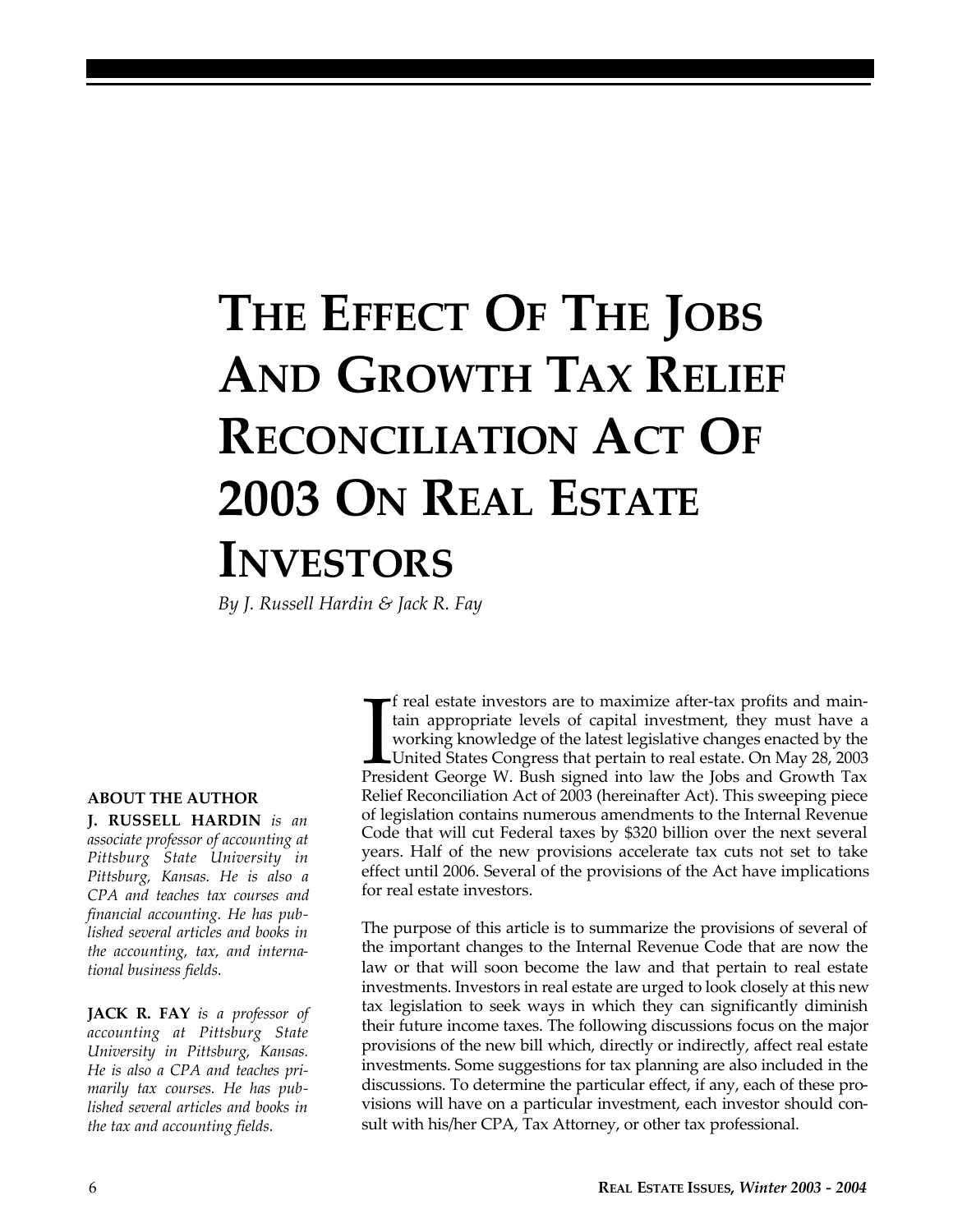#### Exhibit 1

| <b>Taxable Years</b><br>Beginning In: | The corresponding percentages shall be<br>substituted for the following percentages: |     |     |       |  |  |
|---------------------------------------|--------------------------------------------------------------------------------------|-----|-----|-------|--|--|
| 2000-2001                             | 28%                                                                                  | 31% | 36% | 39.6% |  |  |
| 2002                                  | 27%                                                                                  | 30% | 35% | 38.6% |  |  |
| $2003 - 2010$                         | 25%                                                                                  | 28% | 33% | 35%   |  |  |
| 2011 and there-<br>after              | 28%                                                                                  | 31% | 36% | 39.6% |  |  |

#### **INCOME TAX RATE CUTS**

The Act focuses primarily on individuals and includes reductions in the four top marginal tax rates and expands the two lower tax brackets. The Act does not provide any major corporate tax relief, reflecting the Bush Administration's effort to limit tax relief to individuals. However, the individual rate cuts will provide relief to real estate investors who conduct business through sole proprietorships, partnerships and S Corporations.

Prior to the new law, rates ranged from 10% to 38.6%. The Act makes two major changes to the tax-rate structure:

- 1. The Act expands the 10% and 15% tax brackets.
- 2. The Act lowers all other individual tax rates.

The new tax law expands the 10% bracket from \$12,000 of taxable income on a joint return to \$14,000 and from \$6,000 to \$7,000 for single taxpayers. This expanded 10% tax bracket provides approximately \$100 in additional tax relief for married couples and approximately \$50 for single individuals. In addition, the 15% bracket was expanded to cover taxable income over \$14,000 but not over \$56,800 (formerly \$12,000 to \$47,450) for married individuals filing jointly. Single individuals will not experience an expansion of the 15% bracket. Their 15% bracket will still top off at \$28,400.

The highest tax rate (38.6% for 2002) will be low-

ered by 3.6 percentage points to 35% while the 35% bracket is lowered to 33% and the 27% bracket is lowered to 25%. However, keep in mind that if Congress does nothing to change future rates, the tax rates revert to the year 2000 levels for 2011 and thereafter (*Exhibit 1*).

*Tax Planning Tip:*—Since the new tax rates will lower tax liabilities, individuals should be able to lower their estimated tax payments to reflect the lower tax rates. However, not all taxpayers will see a cut in their taxes. For example, the expansion of the 10% bracket does not affect heads of households and the expansion of the 15% bracket only applies to married individuals. In addition, when planning income flows on long-term investments, keep in mind that if the Congress does nothing to make these lower tax rates permanent, they will all increase in the year 2011.

#### **ACCELERATED REDUCTION OF MAR-RIAGE PENALTY**

In an effort to eliminate the marriage penalty imposed on most married couples filing jointly, the Act includes two provisions. First, the standard deduction for married couples is increased to double the amount of the standard deduction for single taxpayers in the years 2003 and 2004. Second, the width of the 15% tax bracket for married couples is increased to twice the width for single taxpayers in 2003 and 2004. These provisions were formerly scheduled to phase in over the period of time between 2005 and 2009. These reductions benefit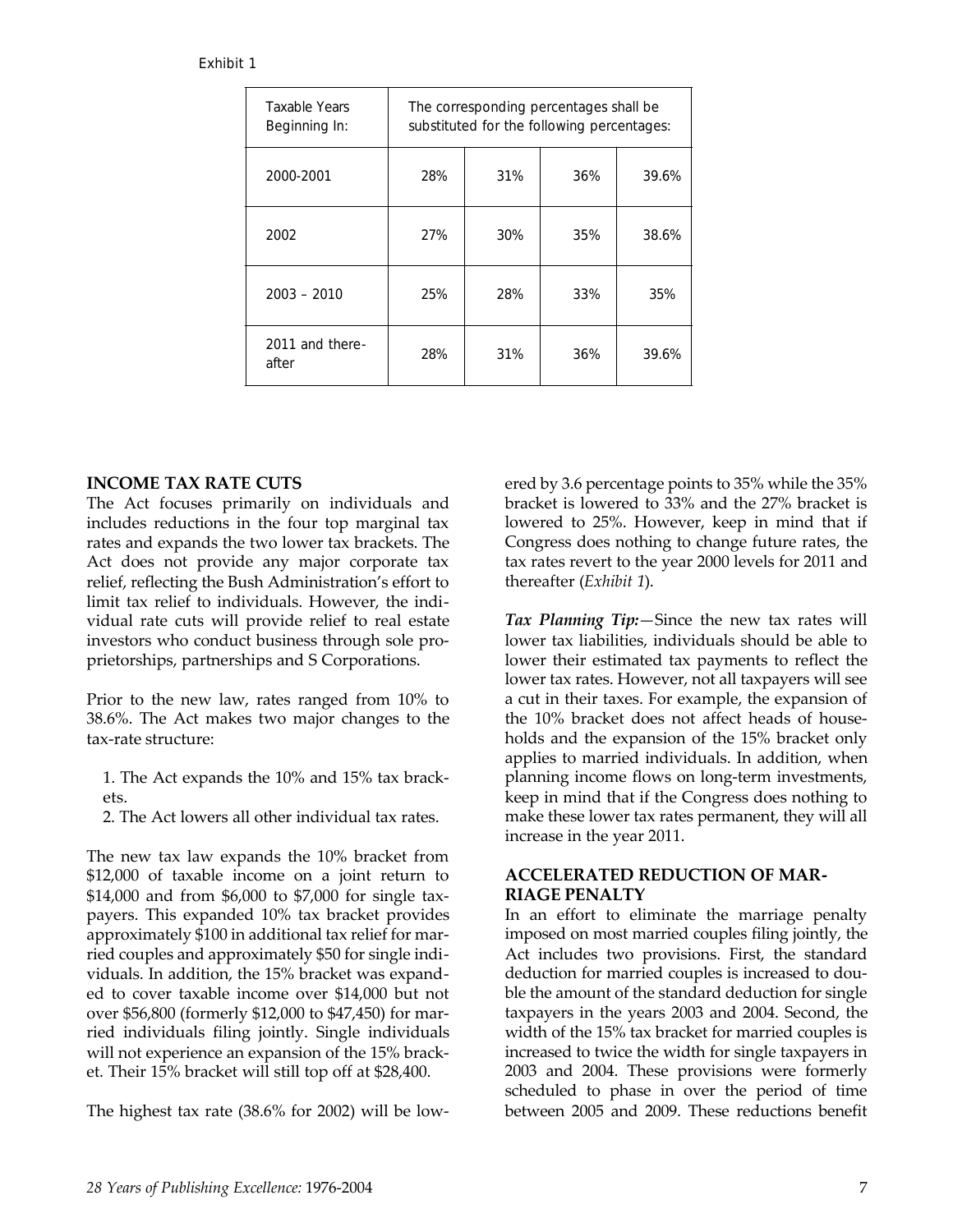married couples who claim the standard deduction or who have taxable income greater than \$47,450. The total tax relief provided to married couples by these provisions is estimated to be about \$19 billion.

*Tax planning tip*—The doubling of the 15% bracket for married taxpayers is only effective for tax years 2003 and 2004. In 2005 the 15% bracket will only be 180% of the single bracket. The 15% bracket will be phased back up to 200% of the single bracket in 2008-2010 and will revert to year 2000 levels in 2011. Taxpayers may wish to determine whether items of income or deduction should be recognized in 2004 while the bracket size is double that of the single taxpayer.

#### **INCREASE IN THE ALTERNATIVE MINI-MUM TAX EXEMPTION**

The Act is a double-edged sword when it comes to the Alternative Minimum Tax (AMT). The Act increases the individual AMT exemption amount by \$9,000 (to \$58,000) for married couples filing jointly and by \$4,500 (to \$40,250) for all single taxpayers. Even though this increase in the exemption is effective for 2003 and 2004, the provision expires at the end of 2004. This provision is a stop-gap measure to provide some AMT relief until Congress can address the issue in detail. However, if Congress takes no action to revise (or eliminate) the AMT provisions, the number of higher-income and middle-income taxpayers subject to the AMT could rise from 2.4 million this year to 33 million by 2010 when the AMT provisions of the ACT and the Economic Growth and Tax Relief Reconciliation Act of 2001 are fully phased in. Part of the increase is due to the lack of an inflation adjustment to the AMT exemption and part of it is due to the new lower tax rates. As a result, millions of taxpayers (primarily those making from \$100,000 to \$500,000) will realize little or no benefit from the new lower tax rates.

*Tax planning tip*—The Act specifically allows the reduced tax rate on capital gains and dividends for both regular income tax and AMT purposes. Taxpayers may want to consider selling some investments (that would generate capital gains) in 2004 that would have been sold in 2005 to potentially avoid the higher post-2004 AMT.

### **REDUCTION IN CAPITAL GAINS RATES**

Generally, the maximum long-term capital gains tax rate for individuals is 20%. Individuals may use a lower rate of 10% if they are in the 10% or 15% tax brackets. However, if the capital asset has been owned for at least five years, the maximum capital gains rate is 18% for taxpayers who would otherwise be subject to the 20% rate and 8% for taxpayers who would otherwise be subject to the 10% rate.

The 2003 Act lowers the maximum tax rates on long-term capital gains. A 15% rate replaces the 20% rate under prior law and a 5% rate replaces the former 10% rate. A zero percent rate replaces the 5% rate for tax years beginning on January 1, 2008.

Some cautions are in order regarding the effect of the 2003 Act on long-term capital gains taxes. First, the reduction in long-term capital gains rates was not made retroactive to January 1, 2003. Therefore, sales of assets in 2003 that result in long-term capital gains will be subject to a transitional rule. The new lower capital gains rates apply only to long-term capital assets sold or exchanged on or after May 6, 2003. The higher rates are still in effect for sales of capital assets before May 6, 2003. Second, the Act did not reduce the overall maximum long-term capital gains tax rates. The 28% rate that is imposed on long-term capital gains from collectibles and from small business stock is unchanged. In addition, the maximum rate for unrecaptured Section 1250 gains remains at 25%. Finally, long-term capital gains rates revert to 2002 rates (20% and 10%) for tax years beginning in 2009 (if Congress fails to take action on this matter).

*Tax Planning Tip*—The new 5% long-term capital gains tax rate provides a significant opportunity for income and transfer tax planning. Taxpayers in the higher tax brackets could reduce the rate on long-term capital gains by gifting the appreciated property to children who are 14 years of age or older before selling the appreciated property. Assuming the children are in the lower tax brackets, the capital gains tax rate would be reduced from 15% to 5% of the taxable long-term gain.

#### **ELIMINATION OF FIVE-YEAR HOLDING PERIOD**

For tax years beginning after December 31, 2000, individuals could take advantage of special low long-term capital gains tax rates if they held the capital asset for more than five years. The 2003 Act eliminates this special five-year holding period rule. In other words, the new lower long-term cap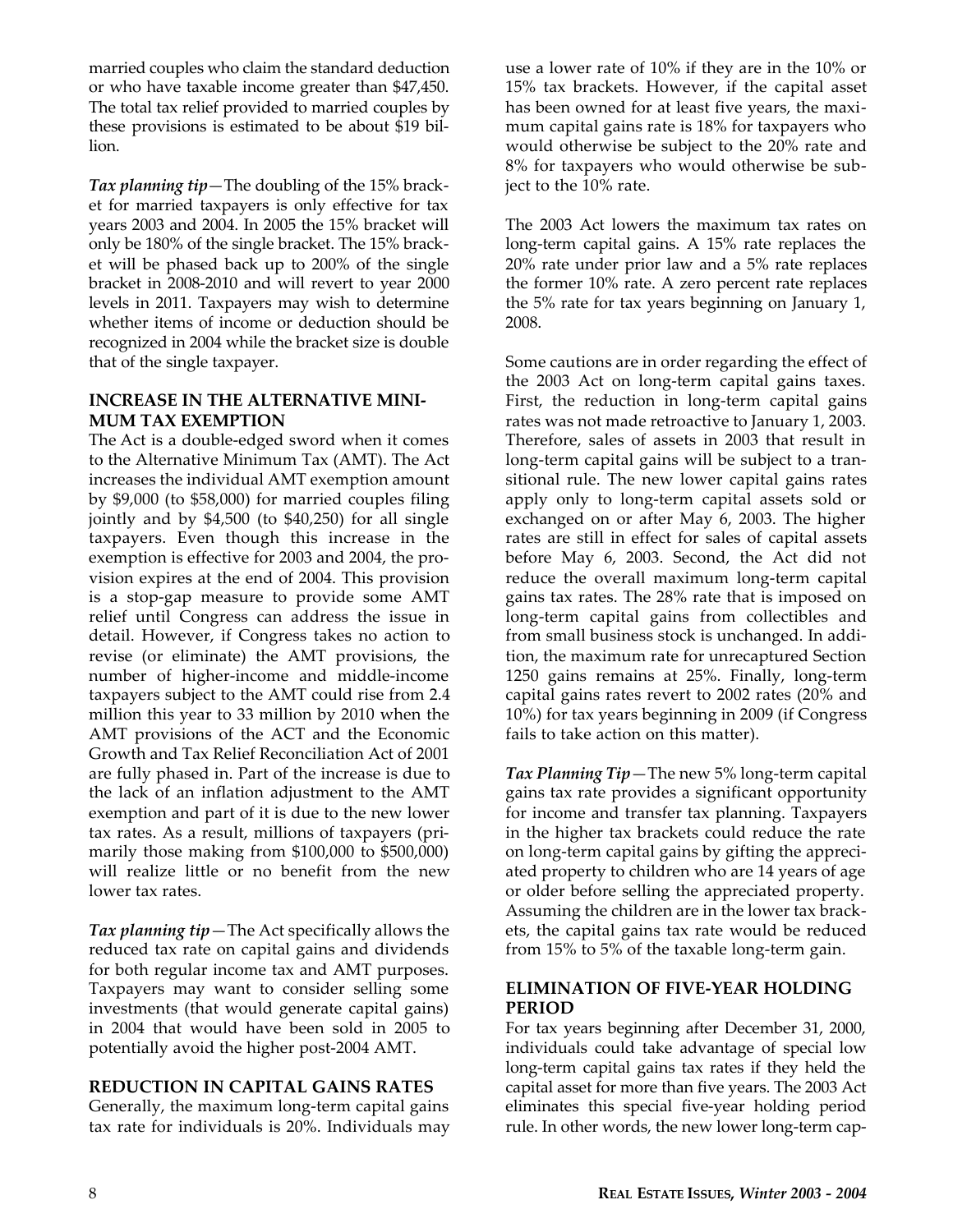ital gains tax rates discussed above are effective for ordinary long-term capital gains (gains on capital assets held for more than one year).

*Tax Planning Tip*—Many higher income individuals made a "deemed sale election" on their 2001 tax returns under Section 311 of the Taxpayer Relief Act of 1997 in order to have the five-year property rule apply to capital assets acquired before January 1, 2001. Under the 1997 Act, this election is irrevocable. However, it is likely that Congress overlooked this issue when passing the 2003 Act. If Congress later permits revocation of the election, amended returns should be filed at that time.

#### **TAXABILITY OF DIVIDENDS**

The taxation of dividends was an area in which President Bush focused a lot of energy during 2003. His reasoning was that if taxation of dividends is eliminated, the stock market should go up in value and help spur the economy. Dividends paid by corporations to individuals have been taxed as ordinary income for many, many years. Prior to the passage of the 2003 Act, dividends received by higher income individuals in 2003 could have been taxed at a 38.6% tax rate. There had been no rate reductions or other tax breaks for dividends since 1986. In early 2003, President Bush called for the complete elimination of individual taxes on dividends. When the 2003 Act was finally signed into law on May 28, 2003, a provision to reduce, not to eliminate taxes on corporate dividends paid to individuals, was included.

The Act reduces the top federal tax rate for dividends received by individuals to 15% and 5%. These are the same rates that apply to long-term capital gains. The reduced rates apply to qualified dividends received on or after January 1, 2003. A zero percent rate will apply to taxpayers in the 10 or 15% brackets for 2008 only. Dividends that are ineligible for the reduced rates include (but are not limited to) dividends paid by: credit unions, mutual insurance companies, farmers' cooperatives, tax-exempt cemetery companies, and dividends on stock purchased with borrowed funds if the dividends were included in investment income in claiming an interest deduction. If Congress takes no action to make these changes permanent, dividends received in 2009 and later years will be taxed at 2002 rates.

*Tax Planning Tip*—Corporations which pay little

or no income tax due to a large amount of expense deductions may prefer to pay employeeshareholders a portion of their compensation as dividends instead of salaries. The advantage to individuals is that qualified dividends are taxed at lower rates than ordinary income. The advantage to corporations is that no employment taxes are paid on the dividends paid to the employeeshareholders.

#### **DIVIDENDS PASSED THROUGH REITS AND RICS**

A regulated investment company (RIC) is a corporation that invests in stocks and other securities and satisfies a number of tests spelled out in the Internal Revenue Code. RICs are taxed as corporations but can deduct their dividends. The shareholders of RICs are usually taxed on their dividends under the general rules applying to dividends. A real estate investment trust (REIT) is similar to a RIC except that it invests in real estate. Like a RIC, a REIT is taxed on its income and can deduct its dividends paid.

The rules regarding dividends passed through RICs and REITs are coordinated with the new rules for taxation of dividends under the 2003 Act. However, dividends from REITs will generally not qualify for the reduced dividend rates. A portion of REIT dividends will be classified as dividend income subject to the lower rates if the dividends are attributable to income which was subject to corporate tax at the REIT level, or they are attributable to dividend income which was received by the REIT from corporations in which the REIT is a shareholder.

#### **INCREASE AND EXTENSION OF BONUS DEPRECIATION**

The Job Creation and Worker Assistance Act of 2002 created a 30% additional first-year depreciation allowance for qualifying property. The property must generally be acquired after September 10, 2001 and before September 11, 2004 and be placed in service by December 31, 2004. The allowance is only available for new property that is depreciable under the Modified Accelerated Cost Recovery System (MACRS) and has a useful life of 20 years or less.

The Act of 2003 raises the provision for additional first-year depreciation to an amount equal to 50% of the adjusted basis of qualified property (taxpayers may elect to continue to use the 30% rate). Generally, to qualify, the property must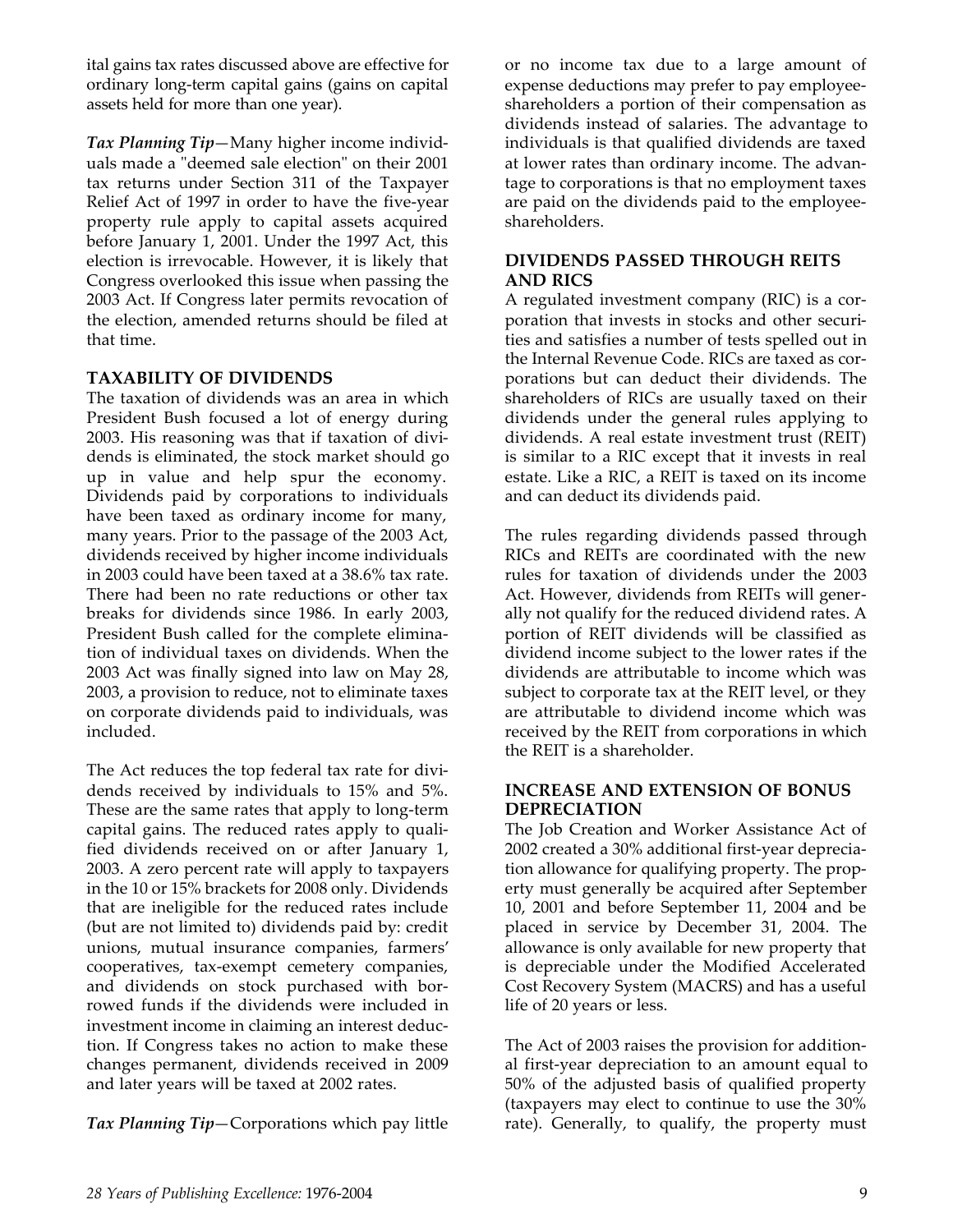have been acquired on or after May 6, 2003 and before January 1, 2005. Property does not qualify if there was a binding written contract for the acquisition in effect before May 6, 2003.

*Tax Planning Tip*—Bonus depreciation is not a deduction for "earnings and profits" purposes. Therefore, a REIT can only benefit from bonus depreciation if its taxable income exceeds its dividends paid deduction. A REIT may then be able to use bonus depreciation to reduce its taxable income so that its taxable income is equal to its dividends paid deduction.

#### **INCREASED SECTION 179 EXPENSING**

The Act provides that the maximum dollar amount that may be deducted under Internal Revenue Code Section 179 is increased from \$25,000 to \$100,000 for property placed in service in tax years beginning after 2002 and before 2006. The deduction will also be adjusted for inflation each year. The amount eligible to be expensed may not exceed the taxable income derived by the taxpayer from the active conduct of a trade or business. The deduction disallowed by this limitation may be carried forward. The Act also increased the point at which phase-out of the qualifying investment begins from \$200,000 to \$400,000. This phase-out threshold will also be indexed for inflation.

#### *Tax Planning Tips*

1. Off-the-shelf computer software now qualifies for the deduction.

2. Equipment purchases should be structured, whenever possible, to make sure the \$400,000 phase-out threshold is not surpassed.

3. If a taxpayer purchases assets which have different useful lives, it is usually better to apply Section 179 to the assets with the longest lives to maximize depreciation deductions.

4. Before deciding to elect Section 179, a firm should give consideration to long-range tax planning. For example, if a taxpayer is currently in the 15% tax bracket but expects to be in a higher bracket in the near future, the taxpayer may choose to forgo the Section 179 deduction in the current year so that larger depreciation deductions may be taken in later years when the tax rate is higher.

#### **MISCELLANEOUS PROVISIONS**

Taxpayers who have a child, stepchild, sibling, step-sibling or a descendant of any of these, or an eligible foster child who is under age 17 at the close of the calendar year, who is a U.S. citizen or resident alien, and for whom the taxpayer is allowed a

dependency exemption, is eligible for the child tax credit. The Act of 2003 increases the amount of the child tax credit from \$600 to \$1,000 for tax years 2003 and 2004. However, the child tax credit will reduce to \$700 for 2005 through 2008, and then rise to \$800 for 2009, and return to \$1,000 for tax year 2010. Without action by Congress, the child tax credit drops back down to \$500 per qualifying child in 2011 and thereafter.

The accumulated earnings tax, a tax imposed on corporations that accumulate too much in earnings and profits while paying little in dividends, is lowered from the highest individual tax rate to a rate of 15%. The accumulated earnings tax rate is equal to the tax rate on dividends that will apply to most shareholders. The rate will revert back to the highest individual rate for tax years beginning after December 31, 2008.

Personal holding company rules penalize closely held corporations for earnings that remain undistributed to shareholders. These rules are designed to prevent corporations from being used to accumulate investment income or salaries on behalf of shareholders. A personal holding company is a corporation which at any time during the last half of the tax year had more than 50% of its stock owned by not more than five individuals and 60% or more of the corporation's income is personal holding company income. The Act of 2003 reduces the personal holding company tax rate to 15%. However, in 2009, the personal holding company tax rates will return to ordinary income tax levels (currently forecasted to be 35%).

#### **CONCLUSION**

This article has attempted to summarize some of the tax changes in the 2003 Tax Act. The focus has been on the changes that would directly or indirectly affect real estate investors and small businesses. The authors see no movement toward tax simplification by the U.S. Congress and the President, but the Jobs and Growth Tax Relief Reconciliation Act of 2003, hopefully, will meet the objectives of improving the economy and providing some relief to taxpayers. Real estate investors have many opportunities created by the new tax rules to reduce their tax burdens. However, a law as complicated as this Act commands a great deal of study by investors who desire to maximize returns and minimize the tax burden. Real estate investors should consult with appropriate tax professionals to assure proper application and maximum benefit from this new tax Act.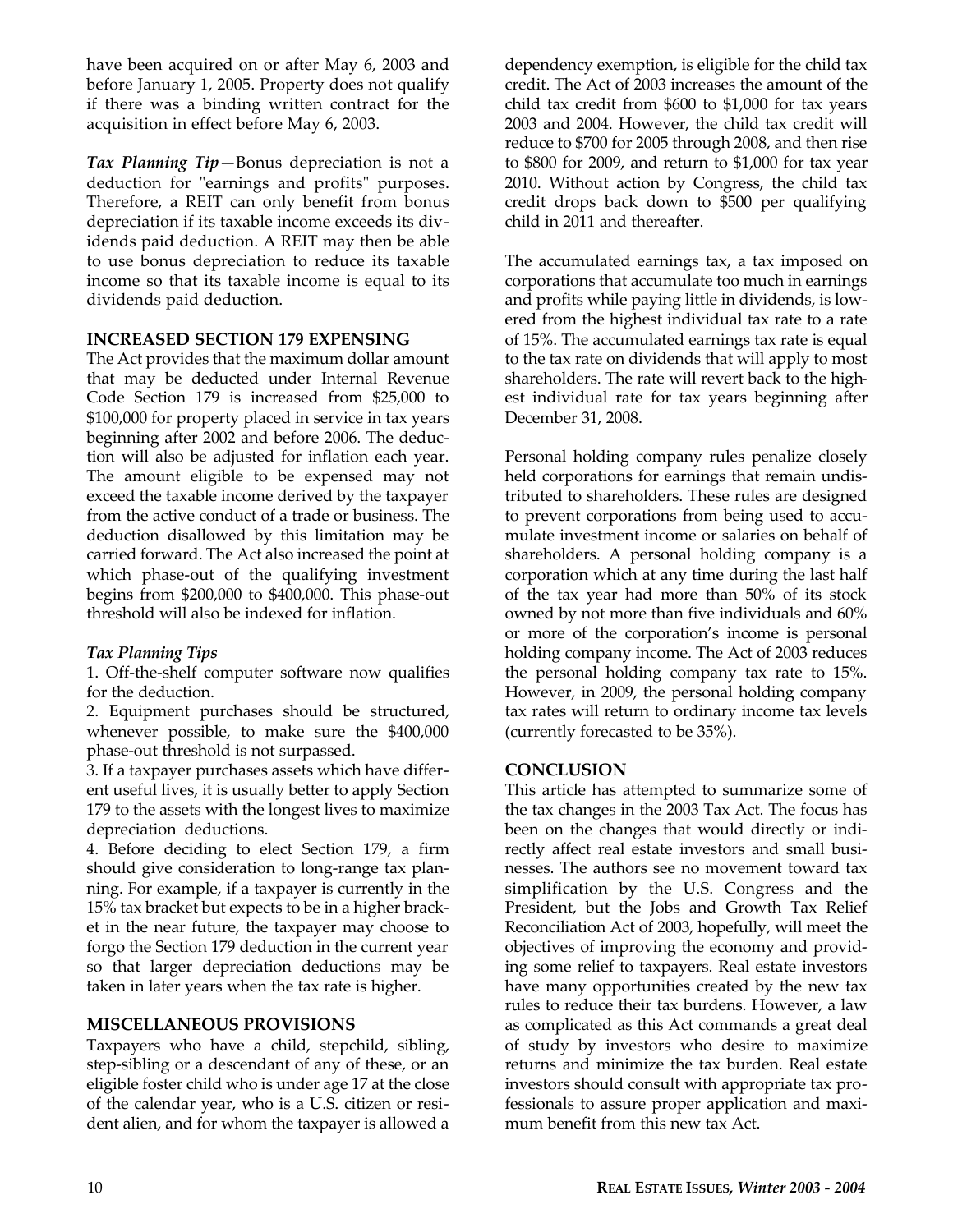#### Appendix

The table below summarizes several of the tax changes discussed in this article.

|                                                  | 2002     | 2003      | 2004      | 2005      | 2006     | 2007     | 2008     | 2009     | 2010     | 2011         |
|--------------------------------------------------|----------|-----------|-----------|-----------|----------|----------|----------|----------|----------|--------------|
| <b>Capital Gains</b>                             |          |           |           |           |          |          |          |          |          |              |
| Capital Gains<br>Rate                            | 20%      | 15%       | 15%       | 15%       | 15%      | 15%      | 15%      | 20%      | 20%      | 20%          |
| Rate for taxpay-<br>ers in 10% or<br>15% bracket | 10%      | 5%        | 5%        | 5%        | 5%       | 5%       | 0%       | 10%      | 10%      | 10%          |
| <b>Dividends</b>                                 |          |           |           |           |          |          |          |          |          |              |
| Dividends Rate                                   | $\star$  | 15%       | 15%       | 15%       | 15%      | 15%      | 15%      | $\star$  | $\star$  | $\star$      |
| Rate for taxpay-<br>ers in 10% or<br>15% bracket | $^\star$ | 5%        | 5%        | 5%        | 5%       | 5%       | 5%       | $\star$  | $\star$  | $\star$      |
| *Ordinary rates<br>apply                         |          |           |           |           |          |          |          |          |          |              |
| <b>Income Tax</b><br>Rates                       |          |           |           |           |          |          |          |          |          |              |
| <b>Highest Bracket</b>                           | 38.6%    | 35%       | 35%       | 35%       | 35%      | 35%      | 35%      | 35%      | 35%      | 39.6%        |
| Fifth Bracket                                    | 35%      | 33%       | 33%       | 33%       | 33%      | 33%      | 33%      | 33%      | 33%      | 36%          |
| Fourth Bracket                                   | 30%      | 28%       | 28%       | 28%       | 28%      | 28%      | 28%      | 28%      | 28%      | 31%          |
| <b>Third Bracket</b>                             | 27%      | 25%       | 25%       | 25%       | 25%      | 25%      | 25%      | 25%      | 25%      | 28%          |
| Second Bracket                                   | 15%      | 15%       | 15%       | 15%       | 15%      | 15%      | 15%      | 15%      | 15%      | 15%          |
| Lowest Bracket                                   | 10%      | 10%       | 10%       | 10%       | 10%      | 10%      | 10%      | 10%      | 10%      | $\star\star$ |
| **No 10% brack-<br>et                            |          |           |           |           |          |          |          |          |          |              |
| <b>AMT Exemption</b>                             |          |           |           |           |          |          |          |          |          |              |
| Joint Filers                                     | \$49,000 | \$58,000  | \$58,000  | \$45,000  | \$45,000 | \$45,000 | \$45,000 | \$45,000 | \$45,000 | \$45,000     |
| Single Filers                                    | \$35,750 | \$40,250  | \$40,250  | \$33,750  | \$33,750 | \$33,750 | \$33,750 | \$33,750 | \$33,750 | \$33,750     |
| Section 179<br>Expensing                         |          |           |           |           |          |          |          |          |          |              |
| Deduction<br>Amount                              | \$24,000 | \$100,000 | \$100,000 | \$100,000 | \$25,000 | \$25,000 | \$25,000 | \$25,000 | \$25,000 | \$25,000     |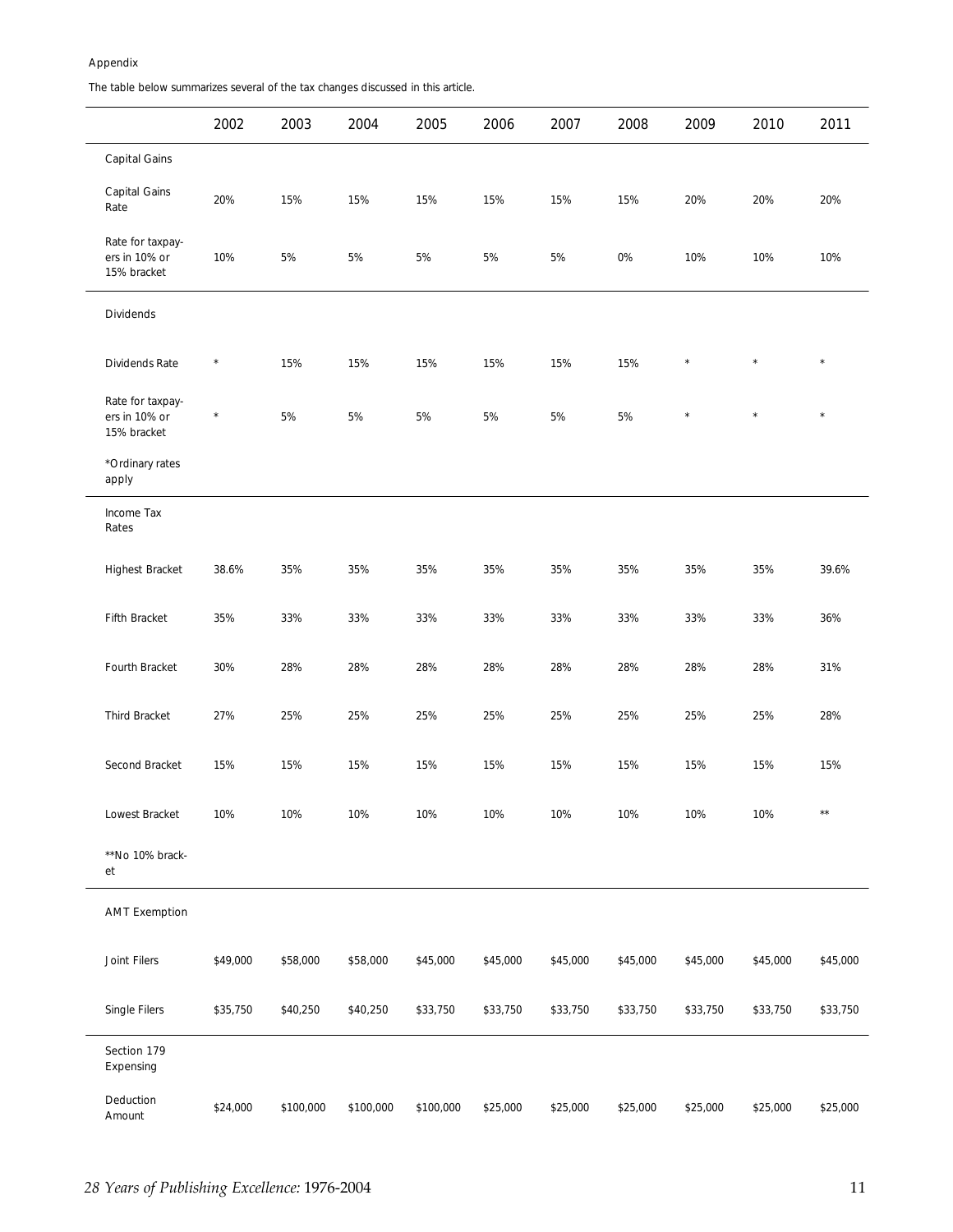# **ADVANCE DUE-DILIGENCE ACTIVITIES BENEFIT CONTAMINATED REAL ESTATE TRANSACTIONS**

*By Howard G. Olson, Ph.D. and Tom Bergamini, P.G.*

#### **ABOUT THE AUTHOR**

**Howard G. Olson, Ph.D.**, graduated with B.B.A., M.B.A., and Ph.D. degrees from the University of Wisconsin-Madison. He teaches Real Estate at the University of Wisconsin-Whitewater and has been in the commercial real estate business for 21 years.

**Tom Bergamini, P.G.**, graduated with a B.S. in Natural Resources and a M.S. in Water Resources Management from the University of Wisconsin-Madison. He is the President of BT2, inc., an environmental engineering and consulting firm in Madison, Wisconsin. Mr. Bergamini has 20 years of professional experience as a hydrogeologist and environmental consultant, and is a registered Professional Geologist.

B rownfields have been defined by the Environmental Protection<br>Agency as: abandoned, idled or underused industrial and com-<br>mercial facilities where expansion or redevelopment is compli-<br>cated by real or perceived environm rownfields have been defined by the Environmental Protection Agency as: abandoned, idled or underused industrial and comcated by real or perceived environmental contamination.<sup>1</sup> The number of brownfields in the United States has been estimated to be between 400,000 and 600,000 sites.<sup>2</sup>

Investing in, owning, developing, or making a loan on contaminated real estate entails risks which can be difficult to quantify and evaluate. Much of the excess risk facing brownfield investors and lenders stems from federal and state statutes and rules. Federal legislation passed in 1980 known as the Comprehensive Environmental Compensation and Liability Act (CERCLA), also called the "superfund" law, cast a broad net which covered many potentially "responsible parties" for brownfields related liability. <sup>3</sup>

The CERCLA legislation has had some unfortunate and unintended consequences. Fear of becoming a "responsible party", under CERCLA, has caused investors and developers to ignore brownfield sites and build in outlying "greenfield" locations causing sprawl, decentralization of employment and reduction of property tax base. Some owners of contaminated property tried to avoid the "strict liability" doctrine of CERCLA by hiding information and not publicly reporting environmental financial exposures in their financial statements.<sup>4</sup> Lenders have resisted financing brownfield projects fearing that they may eventually become owners through foreclosure. In addition, some municipalities have refused to take possession of tax delinquent contaminated prop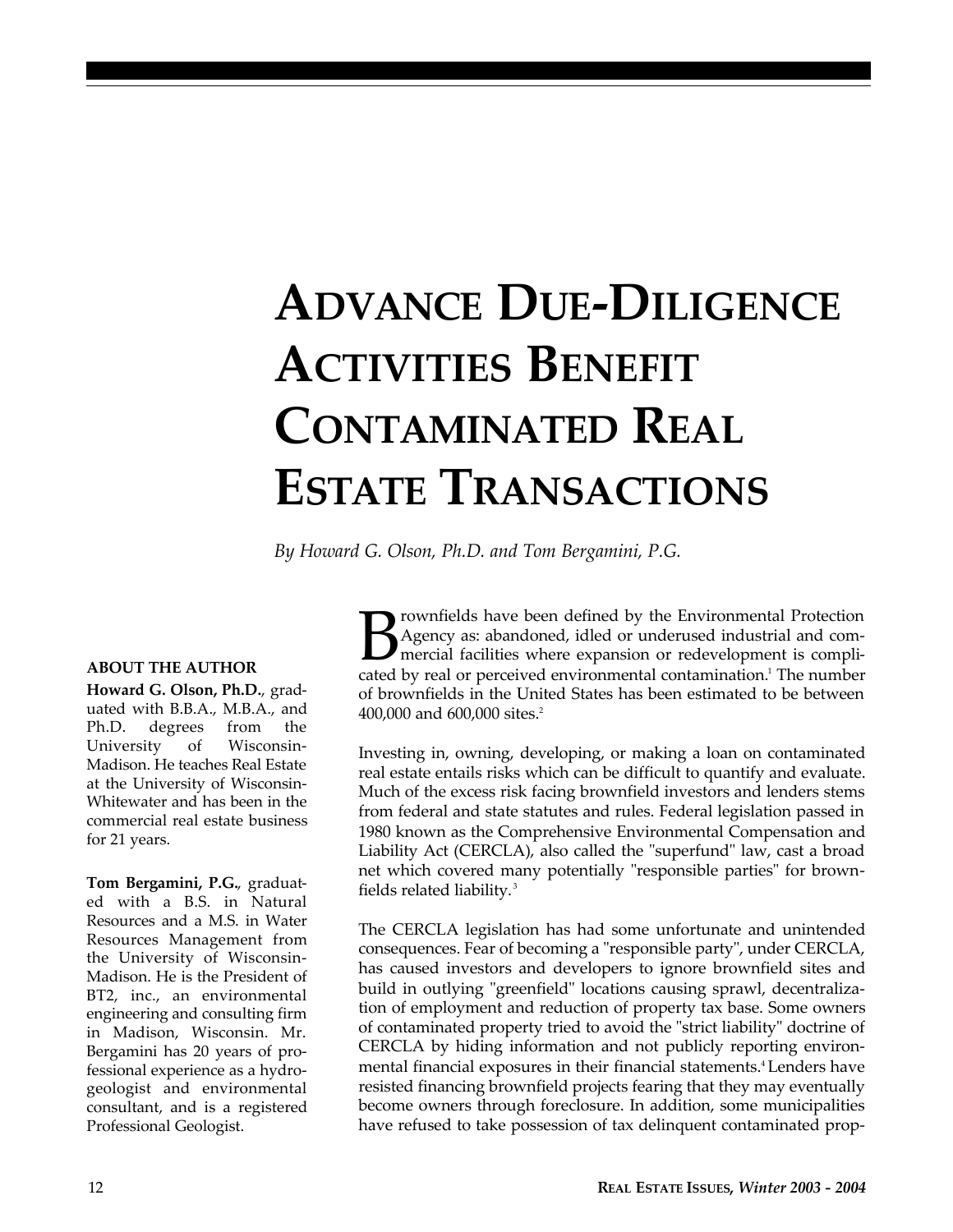erties because of the potential environmental liabilities. The fear of becoming a potentially "responsible party" under CERCLA has precluded many attempts to remediate, redevelop, or to sell brownfield sites.

The many uncertainties involved in selling contaminated real estate often make the transactions expensive, lengthy, and at high risk of not being completed. Uncertainties such as: the cost of environmental due-diligence, the cost of cleanup, the likelihood of obtaining approvals of closure from regulatory agencies, and the risk of acquiring or retaining the environmental legal liability often make selling a brownfield site a low percentage real estate transaction. Sellers of contaminated real estate often become discouraged as buyers are reluctant to make offers to purchase due to the potentially high cost of environmental investigation, cleanup, and other risks. In addition, lengthy time delays resulting from false starts and a series of failed transactions add to the frustration and cost of selling contaminated real estate.

Beginning in the 1990s, a new focus on combating urban sprawl and a backlash against perceived unrealistic cleanup standards encouraged federal and state regulators to remove some of the impediments to brownfield redevelopment. The effort included: lender and buyer liability reform, widespread adoption of "risk-based" cleanup standards, and new approaches to site closure. At the same time, technical advances in site investigation and remediation technology, and the maturation of the environmental engineering market, have helped reduce or moderate the costs of environmental due-diligence and cleanup. Environmental insurance companies responded to regulatory reform and moderating remediation costs by creating several new insurance products to manage and transfer environmental risks.

The recent changes in brownfield regulation, technology, and environmental liability insurance have ameliorated risk and uncertainty and created new opportunities to sell properties that would have been unsalable in the past. However, access to these brownfield tools, whether regulatory, technical, or financial, requires an understanding of site conditions that few sellers obtain prior to their entry into the marketplace. As a result, sellers experience a greater risk of offers failing to close and of higher transaction costs.

*Uncertainties such as: the cost of environmental due-diligence, the cost of cleanup, the likelihood of obtaining approvals of closure from regulatory agencies, and the risk of acquiring or retaining the environmental legal liability often make selling a brownfield site a low percentage real estate transaction. Sellers of contaminated real estate often become discouraged as buyers are reluctant to make offers to purchase due to the potentially high cost of environmental investigation, cleanup, and other risks.*

#### **PURPOSE**

This article illustrates the benefits, from the seller's perspective, of performing some of the critical duediligence activities prior to, and in preparation for, marketing real estate. The sellers advance due-diligence will be shown to be a prudent and reasonable method of overcoming buyers reluctance to submit offers to purchase as well as providing the seller with a more solid basis upon which to value the property, quantify the environmental risk and evaluate the offers which are made. Through the use of advance due-diligence, it will be argued and illustrated that sellers may be better able to evaluate and select the "best" offer and reduce time delays and transactional costs.

#### **METHODOLOGY**

A transactional review will be made of a recent sale of a manufacturing Brownfield site located in a medium-sized midwestern city. The seller was a company involved in federal bankruptcy proceedings and was highly motivated to make a timely sale at a price and terms that were acceptable to the creditors committee. Since time was of the essence, and local investors were aware of perceived environmental problems at the site, the seller decided to perform many of the due-diligence activities in advance of soliciting offers to purchase.

The effect of performing sellers advance due-diligence will be evaluated and reviewed within the context of the eight offers to purchase which were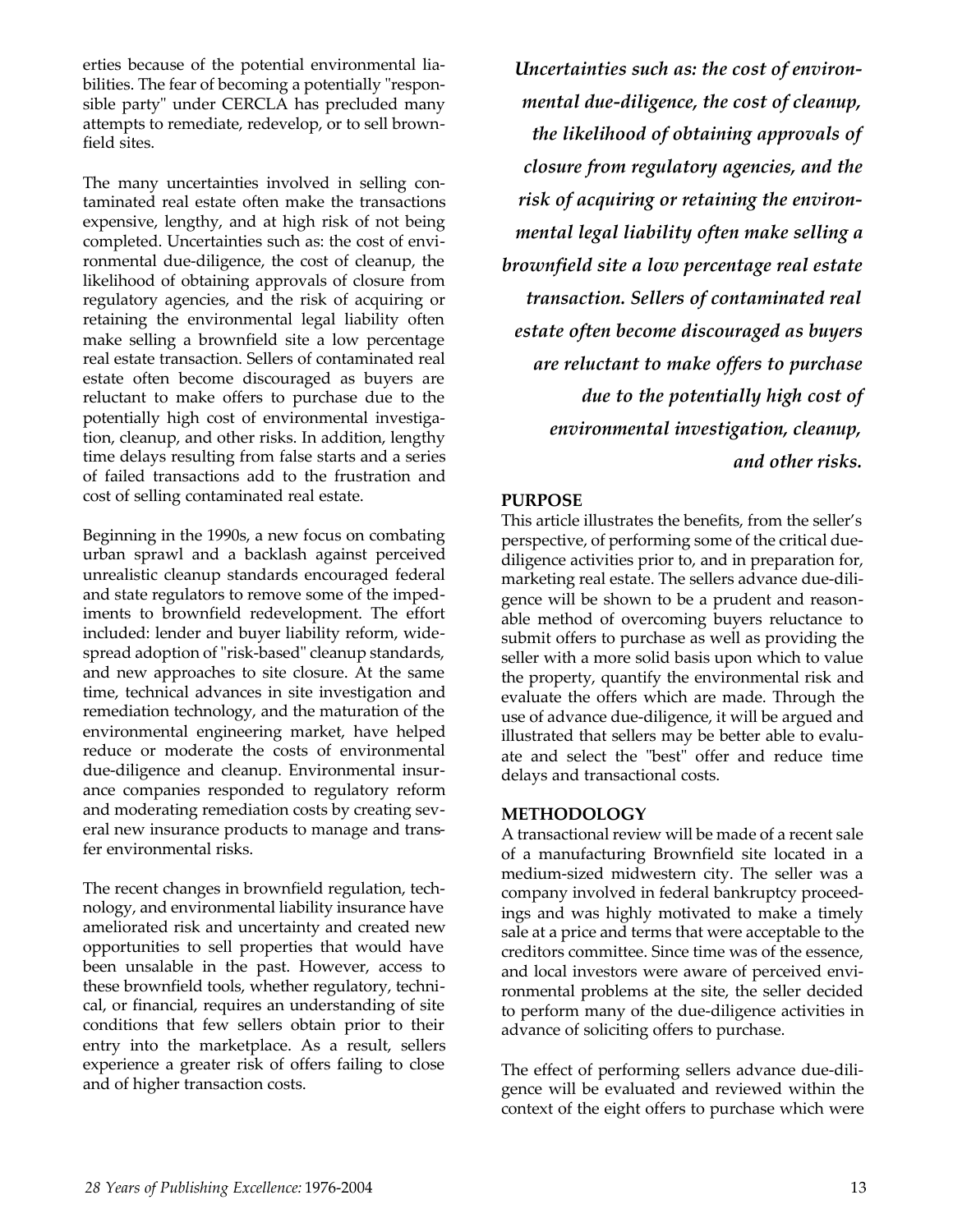received on the property. All of the eight offers were drafted by attorneys skilled in real estate environmental law and were received during the submittal periods established by the bankruptcy court. By tabulating the important issues of the offers to purchase, it will be possible to see how, from the seller's perspective, the advance due-diligence expedited the evaluation and negotiation of the offers, and ultimately the closing of the transaction.

#### **THE BROWNFIELD PROPERTY**

The subject property is located close to the downtown business district in a rapidly growing Midwestern city. The site borders an area of light manufacturing, utility, and industrial service businesses and is surrounded by a transitional residential neighborhood.

To prepare the property for sale, the owners commissioned Phase 1, Phase 2, and Supplemental Phase 2 environmental site assessments (ESAs). Phase 1 ESAs are generally the starting point in the environmental due-diligence process. A principal goal of a Phase 1 report is to identify if past environmental management practices have created the presence of Recognized Environmental Conditions (RECs). RECs refer to the presence or likely presence of hazardous substances or petroleum under conditions that might indicate a release into the ground, groundwater or surface water.<sup>5</sup> For many sites with long histories of commercial or industrial use, RECs are commonly identified, and followup investigation is needed to determine if the potential releases have actually occurred. At the subject property, RECs were found. They included: potential soil and groundwater contamination from underground petroleum storage tanks, historical use of solvents, and releases at nearby properties.

Based on the phase 1 results, the seller elected to perform a Phase 2 investigation to assess concerns identified by the Phase 1 report. The Phase 2 investigation included more detailed reviews of environmental files for several off-site releases on neighboring properties to learn if they might be contaminating the seller's property. Several RECs on the subject property were also investigated. In particular, a magnetometer survey was performed on areas where underground storage tanks were suspected and 10 borings were made to collect soil and groundwater samples near the current and suspected historic underground tanks and a bordering rail corridor.

To prepare the property for sale and remove as much uncertainty as possible, three underground tanks were removed and some contaminated soil from each tank basin was excavated. The Phase 2 report concluded that limited soil contamination remained at one former tank location, and that shallow groundwater was contaminated in excess of state standards at two former tank locations. The groundwater impacts were thought not to have migrated off the property. In addition, an area with solvent contamination was identified, but the source was thought to be coming from off-site.

The Phase 2 report concluded that two areas could be submitted to state regulatory authorities for closure, and one area was likely eligible for reimbursement under a state fund that pays for cleanup of releases from petroleum tanks. However, additional borings and four groundwater monitoring wells were recommended to identify the extent of soil and groundwater contamination. Without the additional data, it would be difficult to present closure requests to regulators or remediation cost estimates to potential buyers and environmental liability insurance underwriters.

The seller agreed with the consultant's recommendations for additional site investigation to remove or reduce uncertainty regarding remediation costs and to get regulatory approval to close as many areas on the site as possible. In addition, the consultant was asked to perform supplementary historical research to identify the possible location of two fuel oil tanks identified in an older report and potentially still present on the site.

During Supplemental Phase 2 work, four groundwater wells were installed and six borings were done. The sampling results showed that the previously identified groundwater solvent contamination was coming from off-site. With this information, the property owner applied to regulators for an exemption to liability for that issue. Regulators also closed two tank areas, under the condition that residual soil impacts not fully removed be identified on the property deed. Another historic tank area, which was installed under a thick concrete floor in an interior space, was shown by borings to have contaminated soil and groundwater that exceeded standards. Because of its location, a decision was made not to attempt remediation, and a request for closure was submitted with the understanding that a notice of the contamination might have to be placed on the property deed. Finally, lead was detected in soil, which was under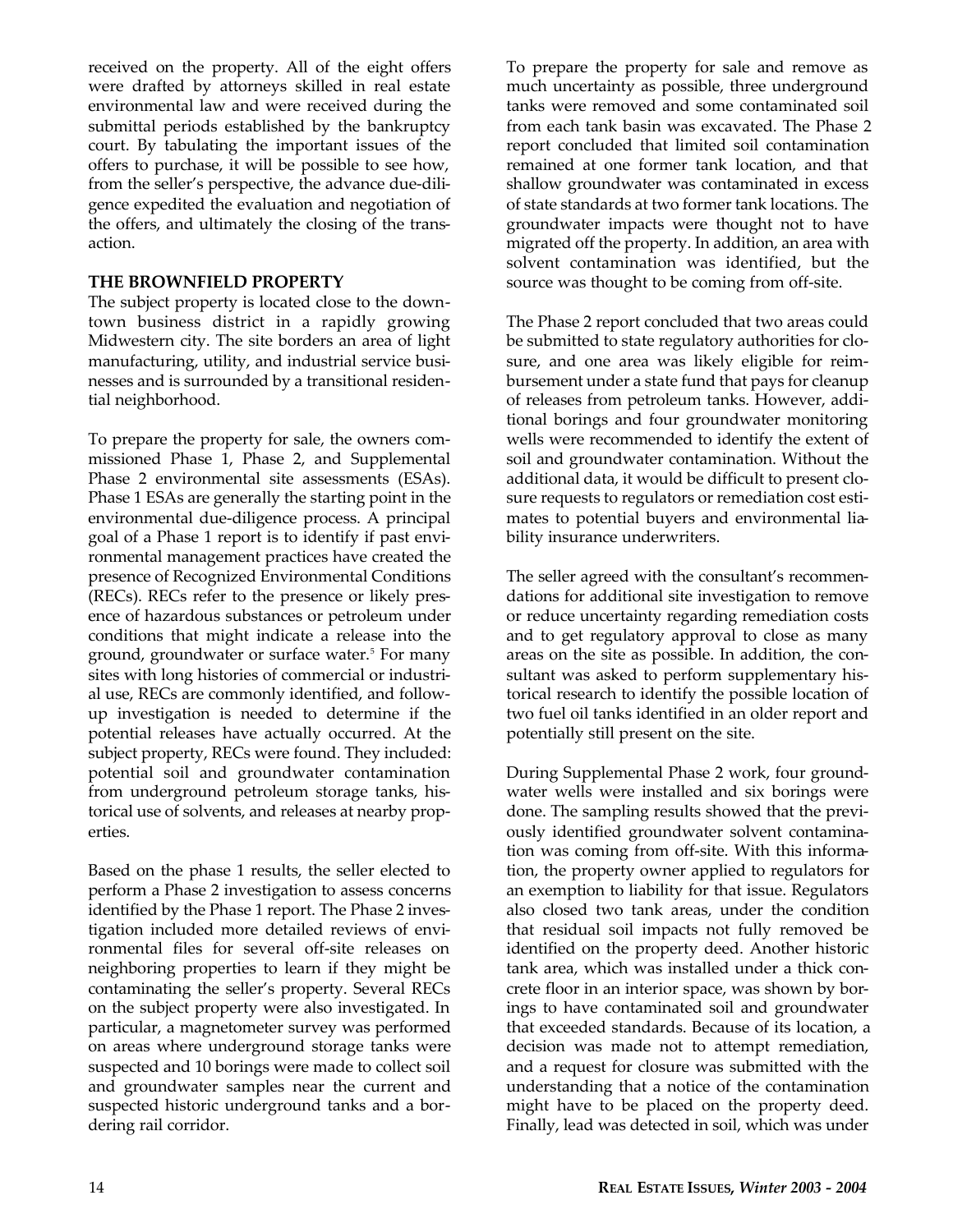#### Exhibit 1

Summary of Price and Terms of Offers to Purchase Made on Subject Property

| Price                        | Pays for Future<br><b>Testing Prior</b><br>to Close | Pays for<br>Remediation<br>Costs | Responsible<br>For Obtaining<br>Case Closure | Environmental<br><b>Liability After</b><br>Closing | Seller<br>Escrow for<br>Remediation<br>Costs | <b>Action Taken</b>                         |
|------------------------------|-----------------------------------------------------|----------------------------------|----------------------------------------------|----------------------------------------------------|----------------------------------------------|---------------------------------------------|
| Offer 1<br>\$6.0<br>million  | Seller                                              | Seller                           | Seller                                       | Seller-capped                                      | 150% of<br>estimated<br>costs                | Rejected                                    |
| Offer 2<br>\$4.25<br>million | If required,<br>seller pays                         | Seller                           | <b>Buyer</b>                                 | Seller                                             | 150% of<br>estimated<br>costs                | Accepted<br>Closed                          |
| Offer 3<br>\$4.0<br>million  | Seller                                              | <b>Buyer</b>                     | <b>Buyer</b>                                 | <b>Buyer</b>                                       | 150% of<br>estimated<br>costs                | Accepted<br>Failed on<br>Zoning<br>Variance |
| Offer 4<br>\$2.61<br>million | <b>Buyer</b>                                        | Seller                           | Seller                                       | <b>Buyer</b>                                       | 150% of<br>estimated<br>costs                | Rejected                                    |
| Offer 5<br>\$2.16<br>million | Seller                                              | <b>Buyer</b>                     | Seller                                       | Seller                                             | No                                           | Rejected                                    |
| Offer 6<br>\$2.0<br>million  | <b>Buyer</b>                                        | Seller                           | Seller                                       | <b>Buyer</b>                                       | No                                           | Rejected                                    |
| Offer 7<br>\$1.9<br>million  | <b>Buyer</b>                                        | <b>Buyer</b>                     | Seller                                       | <b>Buyer</b>                                       | No                                           | Rejected                                    |
| Offer 8<br>\$1.0<br>million  | <b>Buyer</b>                                        | <b>Buyer</b>                     | <b>Buyer</b>                                 | <b>Buyer</b>                                       | No                                           | Rejected                                    |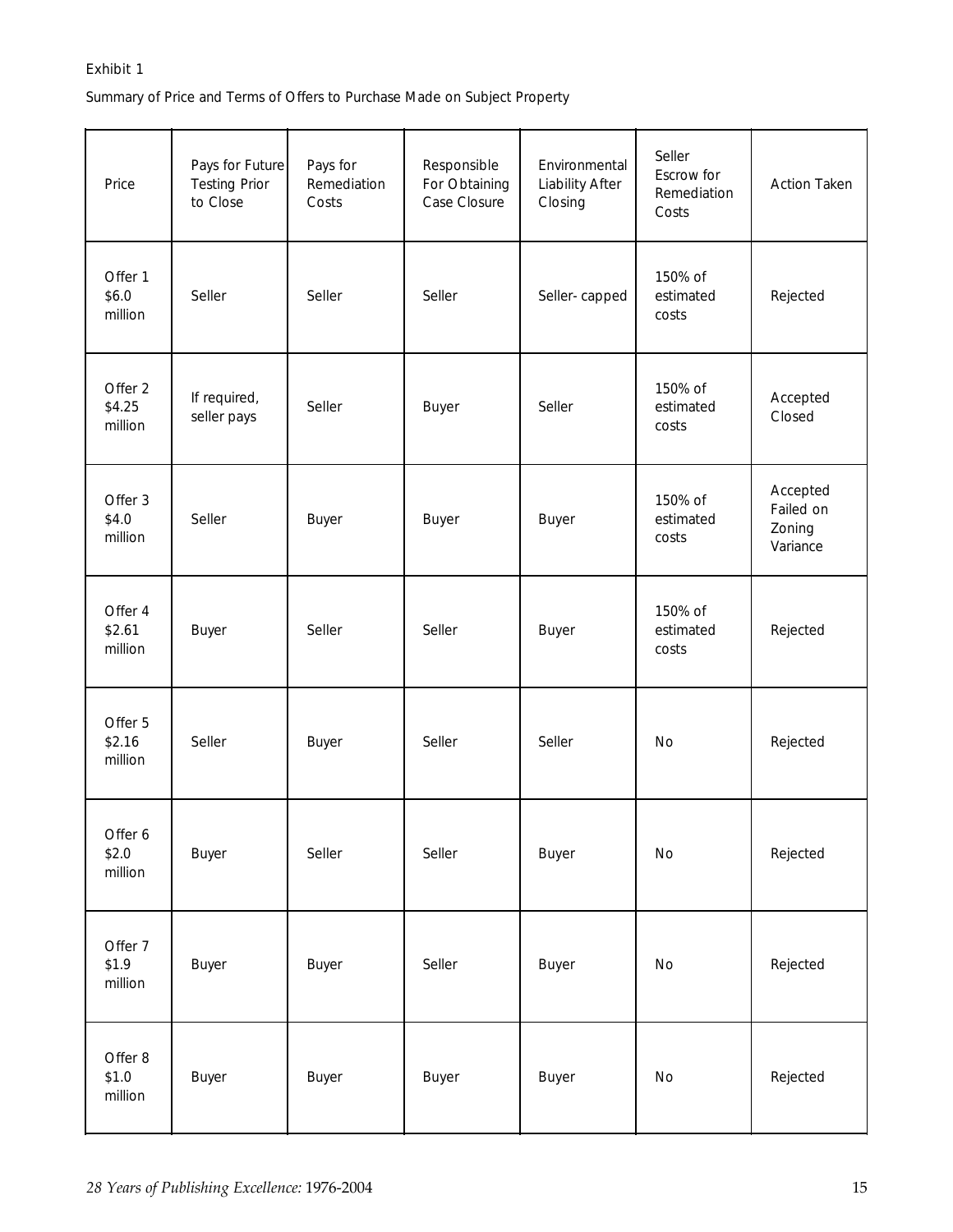industrial standards but over residential standards, and some low levels of volatile organic compounds (VOCs) in groundwater were attributed to nearby abandoned tanks.

In summary, the seller undertook Phase 1 and Phase 2 due-diligence to remove as much uncertainty as possible prior to the sale. Actual remediation was limited to tank removals, some minor excavation, and monitoring to demonstrate that residual contamination had not spread off-site. The seller took advantage of "flexible closure" options by leaving low concentrations of contaminated soil and groundwater in place at the "cost" of several deed restrictions which future buyers were certain to discover in their search of title. To further reduce uncertainty, the seller undertook additional historical reviews of two unconfirmed underground tanks.

#### **MARKETING AND SELLERS DUE-DILIGENCE**

When a seller markets contaminated real estate without first completing environmental due-diligence, a common sequence of events is: seller negotiates listing contract with broker, broker markets property, buyer writes offer to purchase with contingencies and due-diligence conditions so that relevant information about the property and the contamination can be gathered and evaluated by the buyer, offer(s) to purchase is negotiated to an accepted offer, buyer performs and pays for environmental due-diligence reports (i.e. Phase 1 and if necessary Phase 2 environmental studies). The potential outcomes of the transaction are:

- a.) Buyer removes contingencies and due-diligence conditions and transaction closes
- b.) Buyer and seller re-negotiate contract terms and price based on due-diligence results
- c.) Buyer requests additional time for further testing or evaluation or to obtain approvals or closure from regulatory agencies
- d.) Buyer fails to remove contingencies and due-diligence conditions and contract fails

From the seller's perspective, this process contains four inherent flaws. First, the prospective purchasers are reluctant to write offers since they have little or no information about the type or extent of the contamination on the site. The buyers may waste time and expend large sums of money investigating the environmental aspects of a property in a transaction which ultimately does not close.

*Without adequate information, sellers can waste time and money negotiating with buyers whose proposed use is incompatible with environmental conditions existing at the site.*

Experienced buyers recognize this threat and typically reduce offer prices to reflect potentially excessive due-diligence costs, or attempt to share or transfer costs to sellers. Second, the seller lacks important information necessary to quantify the cost of remediating the contamination or the diminished value of the property as a result of the existence of contamination. Without this critical information, it is difficult or impossible for sellers to negotiate from an informed position, or to select the most appropriate offer. Third, costly time delays and re-opening of contract price negotiations are built into a system which has a buyer pricing a property and entering into future expensive due-diligence with very little information available at the time of writing the offer. Finally, under flexible and risk based closure regulations, some site uses, for example residential housing, may be prohibited or conditionally limited if residual contamination exceeds threshold limits. Without adequate information, sellers can waste time and money negotiating with buyers whose proposed use is incompatible with environmental conditions existing at the site.

#### **EVALUATING OFFERS TO PURCHASE ON THE SUBJECT PROPERTY**

During the submittal period, the marketing efforts of the seller's real estate broker produced eight offers to purchase which ranged from a low of \$1 million to a high of \$6 million with the mean offer being \$3.1 million. (See Table 1.) The Brownfield transaction reviewed in this article was characterized by high offer to purchase variability, partly because of differences in buyer's use values and risk tolerances, but primarily because appraisals done for the buyers produced highly inconsistent estimates of market values.

The appraisal done for the seller included a review of the phase 1 and phase 2 studies, and the seller's appraiser consulted with the environmental engineers who performed the studies and understood the nature of the contamination present. The sell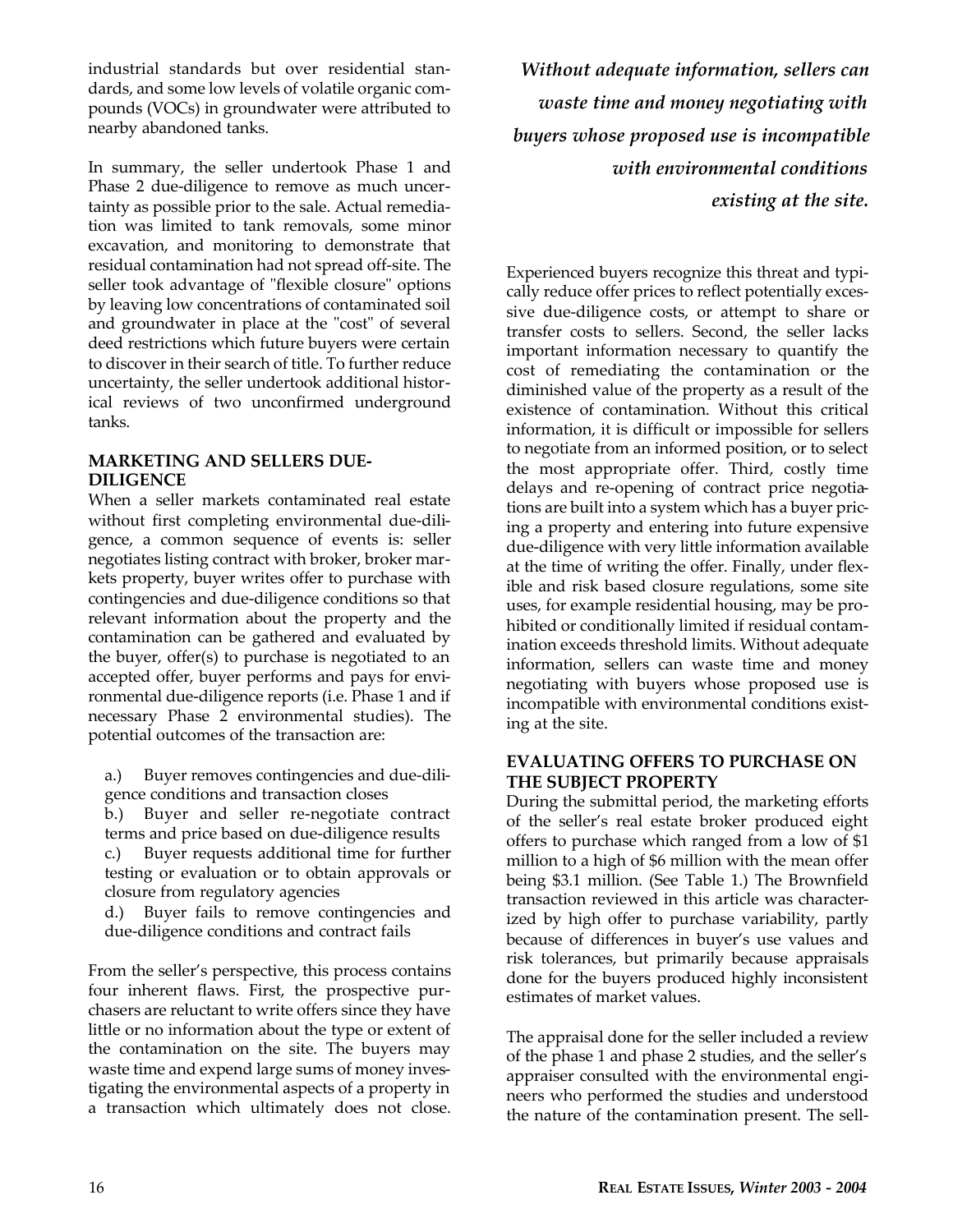er's environmental engineers had estimated the costs to remediate the contamination, and the seller's appraisal was for \$4.1 million.

Table 1 displays the key elements of each of the eight offers to purchase. The highest offer to purchase of \$6 million was based on an M.A.I. (Member of Appraisal Institute) appraisal, which did not review or take into consideration the Phase 1 or Phase 2 environmental audits. The offer was rejected since it was contingent on obtaining federal and state grants within eighteen months of the acceptance of offer. The take as is, no contingency, no due-diligence offer of \$1 million was rejected for being too low, as were the \$1.9, \$2.0, \$2.16, and \$2.61 million dollar offers.

Most of the lower offers provided that the buyer would:

- 1.) Pay for additional testing
- 2.) Pay remediation costs to obtain case closure
- 3.) Assume all environmental liability
- 4.) Not require any seller escrows

By having the advance due-diligence information, the seller was able to objectively diminish the value of these perceived benefits and reject the offers. Without the information, the seller would not have had a solid basis for quantifying or estimating the value of the above variables.

After reviewing the environmental studies, the seller felt that having the buyer pay for remediation costs and be responsible for closure was worth the \$250,000 differential between the \$4.0 million offer and the \$4.25 million offer. Since the seller was in bankruptcy, the liability after closing became a moot issue. Although offer number three (of \$4.0million) was accepted, the buyer was unable to obtain necessary zoning changes, and the offer died for failure to remove the zoning contingency.

Offer number two, which had been accepted in a secondary position, became primary and all contingencies were removed. The sellers advance duediligence documents, which were reviewed by the purchaser of offer number two prior to writing the offer to purchase, were turned over to the buyer's environmental engineer for final review. No further environmental due-diligence beyond what the seller had performed was necessary. The transaction closed 3 months after the offer to purchase was made.

#### **CONCLUSION**

The conveyance of contaminated real estate is an extremely difficult and complicated transaction. The common approach of putting a property on the market for sale and waiting for offers to purchase, which typically contain lengthy due-diligence provisions, increases the risk that the transaction will ultimately fail. Buyers need quality information about the nature and extent of the contamination in order to be able to make informed offers. Sellers, buyers, and appraisers require a solid base of environmental information to be able to objectively quantify the diminished value of the property that results from the existence of real or perceived environmental problems.

From the seller's perspective, having the important environmental information in advance of marketing the property will assist in the evaluation process as the appraiser and/or broker can be counseled by the seller's environmental engineers. By going into the transactions with a solid basis from which to make decisions, there is less opportunity for costly time delays, reopening contract negotiations, and unnecessary or redundant environmental investigations.

By working together prior to marketing a brownfield property, the appraiser, the environmental engineer, the broker and the seller can create a solid foundation for both the valuation of the property and the subsequent negotiation of the offers to purchase. In the transaction reviewed in this article, the seller's advance-of-sale appraised value of \$4.1 million was very close to the two offers that were accepted (\$4.0 million and \$4.25 million).

Brownfield transactions require advance cooperation and coordination of all of the professionals hired by the seller and involved in advanced duediligence activities. The result will be a transaction that has a higher probability of reaching the closing table, in a shorter period of time, with lower environmentally related transactional costs.

#### **ENDNOTES**

- 1. Alker, Sandra, "The Definition of Brownfield," Journal of Environmental Planning and Management, January, 2000.
- 2. Meyer, Peter B., "Lessons from Private Sector Brownfield Redevelopers," Journal of American Planning Association, Winter, 2000.
- 3. Foley and Lardwer, Brownfields working group, "We've Entered an Era of Common Sense," October, 1997.
- 4. Journal of Accountancy, "Official Releases," March, 1997.
- 5. E1527-00 Standard Practice for Environmental Site Assessments: Phase 1 Environmental Site Assessment Process.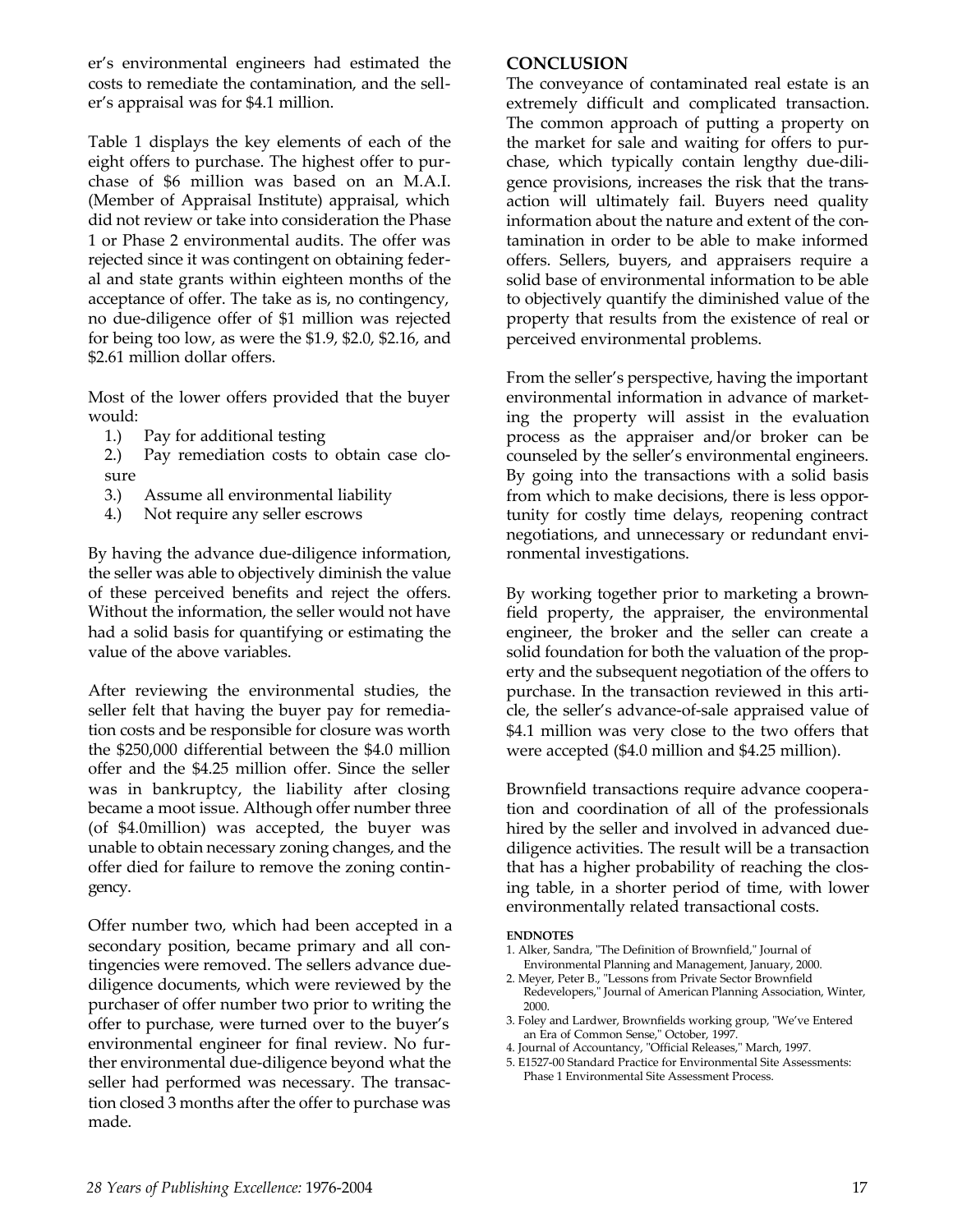# **WHO'S LIABLE NOW?— NEW FEDERAL BROWNFIELDS LEGISLATION**

*By Jeff Civins and Bane Phillippi*

#### **ABOUT THE AUTHOR**

**Jeff Civins,** *heads the environmental practice group of Haynes and Boone, L.L.P. and has been practicing environmental law since 1975. He is an adjunct professor at the University of Texas School of Law and is a co-editor of West's Texas Environmental Law treatise.*

**Bane Phillippi,** *is an attorney in the environmental practice group of Haynes and Boone, L.L.P. His practice includes advising clients and representing them in transactions and before regulatory agencies on a variety of matters, including those related to contaminated properties.*

*Copyright © 2002 by State Bar of Texas. Reprinted with permission of the authors and the Texas Bar Journal. Originally published in 65 Tex. B.J. 982 (December 2002).*

On January 11, 2002, President Bush signed the Small Business<br>Liability Relief and Brownfields Revitalization Act<sup>1</sup> (the<br>"Brownfields Amendments"). As its name suggests, the act pro-<br>vides relief to small businesses and f On January 11, 2002, President Bush signed the Small Business Liability Relief and Brownfields Revitalization Act<sup>1</sup> (the "Brownfields Amendments"). As its name suggests, the act proproperty, the expansion, re-development, or re-use of which may be complicated by the presence or potential presence of a hazardous substance, pollutant, or contaminant."<sup>2</sup> The Brownfields Amendments also significantly amend certain liability-related provisions of the Comprehensive Environmental Response Compensation Liability Act ("CERCLA" or "Superfund"), $3$  the environmental statute that dramatically changed the scope of liability for parties owning or dealing with contaminated properties. This article briefly provides background on CERCLA, and then discusses the Brownfields Amendments' liabilityrelated provisions, specifically, new exemptions for generators of waste, provisions for settlement by small businesses, clarifications relating to the innocent land owner exemption, new landowner exemptions and their limitations, and windfall liens.

#### **BACKGROUND**

Since the enactment of Superfund in 1980, those performing due diligence in connection with business and real estate transactions should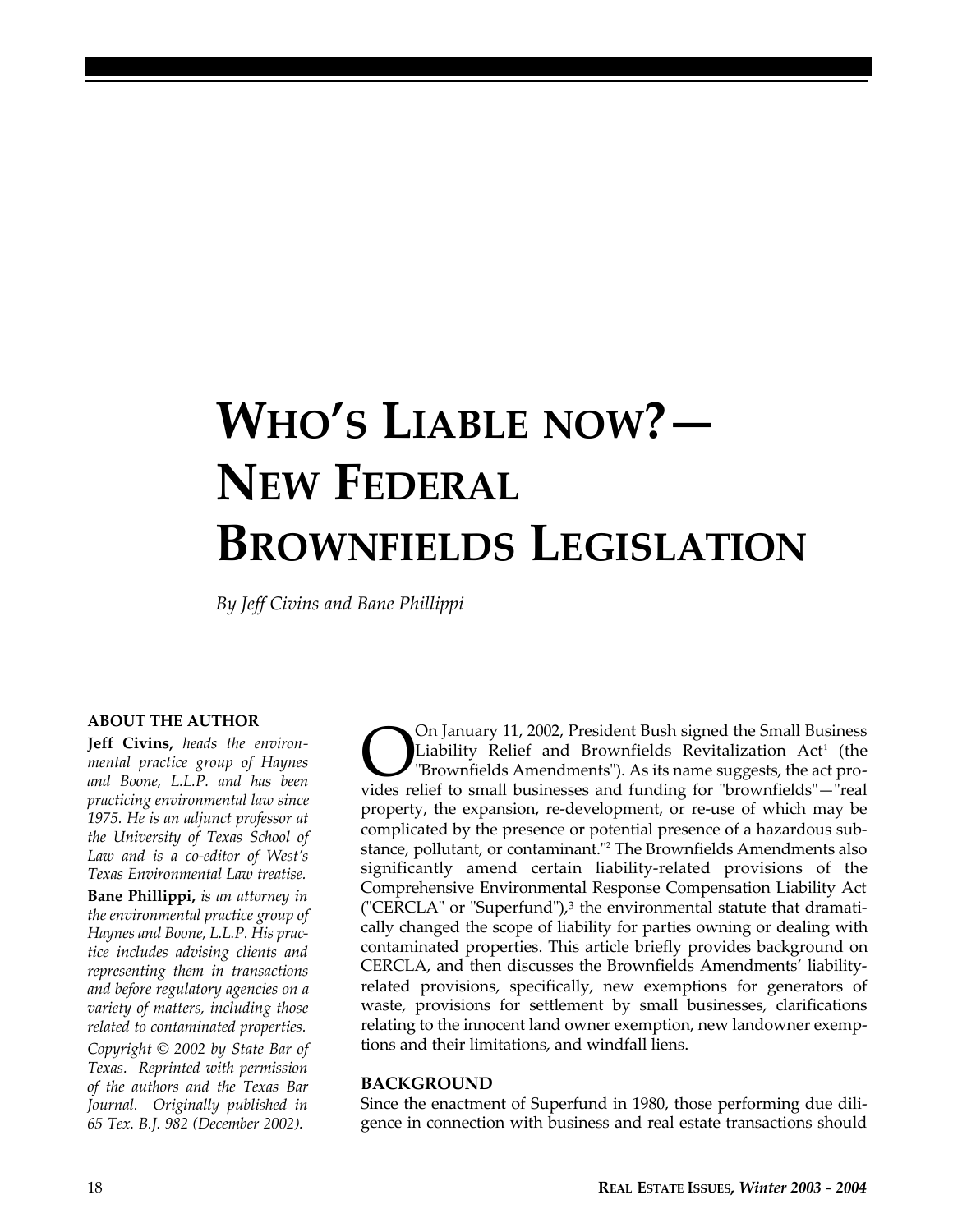*Since the enactment of Superfund in 1980, those performing due diligence in connection with business and real estate transactions should be looking not only at liabilities attributable to violations of law, but also at liabilities that* 

#### *arise under Superfund.*

be looking not only at liabilities attributable to violations of law, but also at liabilities that arise under Superfund. Unlike other environmental laws, Superfund imposes liability based not on a violation of law, but rather on a person's relationship to a site from which there was a release or threat of release of a "hazardous substance."<sup>4</sup> Those liable under Superfund are referred to as potentially responsible parties or PRPs and include present and certain past owners and operators of a contaminated site, transporters who selected the site, and generators of waste who arranged for disposal of their wastes at the site. $5$  Liability is strict—irrespective of fault—and generally, joint and several, $6$ and includes costs of investigating and remediating hazardous substance-contaminated sites and natural resource damages attributable to that contamination.<sup>7</sup> The worst of sites containing hazardous substances are included on an ongoing list developed by the United States Environmental Protection Agency (EPA) called the National Priorities List (NPL).<sup>8</sup> The NPL is significant because in addition to bringing an administrative or civil action to compel clean up,<sup>9</sup> EPA may utilize funds from the "Superfund" to investigate and remediate NPL sites and pursue cost recovery. <sup>10</sup>

Many states have adopted programs comparable to Superfund. In Texas, the Texas Solid Waste Disposal Act creates an alternative basis of liability, modeled after Superfund.<sup>11</sup> The state Superfund program, however, differs from the federal program in a number of ways; for example, it applies to sites contaminated with solid waste, including petroleum.

The effect of Superfund and its state analogs was to discourage parties from participating in transactions involving contaminated properties. Although CERCLA was amended in 1986, by the Superfund Amendments and Reauthorization Act (SARA),<sup>12</sup> to include some business-friendly changes, $13$  it continued to impede transactions. In response, EPA developed policies to ameliorate the effects of CERCLA on real estate transactions and development involving Brownfields.

Recognizing the inequity of holding landowners responsible for contamination that migrated in aquifers under their properties from off-site sources, EPA published guidance that protected them, relying on the agency's statutory de minimis settlement authority.<sup>14</sup> To encourage prospective purchasers to participate in transactions involving contaminated properties, EPA also developed a "prospective purchaser" program applicable to properties for which Superfund enforcement was imminent, which allowed purchasers to enter into "prospective purchaser agreements" to obtain a release from liability in exchange for a cash payment and other commitments to EPA.<sup>15</sup> The Brownfields Amendments, among other things, added two new generator and two new land owner exemptions, clarifying and codifying aspects of the policies that EPA had developed.

#### **NEW GENERATOR PRP EXEMPTIONS**

The Brownfields Amendments newly exempt two classes of generator PRPs from liability for NPL sites: (1) arrangers (and transporters) of de micromis amounts of materials, if the amounts of the materials they disposed of are under prescribed quantities, $16$  and (2) specified arrangers, i.e., residential property owners or operators, small businesses, and tax exempt institutions, that generated municipal solid waste.<sup>17</sup> These exemptions operate as defenses and are conditional. Among other things: (1) the waste must not have contributed significantly to the costs of response and natural resource restoration; (2) the person must not have failed to comply with information requests; (3) the person must not have interfered with the remedial action; and (4) with respect to the de micromis exemption, all or part of the disposal, treatment, or transport of the wastes must have occurred before April 1, 2001.<sup>18</sup>

In general, the Brownfields Amendments proscribe contribution actions against these two classes of PRPs, other than by governmental entities, and impose the burden of establishing that these PRPs are not within the exemption on those seeking to recover from them.<sup>19</sup> They further authorize those newly-exempted PRPs to recover reasonable costs of defending the action, including attorneys and expert fees, if they are found not liable for contribution based on the exemption.<sup>20</sup> The exemptions do not on their face apply to contaminated sites not on the NPL, limiting their value.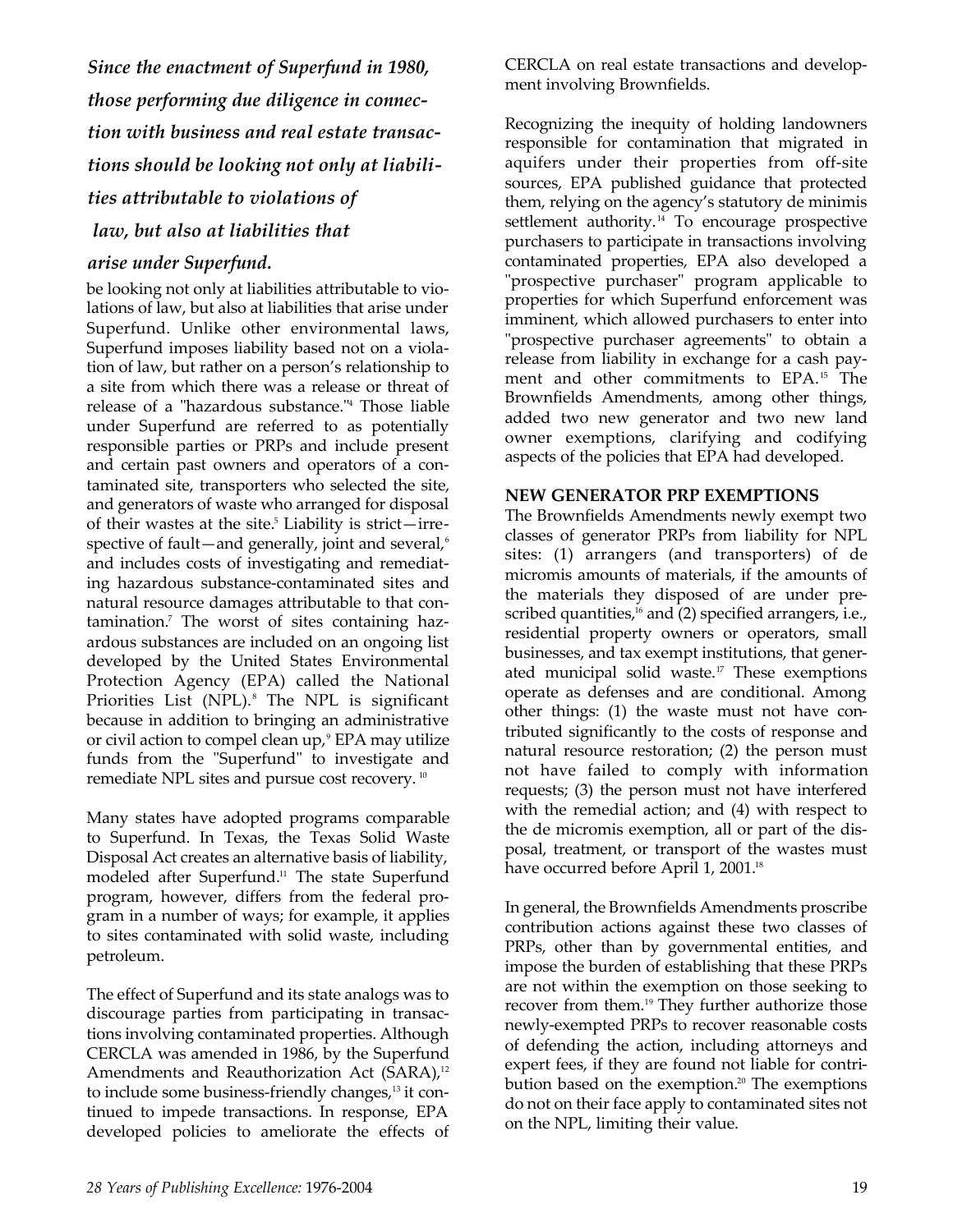#### **SETTLEMENT BY SMALL BUSINESSES**

For small businesses, the Brownfields Amendments provide another benefit. They amend CERCLA to allow parties who are unable or of limited ability to pay response costs to expeditiously settle for small amounts.<sup>21</sup> They also authorize them to use alternative payment methods. To qualify, the business also must not fail to provide information or access.

#### **INNOCENT LAND OWNERS—ALL APPROPRIATE INQUIRY**

Under CERCLA as originally enacted, PRPs can avoid liability if they can show that the release or threat of release of hazardous substances and the resulting damages were caused solely by: (1) an act of God; (2) an act of war; (3) an act or omission of a third party; or (4) any combination of these causes.<sup>22</sup> In addition, they must show that they exercised due care with respect to the hazardous substances and took precautions against foreseeable acts or omissions of any such third party and the consequences that could foreseeably result from such acts or omissions.<sup>23</sup> The so-called third-party defense is not available if the third party is one whose act or omission occurred in connection with the contractual relationship with the PRP.<sup>24</sup> While some courts have required that there be a nexus between the act or omission of the seller and the contractual relationship with the PRP, $25$  others have ignored this requirement and have found the defense inapplicable if any contractual relationship exists.<sup>26</sup>

Because of concern that a contractual relationship could vitiate the third party defense, SARA added the so-called innocent landowner defense. Under this defense, even if the proscribed contractual relationship were present, the PRP nonetheless can avoid liability if it can show that it satisfied the requirements for being an innocent landowner: at the time of acquisition, the PRP did not know and had no reason to know that any hazardous substances were disposed at the facility.<sup>27</sup> The standard for determining the adequacy of the due diligence investigation is whether the PRP made "all appropriate inquiry."<sup>28</sup> The Brownfields Amendments clarify the definition of contractual relationship and the due diligence standard.

The Brownfields Amendments include easements and leases as well as deeds as examples of the type of contractual relationship that may trigger the

need for the innocent land owner defense.<sup>29</sup> They require a person seeking protection under this exemption: to fully cooperate with the response actions and natural resource restoration; to comply with land use restrictions; and to not impede the integrity of institutional controls.<sup>30</sup> They also expand upon the "all appropriate inquiry" standard by explaining that the defendant must carry out all appropriate inquiry into the previous ownership and uses of the facility in accordance with generally accepted good commercial and customary standards and practices and, significantly, take reasonable steps to stop any continuing release, prevent any threatened future release, or prevent or limit any human, environmental, or natural resource exposure to any released hazardous substances, going beyond the "due care" requirement of the original act.<sup>31</sup>

Within two years of enactment, the EPA Administrator must promulgate regulations describing "all appropriate inquiry," which are to include: (1) results of an inquiry by an environmental professional; (2) interviews with past and present owners, operators, and occupants; (3) reviews of historical sources; (4) searches for recorded environmental cleanup liens; (5) reviews of governmental and other records; (6) visual inspection of the facility and adjoining properties; (7) specialized knowledge or experience on the part of the defendant; (8) the relationship of the purchase price to the value of the property if the property was not contaminated; (9) commonly known or reasonably ascertainable information about the property; and (10) the degree of obviousness of the presence or likely presence of contamination of the property, and the ability to detect the contamination by appropriate investigation.<sup>32</sup>

With respect to property purchased before May 31, 1997, the court is required to take into account a subset of the prescribed factors.<sup>33</sup> With respect to property purchased on or after that date, until the Administrator promulgates regulations, the ASTM 1997 standards for environmental site assessments satisfy the requirements for "all appropriate inquiry."<sup>34</sup> For a residential property, a facility inspection and title search that reveal no basis for further investigation are generally adequate.<sup>35</sup>

#### **OWNERS OF PROPERTIES CONTIGUOUS TO CONTAMINATION SOURCES**

The Brownfields Amendments create a new landowner exemption from Superfund liability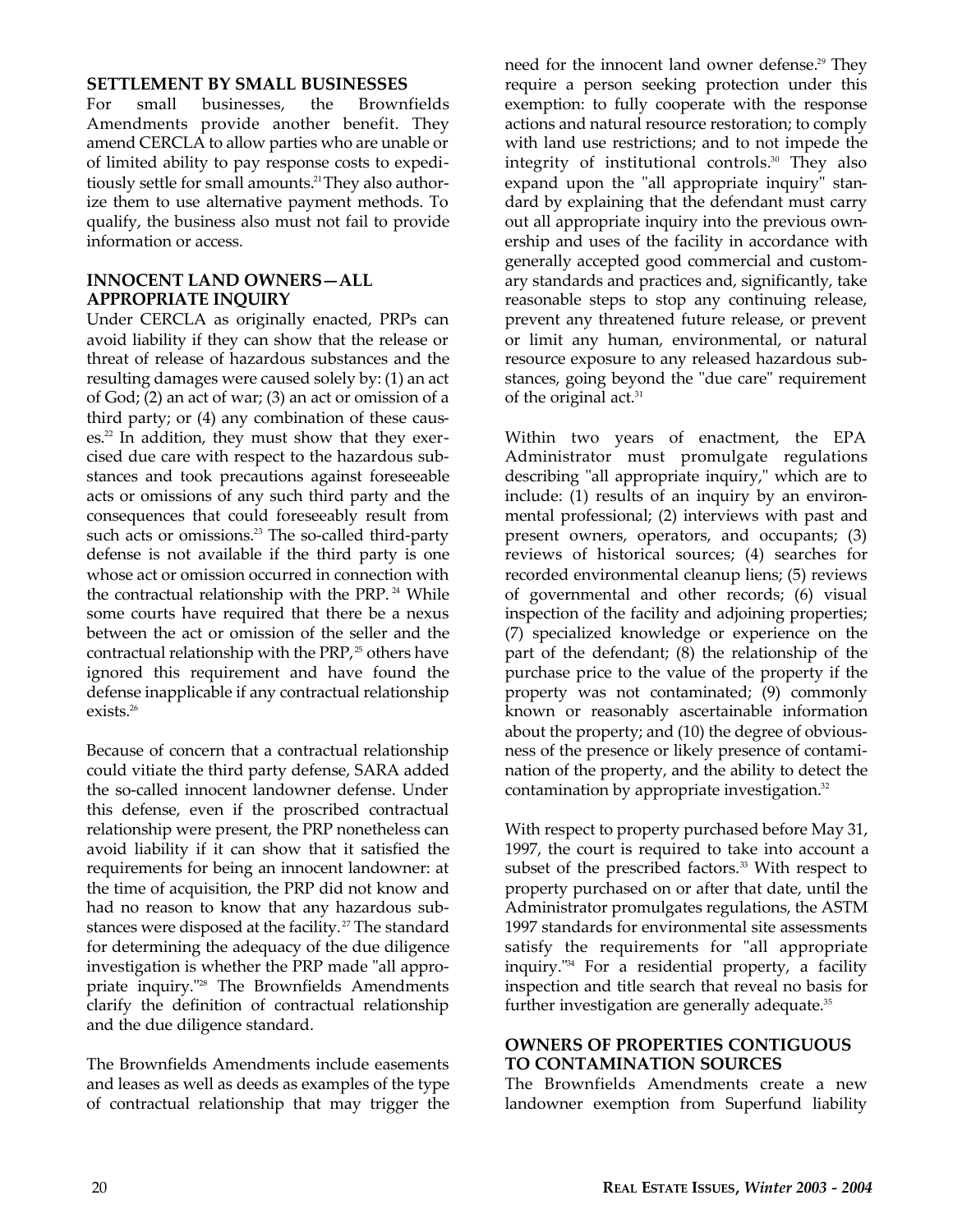applicable to a person who owns real property that is contiguous to<sup>36</sup> and that is or may be contaminated by a release or threatened release of a hazardous substance from real property not owned by that person, provided certain conditions are met. $37$ This exemption applies to circumstances similar to those addressed in EPA's landowner policy regarding liability for subsurface migration from off-site sources.<sup>38</sup>

To qualify for the exemption, the person must, among other things: (1) not have caused, contributed, or consented to the release; (2) not be potentially liable or affiliated with any person potentially liable for the release; (3) take reasonable steps to stop any continuing release, to prevent any threatened release, and to prevent or limit human, environmental, or natural resource exposure to any hazardous substances released from that person's property; (4) provide full cooperation and access to persons authorized to conduct response actions or natural resource restoration; (5) comply with any applicable land use restrictions and not interfere with any institutional controls; (6) comply with requests for information; (7) provide all legally required notices; (8) and at the time at which the person acquired the property, have conducted all appropriate inquiry and not know or have reason to know that the property was or could be contaminated by the adjacent property.<sup>39</sup>

The Brownfields Amendments clarify that owners of property whose groundwater is contaminated from offsite sources generally need not conduct groundwater investigations or install groundwater remediation systems.<sup>40</sup> For these types of newly exempted PRPs, the Administrator is authorized to issue an assurance of no enforcement action or "comfort letter," and to enter into settlements that would confer contribution protection.<sup>41</sup>

In Texas, the Innocent Owner/Operator Program ("IOP") is available for the purchaser of contaminated property who can demonstrate that the contamination on its property is solely attributable to a third party. <sup>42</sup> Unlike the Brownfields Amendment contiguous property owner exemption, under the IOP, the property owner or operator may obtain a release from liability to the state, not merely a defense to liability. Moreover, unlike the Brownfields Amendments' exemption, the IOP does not require due diligence prior to purchase and is not lost by pre-acquisition knowledge of contamination; it may be obtained after the property is purchased.

*Of greatest significance, the Brownfields Amendments address a shortcoming of the innocent landowner defense, by affording a defense to prospective purchasers who, upon all appropriate inquiry, discover contamination, by institutionalizing some of the benefits of a prospective purchaser agreement.*

#### **BONA FIDE PROSPECTIVE PURCHASER DEFENSE**

Both the innocent land owner defense and the new contiguous land owner defense of CERCLA are unavailable if the person performs the investigation and determines that contamination is present. In other words, prospective purchasers who conduct all appropriate inquiry and discover contamination are not protected from CERCLA liability. To assist this type of purchaser, EPA's prospective purchaser policy allowed that person to enter into prospective purchaser agreements or PPAs, on a case-by-case basis, pursuant to which the agency would release the purchaser from liability in exchange for monetary and other consideration. The Brownfields Amendments, to some extent, institutionalize this practice by exempting socalled bona fide prospective purchasers from liability.<sup>43</sup>

The term "bona fide prospective purchaser" is defined as a person (or a tenant of a person) that acquires ownership of a facility and that can establish certain elements by a preponderance of the evidence. $44$  These elements include : (1) that disposal occurred prior to acquisition; (2) that the person made all appropriate inquiry into the previous ownership and uses of the facility in accordance with generally accepted good commercial and customary standards and practices; (3) that the person provided all legally required notices; (4) that the person is exercising appropriate care with respect to the hazardous substances by taking reasonable steps to stop any continuing release, prevent any threatened future release, and prevent or limit human, environmental, or natural resource exposure to any previously released hazardous substances; (5) that the person is fully cooperating with the party authorized to conduct response or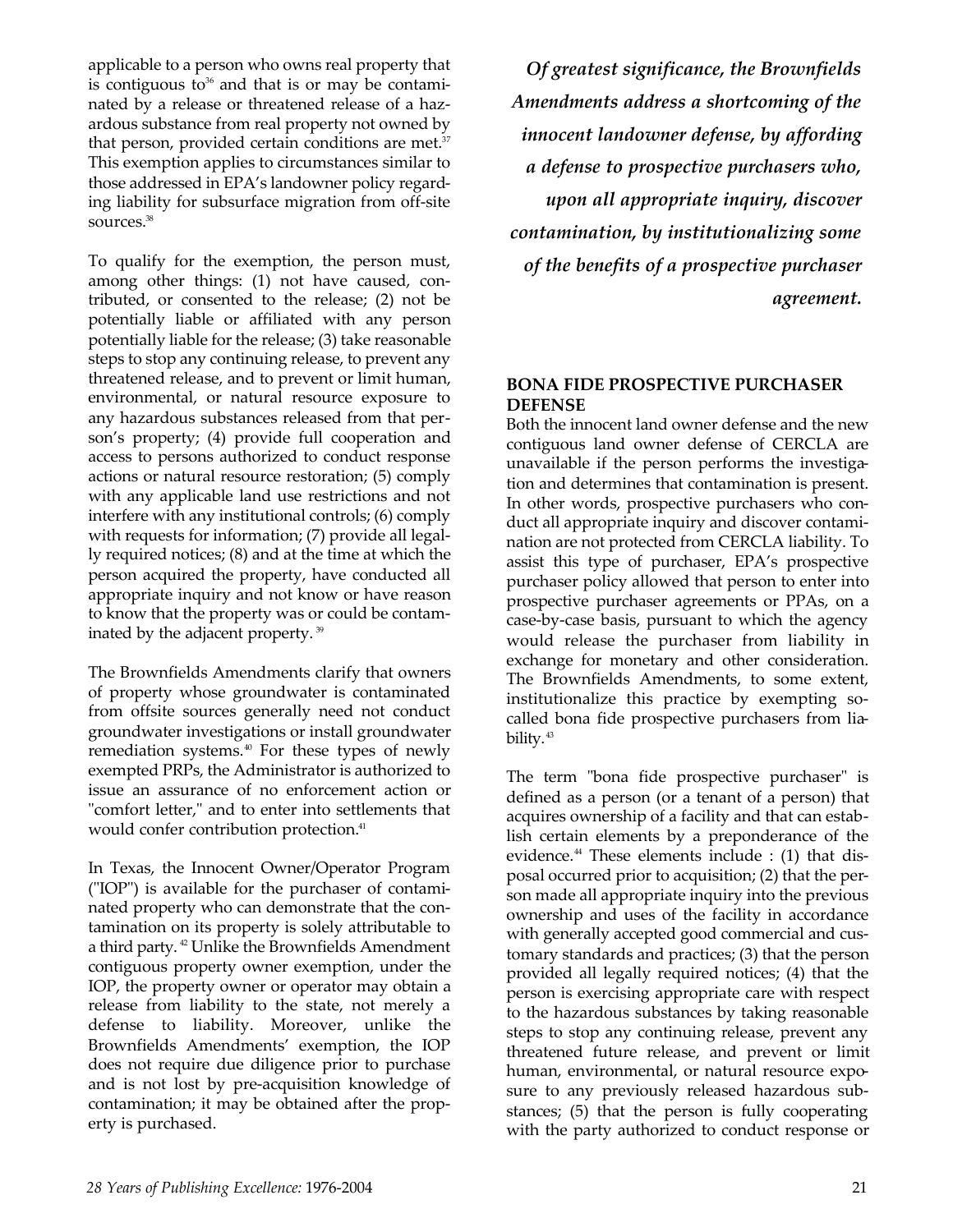natural resource restoration actions; (6) that the person is complying with land use restrictions and is not impeding any institutional controls; and (7) that the person is responding to information requests. The exemption is not available if the person is affiliated with the party liable for the contamination.<sup>45</sup>

EPA recently issued a policy expressing its belief that, in most cases, the Brownfields Amendments make PPAs unnecessary. <sup>46</sup> The two situations the agency acknowledges where PPAs still would be available are if there is likely to be a significant windfall, as a mechanism to address it, and if the PPA is necessary to ensure that a project that would benefit a local community will go forward. Texas has a voluntary cleanup program that allows prospective purchasers of contaminated properties to obtain a release of liability to the state for costs of investigation and remediation, but this program, unlike the CERCLA exemptions, does require that the purchaser remediate the site. $47$ 

#### **LIMITATIONS ON NEW LANDOWNER EXEMPTIONS**

The two new landowner exemptions—the contiguous property owner and bona fide prospective purchaser exemptions—have some limitations in common. Unlike the PPA, which provides a release from liability, the new exemptions provide a defense, which must be asserted and proved. Also, the exemptions operate as defenses under Superfund, but not other federal statutes, like the Resource Conservation and Recovery Act (RCRA), and not under state statutes, like the Texas Solid Waste Disposal Act. The defenses also do not protect against common law claims, e.g., based on trespass or nuisance. In addition, because of the CERCLA petroleum exclusion, sites contaminated with gasoline or other petroleum products generally are excluded from Superfund coverage and are generally addressed under other statutes, e.g., RCRA. For that reason, purchasers of those sites cannot obtain protection under the exemptions.

#### **WINDFALL LIENS**

If there are unrecovered federal response costs at a site, the United States may impose a lien on the site, or negotiate some other assurance of payment with the site owner, for the unrecovered response costs.<sup>48</sup> The amount of the lien, however, may not exceed the increase in fair market value of the site attributable to the response action, as of the time of sale.

#### **CONCLUSION**

The Brownfields Amendments provide relief to small businesses and revitalize brownfields. They also significantly amend certain of the liability provisions of CERCLA, providing, among other things, two new landowner exemptions, which should encourage Brownfields transactions. Of greatest significance, they address a shortcoming of the innocent landowner defense, by affording a defense to prospective purchasers who, upon all appropriate inquiry, discover contamination, by institutionalizing some of the benefits of a prospective purchaser agreement.

#### **ENDNOTES**

- 1. Small Business Liability Relief And Brownfields Revitalization Act, Pub. L. No. 107-118, 115 Stat. 2356 (2002) (codified in various sections at 42 U.S.C. §§ 9601-9675).
- 2. Brownfields Amendments § 211(a) (codified at 42 U.S.C. § 9601(39)). The Senate Committee Report cites an estimate that there are more than 450,000 brownfield sites nationwide. S. Rep. 107-2 (2001).
- 3. 42 U.S.C. §§ 9601-9675 (2002).
- 4. 42 U.S.C. § 9601(14) (2002). Although Superfund broadly defines the term "hazardous substance," it excludes from that definition petroleum and petroleum products, and thus sites contaminated by gasoline and other petroleum products do not fall within its ambit.
- 5. 42 U.S.C. § 9607(a). Past owners and operators of a contaminated site who are liable under CERCLA are those who owned or operated the site at the time of disposal of hazardous substances.
- 6. Jeff Knebel & Mary Reagan, Texas Superfund, 45 Texas Environmental Law 405, West Group's Texas Practice Series (1997) (2001 pocket update).
- 7. 42 U.S.C. § 9607(a) (2002).
- 8. 42 U.S.C. § 9605(a)(8)(B) (2002).
- 9. 42 U.S.C. §§ 9606(a) and 9607(a) (2002).
- 10. 42 U.S.C. § 9611 (2002).
- 11. TEX. HEALTH & SAFETY CODE ANN. §§ 361.271-345 (Vernon 2001 & Supp. 2002).
- 12. Superfund Amendments and Reauthorization Act (SARA) of 1986, Pub. L. No. 99-499, 100 Stat. 1613 (codified as amended at 42 U.S.C. §§ 9601-9675).
- 13. The 1986 SARA amendments added an "innocent landowner defense." 42 U.S.C. § 9601(35)(A) (defining the term "contractual relationship.")They also authorized EPA to enter into de minimis settlements with the owner of a contaminated property if that person did not conduct hazardous substance management activities and did not contribute to the release of hazardous substances. 42 U.S.C. § 9622(g).
- 14. Diamond, EPA Office of Site Remediation Enforcement, to EPA Regional Counsel, et. al.(May 24, 1995) ("Final Policy Toward Owners of Property Containing Contaminated Aquifers"); see also 60 Fed. Reg. 31,995 (July 3, 1995).
- 15. See Guidance on Settlements with Prospective Purchasers of Contaminated Property (OSWER Directive No. 9835.9, and 54 Fed. Reg. 34,235 (Aug. 18, 1989)); see also Breen, EPA, & Bruce Gelber, DOJ, to Superfund Senior Policy Managers et al. (Jan. 10, 2001) ("Support of Regional Efforts to Negotiate Prospective Purchaser Agreements (PPAs) at Superfund Sites and Clarification of PPA Guidance").
- 16. See Brownfields Amendments § 102(a) (codified at 42 U.S.C. § 9607(o)).
- 17. See id. (codified at 42 U.S.C. § 9607(p)).
- 18. See id. (codified at 42 U.S.C. §§ 9607 (o) and (p)).
- 19. See id.
- 20. See id. (codified at 42 U.S.C. § 9607(p)(7)).
- 21. See id. (codified at 42 U.S.C. § 9622(g)).
- 22. 42 U.S.C. § 9607(b) (2002).
- 23. Id. at § 9607(b)(3).
- 24. Id.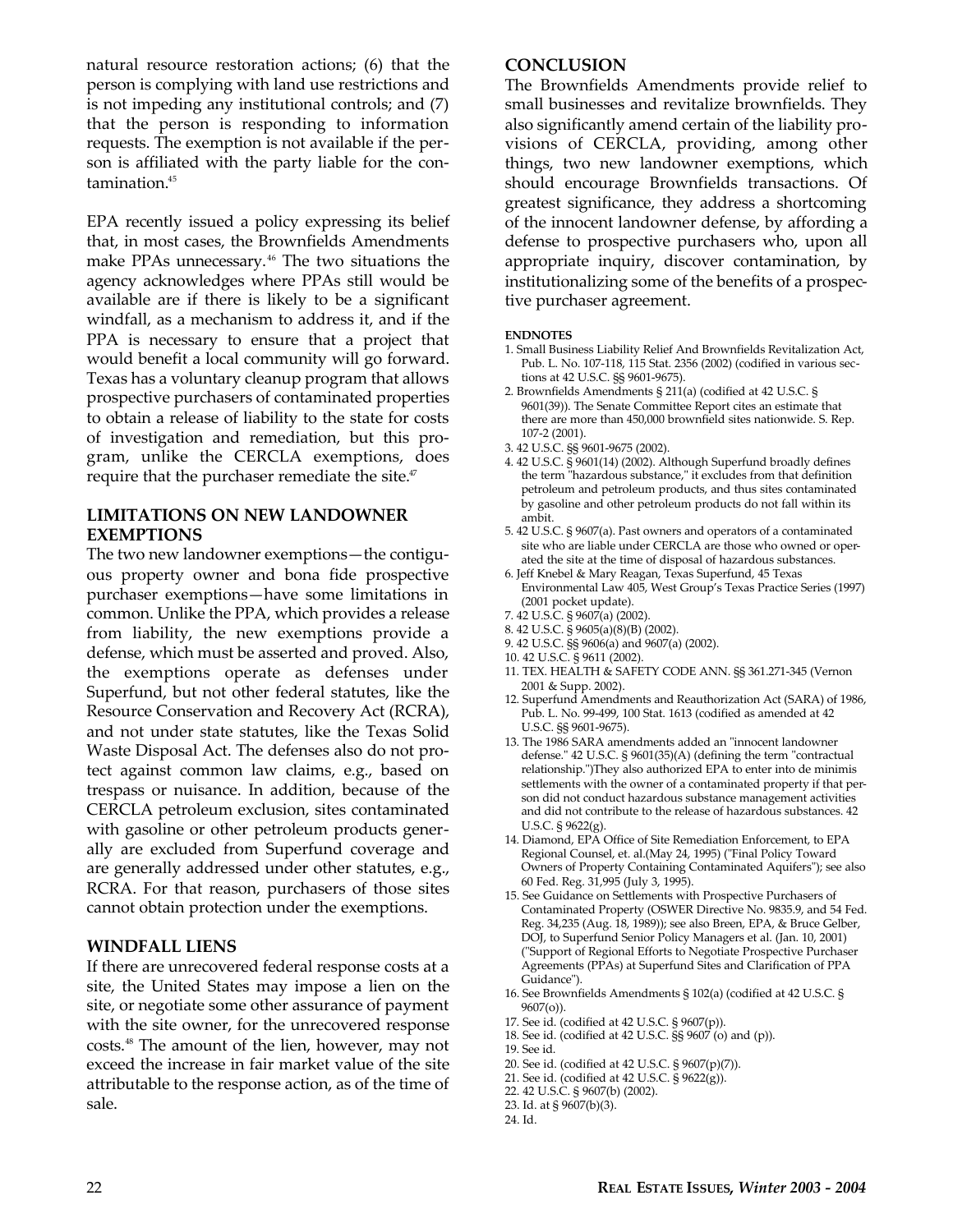- 25. See State of N.Y. v. Lashins Arcade Co., 91 F. 3d 353, 360 (2nd Cir. 1996); Westwood Pharmaceuticals, Inc. v. Nat'l Fuel Gas Dist. Corp, 767 F. Supp. 456, 460 (W.D.N.Y. 1991), aff'd 964 F. 2d 85, 89 (2nd Cir. 1992).
- 26. See, e.g, Idylwoods Assoc. v. Mader Capital, Inc., 915 F. Supp. 1290, 1299-1300 (W.D.N.Y. 1996); United States v. Pacific Hide & Fur Depot, Inc., 716 F. Supp. 1341 (D. Id. 1989). It should be noted that an owner of a property who has actual knowledge of the presence of a hazardous substance and transfers ownership of that property without disclosing that fact becomes liable under  $9607(a)(i)$  and loses any defense under  $9607(b)(13)$ . 42 U.S.C. §9601(35)(C).
- 27. 42 U.S.C. § 9607(b)(3) and § 9601(35)(A)(i).
- 28. 42 U.S.C. § 9601(35)(B).
- 29. Brownfields Amendments § 223 (codified at 42 U.S.C. § 9601(35)).
- 30. Id.
- 31. Id.
- 32. Id. (codified at 42 U.S.C. § 9601(35)(B)).
- 33. Id.(codified at 42 U.S.C.  $\frac{8}{9601(35)(B)(iv)}$ ). Specifically, factors (7) through (10).
- 34. Id. (codified at 42 U.S.C. § 9601(35)(B)(iv)(II)).
- 35. Id. (codified at 42 U.S.C. § 9601(35)(B)(v)).
- 36. The exemption also includes properties that are "otherwise similarly situated." Id. (codified at 42 U.S.C. § 9607(q)). It is unclear in what way the quoted language is intended to modify the contiguity requirement.
- 37. Id. (codified at 42 U.S.C. § 9607(q)).
- 38. See Diamond, supra note 14.
- 39. Id. (codified at 42 U.S.C. § 9607(q)(1)(A)).
- 40. Id. (codified at 42 U.S.C. § 9607(q)(1)(D)).
- 41. Id. (codified at 42 U.S.C. § 9607(q)(3)).
- 42. TEX. HEALTH & SAFETY CODE ANN. §§ 361.751-754 (Vernon

2001 & Supp. 2002).

- 43. See Brownfields Amendments § 223 (codified at 42 U.S.C. § 9607(r)).
- 44. Id. (codified at 42 U.S.C. § 9601(40)).
- 45. Id.
- 46. Breen, EPA Office of Site Remediation Enforcement, to EPA Superfund Senior Policy Managers, et. al.(May 31, 2002) ("Bona Fide Prospective Purchasers and the New Amendments to CER- $CLA"$
- 47. TEX. HEALTH & SAFETY CODE ANN. §§ 361.601-613 (Vernon 2001 & Supp. 2002).
- 48. See Brownfields Amendments § 223 (codified at 42 U.S.C. § 9607(r)(2)).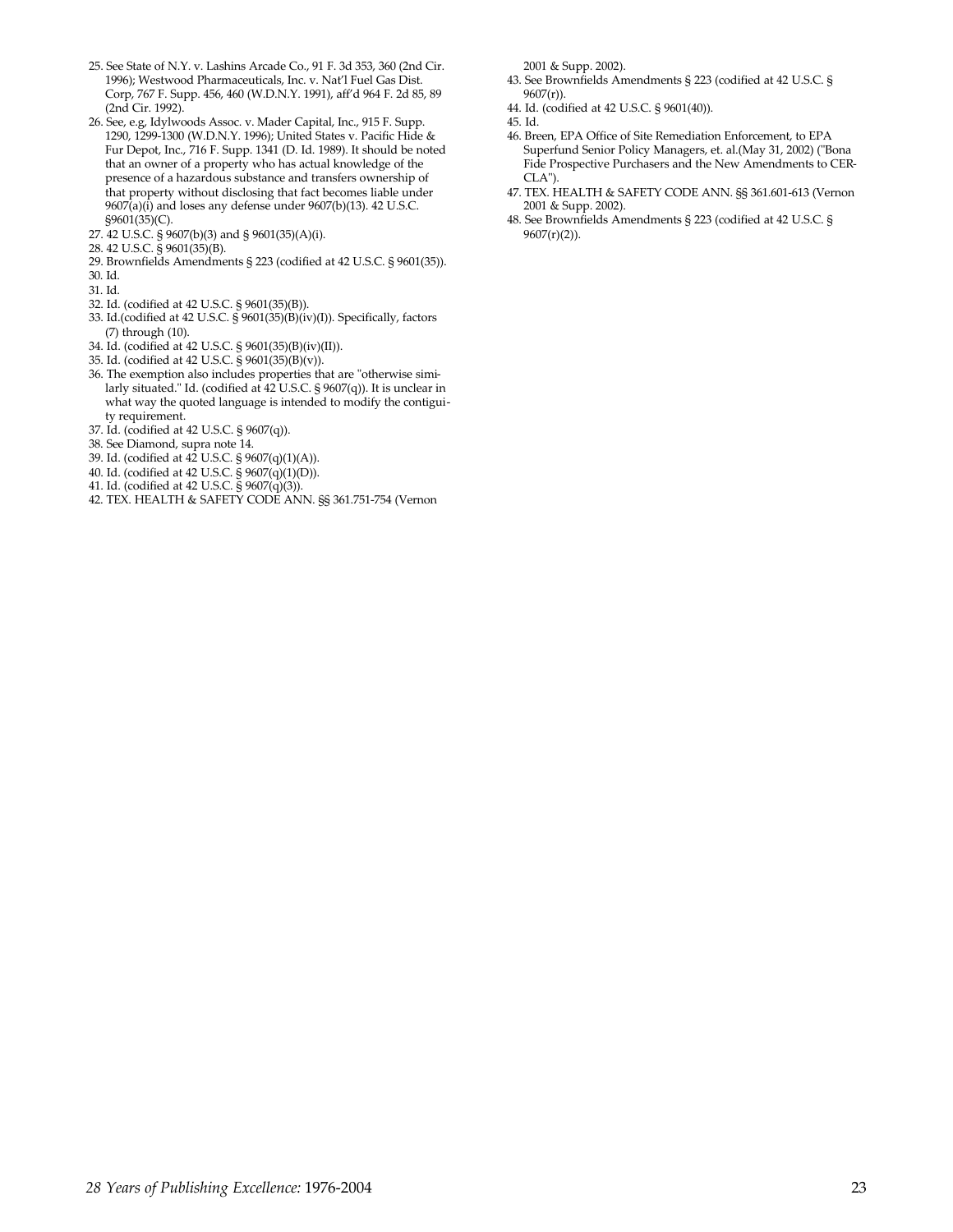# **USE OF LETTERS OF INTENT IN RETAIL LEASING: WHEN IS A NON-BINDING LETTER OF INTENT REALLY BINDING?**

*By Dana I. Schiffman and Ben Hirasawa*

#### **ABOUT THE AUTHOR**

**Dana I. Schiffman** *is a partner in the San Diego office of Allen Matkins Leck Gamble & Mallory LLP, one of California's premier business and real estate law firms. He practices commercial real estate law with a special emphasis on shopping center development, expansion and redevelopment. An expert on acquisition, development, leasing and financing matters associated with regional malls, shopping centers and commercial mixed-use projects, Dana represents some of the nation's leading real estate and retail companies. He can be reached at (619) 233-1155 or dschiffman@allenmatkins.com.*

**Ben Hirasawa** *is an associate in the firm's real estate practice.*

New case law may add a new, unexpected twist to "non-binding" letters of intent. Landlords, tenants and brokers are well advised to consider the pitfalls created by Copeland v. Baskin Robbins, U.S.A., (96 Cal.App.4th 1251 ew case law may add a new, unexpected twist to "non-binding" letters of intent. Landlords, tenants and brokers are well advised to consider the pitfalls created by Copeland v. Baskin use of letters of intent in light of such new law.

In Copeland, the California Court of Appeals imposed liability for the breach of an implied covenant of good faith and fair dealing on a party who terminated negotiations under a letter of intent. Even though the Court in Copeland recognized the letter of intent itself was not a binding expression of the transaction, it did hold that the letter of intent constituted a contract to negotiate. Copeland also recognized that where a contract to negotiate exists, California law will imply a covenant of good faith and fair dealing to the contract negotiations and the party who breaches such a covenant will be responsible for "reliance" damages. The Court reasoned that since business negotiations can be a slow, complex and expensive process, public policy favors protecting parties to a business negotiation from bad faith practices of the other party in terminating the negotiations or making capricious demands. This article analyzes this subject in the context of retail leasing and provides suggestions for both using and avoiding Copeland's perverse holding.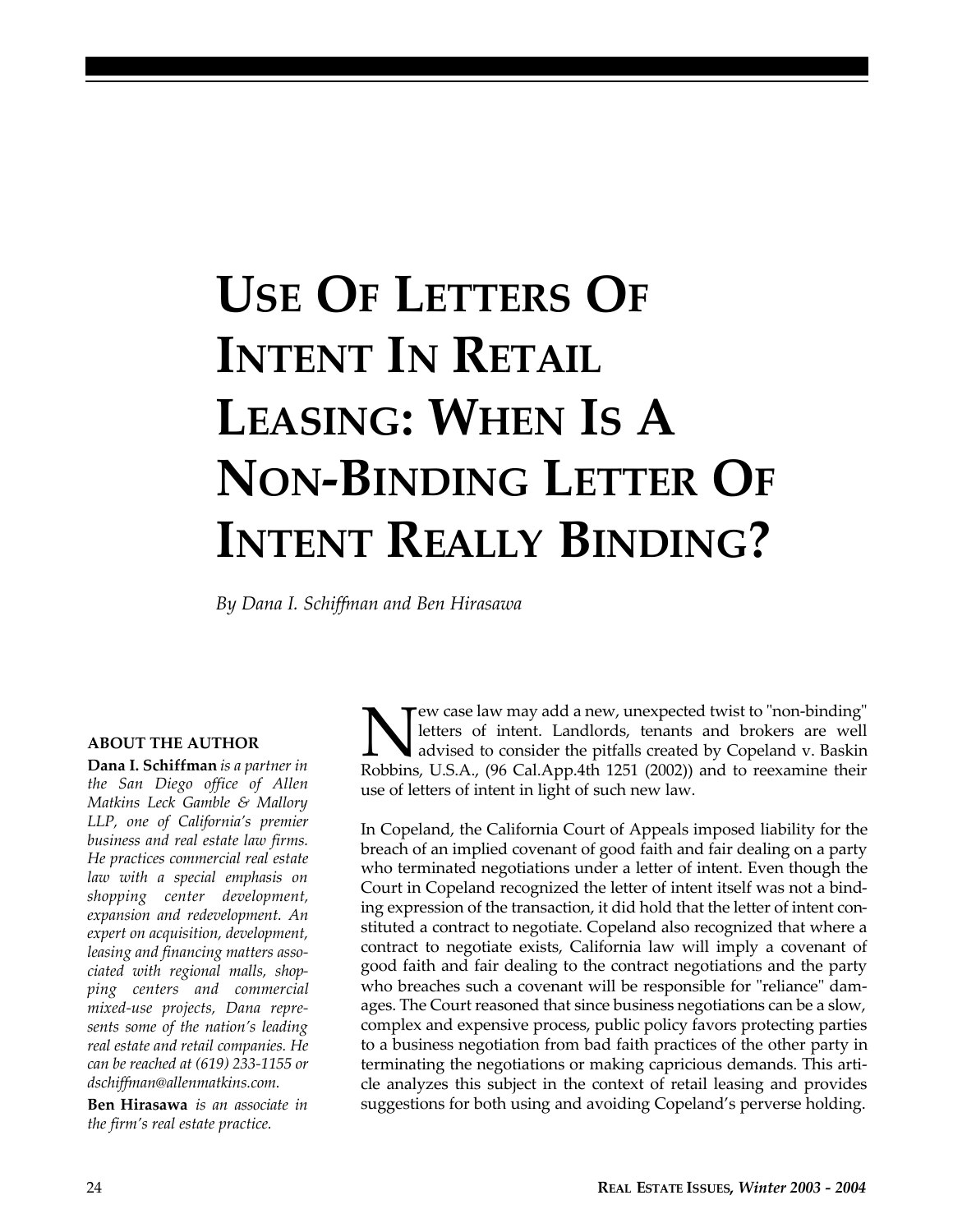*The Court reasoned that since business negotiations can be a slow, complex and expensive process, public policy favors protecting parties to a business negotiation from bad faith practices of the other party in terminating the negotiations or making capricious demands.*

#### **1. FINDING A CONTRACT TO NEGOTIATE IN GOOD FAITH IN THE LETTER OF INTENT.**

In its Copeland opinion, the Court clearly stated that an implied covenant of good faith and fair dealing does not apply to all contract negotiations. Rather, in its view, such an implied covenant only applies if the parties have entered into an agreement to negotiate. Therefore, to avoid an implied obligation of good faith and fair dealing, letter of intent language expressing an agreement to negotiate should be avoided. However, even absent such express language, an agreement to negotiate might easily be implied from other language in the letter of intent or the very context of the letter of intent. For instance, language which falls short of an express agreement to negotiate could in fact be construed as an agreement to negotiate, e.g. "Upon Landlord's receipt of copy of this letter signed by Tenant, Landlord will arrange for its counsel to prepare a lease reflecting the terms and conditions contained herein" or "Landlord and Tenant agree that the terms set forth herein are intended as an outline for negotiation of terms to be documented by a formal written lease." Most letters of intent involve a phasing of negotiations by which an expression of primary terms in the letter of intent is followed by negotiation and documentation of full terms. This context and purpose implies that most letters of intent could probably be construed as contracts to negotiate notwithstanding the absence of explicit language so stating. This appears to be the view of the Court in Copeland. Although the Copeland case lacks discussion of what constitutes an agreement to negotiate absent express language to that effect, the only conclusion that can be drawn from Copeland is that letters of intent, by their very nature, normally contain an implied agreement to negotiate.

Regardless of whether a landlord, tenant or broker

would characterize the letter of intent as an agreement to negotiate, they usually have the expectation that general "non-binding language" in a letter of intent is sufficient to negate any obligation to negotiate. This is where Copeland has the most potential for being inconsistent with the usual expectations of the parties who regularly utilize non-binding letters of intent. Unfortunately, the reasoning of the Copeland case strongly suggests the notion that the Court would construe general non-binding language (e.g., "this letter does not constitute a formal or binding agreement and the provisions hereof are not binding on either party," or words to similar effect) as only establishing that the letter of intent itself does not serve as the definitive documentation for the transaction . Therefore, safely avoiding the characterization of the letter of intent as a contract to negotiate to which an implied covenant of good faith and fair dealing attaches is best accomplished by adding specific language such as the following: "Notwithstanding any provision to the contrary contained herein, this letter shall not constitute an agreement to negotiate and solely constitutes an outline of certain key terms. Landlord and Tenant each acknowledge and agree that each party is proceeding with negotiations relating to the proposed lease at its sole cost and expense and that either party may terminate negotiations at any time and for any reason without any liability or obligation whatsoever."

#### **2. DAMAGES FOR BREACH OF THE "CONTRACT TO NEGOTIATE."**

Copeland establishes that the party responsible for a bad faith termination of negotiations will be liable for the other party's injuries suffered in relying upon the negotiations being conducted in good faith. In Copeland, the Court labeled such damages as "reliance" damages. This measure encompasses the plaintiff's out-of-pocket costs in conducting the negotiations and "may or may not include loss of opportunity costs" but does not include any damages for the injured party's lost expectations under the prospective lease or contract (Copeland at 1259). In this context, opportunity costs could include indirect losses by reason of the transaction not occurring. In most situations, establishing indirect losses could be difficult and their recovery may be a function of whether or not such indirect losses were reasonably foreseeable by the other party to the "contract." In Copeland, the plaintiff did not allege or attempt to prove any reliance damages. Therefore, whether "loss of opportunity costs" could be recovered did not need to be decid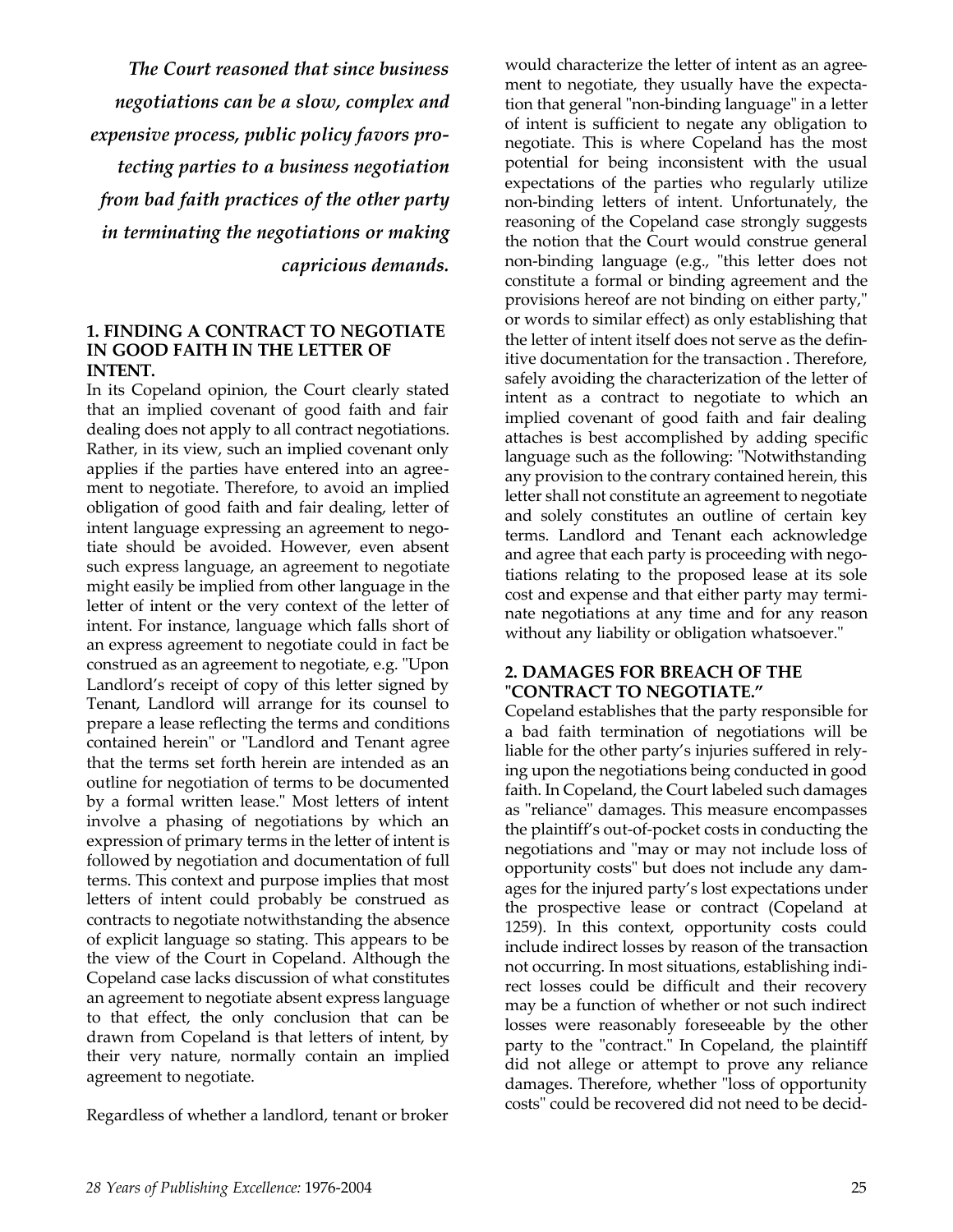ed by the Court in the Copeland case and is left open for future consideration.

Liability for the other party's out of pocket costs and expenses could be painful enough. More disturbing is the lost time, cost and expense of defending a claim for a breach of agreement to negotiate in good faith. The idea of a court or jury determining whether a party terminated negotiations in bad faith seems problematic. Given the inherent ambiguity of what constitutes a good faith termination of negotiations, the likely complexity of the parties' motivations and business considerations and the questionable qualifications of a judge or jury to appropriately assess all these issues, one must wonder how often the "right" result will be realized.

The notion that "loss of opportunity costs" may be recoverable is an even more serious concern. These damages could be many times greater than liability for out-of-pocket costs and expenses incurred in connection with the negotiation. Because of the speculative nature of such damages, a court may be unlikely to expand the measure of "reliance" damages to include loss of opportunity costs. In any event, the court would probably limit the damages to those that would be reasonably foreseeable to arise from a breach of the covenant to negotiate. Nevertheless, this potential exists and, given the right facts, could be a significant risk. For instance, in circumstances where the tenant has informed the landlord of a time requirement in order to avoid holdover rent and/or other costs relating to the transition of its business from its old premises to the proposed new premises, the tenant may be in a good position to successfully include such losses in its "reliance" damages.

#### **3. IMPLICATIONS OF COPELAND FOR RETAIL LEASE LETTERS OF INTENT.**

The proposition that a party may recover reliance damages for breach of an express or implied promise in a letter of intent to negotiate in good faith is now the law in California. Other jurisdictions often eventually follow theories of contract liability first developed in California. In Copeland, the Court cited New York, Pennsylvania and Illinois cases that also recognize a cause of action for breach of a contract to negotiate. Assuming the subject transaction is governed by the laws of these states, or that the law of the jurisdiction that governs the subject transaction could evolve to follow Copeland, landlords, tenants and brokers should

*Ultimately, the Copeland decision requires that the parties to the letter of intent have a clear vision of their objectives in using a letter of intent and that they employ precise language to protect their interests. Failure to do so could result in unanticipated financial liability and defeated expectations.*

consider the implications of this important legal development.

Given the uncertainty of a proper determination by a court or jury and the significant expense and exposure to liability incident to litigating a contract to negotiate, the holding of Copeland could provide leverage for the party to a failed negotiation who considers itself to be aggrieved by bringing or threatening to bring a claim for the breach of the covenant to negotiate in good faith. Therefore, depending upon the strategic interests and leverage of the landlord and the tenant, they should each consider whether to use a letter of intent versus a minimal term sheet, whether to sign a letter of intent and, when it is appropriate to enter into a letter of intent, whether to expressly include or exclude each of the following concepts:

- $\blacksquare$  Express language by which the parties agree to negotiate;
- $\blacksquare$  Language disclaiming any agreement to negotiate and explicitly recognizing a right to terminate negotiations for any reason or no reason. Alternatively, a time limitation on negotiations after which either party may cease negotiations for any reason or for no reason may be appropriate;
- $\blacksquare$  Language stating that the letter of intent is nonbinding in the sense of being ineffective to constitute an actual agreement on the subject lease transaction;
- Language specifically addressing each party's responsibility for costs and expenses incurred in the negotiation and other possible "reliance" damages. In some circumstances it may also be appropriate to address enforcement costs and to specify that the prevailing party is entitled to recover its enforcement costs; and
- Language in subsequent correspondence between the parties and their agents reiterating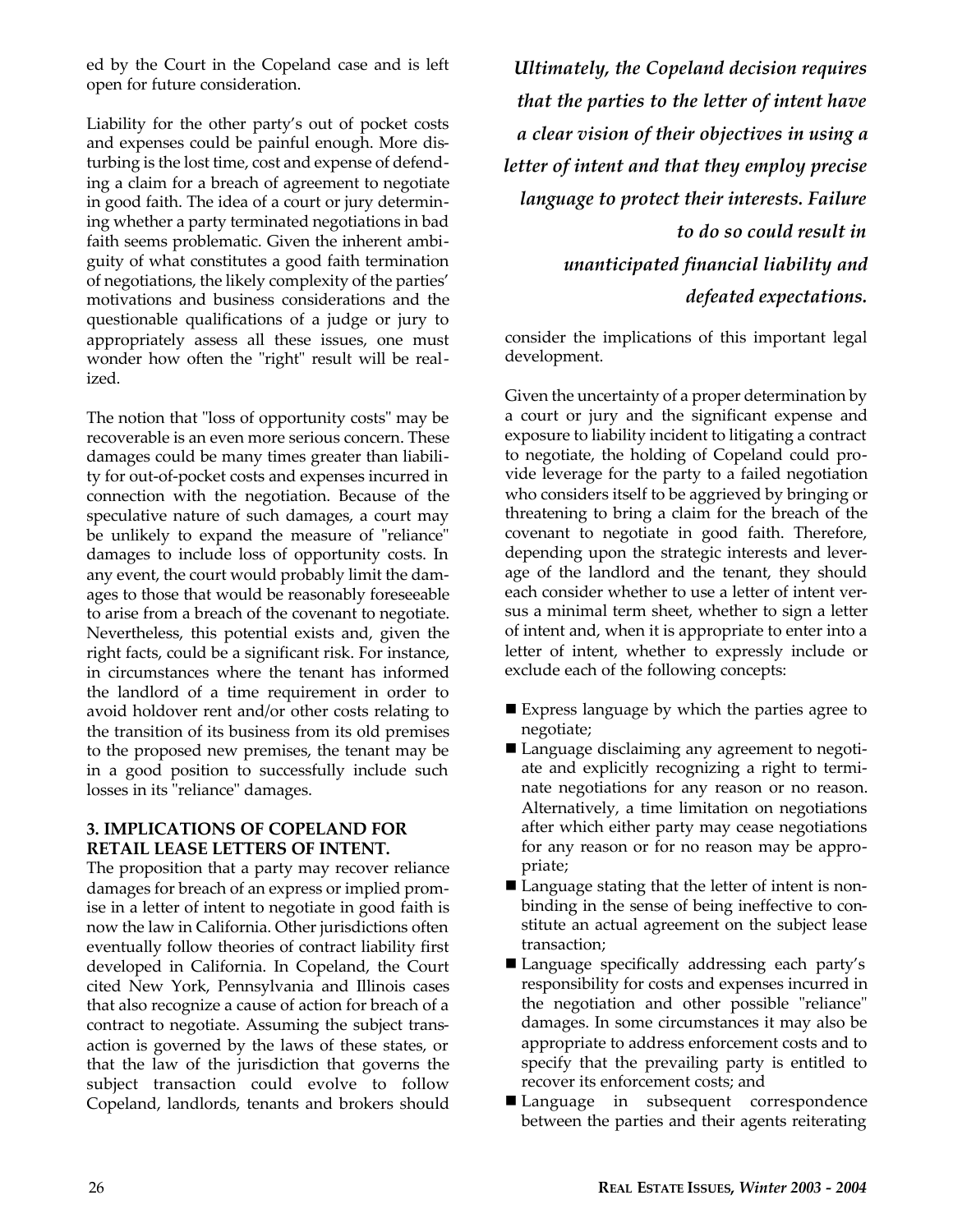that there is no agreement to negotiate.

A landlord who has properties subject to a large number of small leases with non-credit tenants has a strong incentive to avoid any argument that the landlord has entered into a contract to negotiate in good faith. A smaller lease with a non-credit tenant is a less complex and less time consuming transaction than a major lease transaction with a more sophisticated and creditworthy entity. As such, some of the reasons for implying a duty to negotiate may not exist or may not be as strong. In addition given landlord-favorable market conditions, several alternatives to a specific small tenant may be available. The landlord may quite literally wish to preserve its ability to cease negotiations in favor of a better offer.

The implications of Copeland may also be particu-

larly important in lease transactions where the leverage of the parties might shift in a major way between the commencement and completion of negotiations. This could be the case when tenants who are direct competitors are attempting to secure the few suitable locations within a particular market area or where a tenant's objective is to secure a certain number of expansion sites within a specific market and timeframe.

#### **4. CONCLUSION**

Ultimately, the Copeland decision requires that the parties to the letter of intent have a clear vision of their objectives in using a letter of intent and that they employ precise language to protect their interests. Failure to do so could result in unanticipated financial liability and defeated expectations.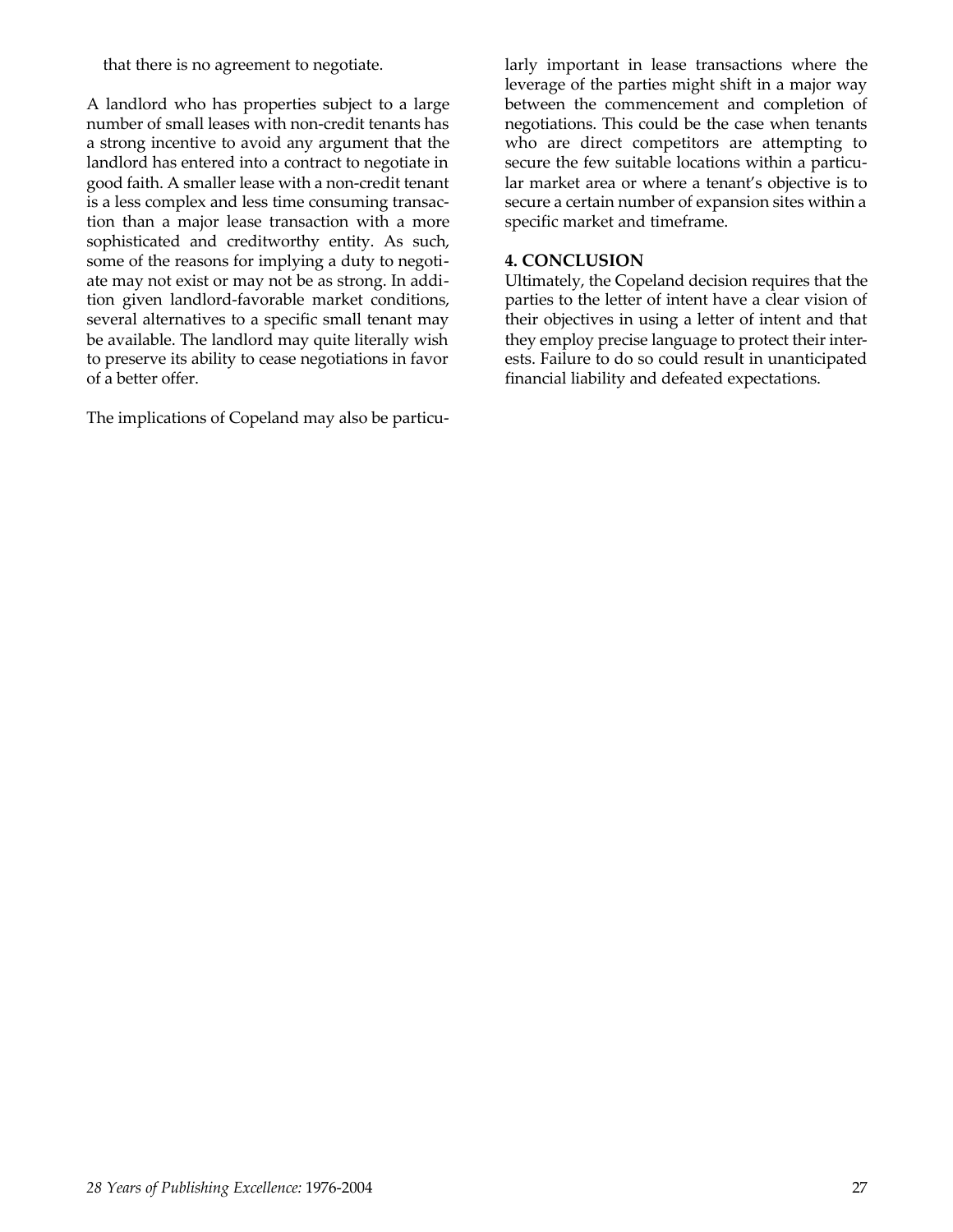#### **FOCUS ON GLOBAL ISSUES**

## **WHAT MAKES FOR A SUCCESSFUL CITY**

*by Nicholas Brooke*



*Nicholas Brooke*

**P**Perhaps I should start by introducing myself. I am proud to be the 135th President of the Royal Institution of Chartered Surveyors, with whom CRE enjoys a close and cordial strategic relationship. We share a common obje erhaps I should start by introducing myself. I am proud to be the 135th President of the Royal Institution of Chartered Surveyors, with whom CRE enjoys a close and cordial strategic relationship. We share a comreal estate worldwide. In this connection therefore it is my pleasure to contribute the first of a series of articles which I hope will contribute to the ongoing debate of what makes for a successful city.

Given that half the world's population now lives in cities, compared with only 2% in the year 1800 and 35% in 1970, it is important to understand what are the key factors that are crucial to the long-term success of any city. Within ten years it is estimated that there will be at least 30 cities with a population of over 10 million people, of which at least 22 will be in developing countries and the majority of these in Asia.

The reality is that cities can turn their fortunes around, often with surprising speed if they get the formula right. Examples which come to mind include Dublin, Barcelona, and Helsinki in Europe and Shanghai, Sydney, and Dubai further afield.

Over the last few months I have been fortunate to visit many of these successful cities and I have identified a number of key components and drivers that I believe have put these cities ahead of the rest.

#### **DIVERSITY**

Economic, cultural and social diversity make for a vibrant city. Cities dependent on a single economic sector are always going to be vulnerable during an economic downturn. Diversifying its economic base must, therefore, be a top priority for any city. Moreover, cities that embrace diversity in all its forms including cultural and ethnic diversity—seem better equipped to generate the creativity that cities need, making themselves attractive to the skilled migrants that have been so integral to the economic success of cities around the world.

#### **GOOD GOVERNANCE**

Cities—particularly rapidly growing ones—need an understanding of how to install and maintain the infrastructure and services that underpin good quality city environments. All this needs competent, effective local governance structures, something all too lacking in many developing countries and not a few developed ones. Good governance demands strong civic leaders with a vision of where they want to take their city and an economic strategy that embraces partnership with local businesses.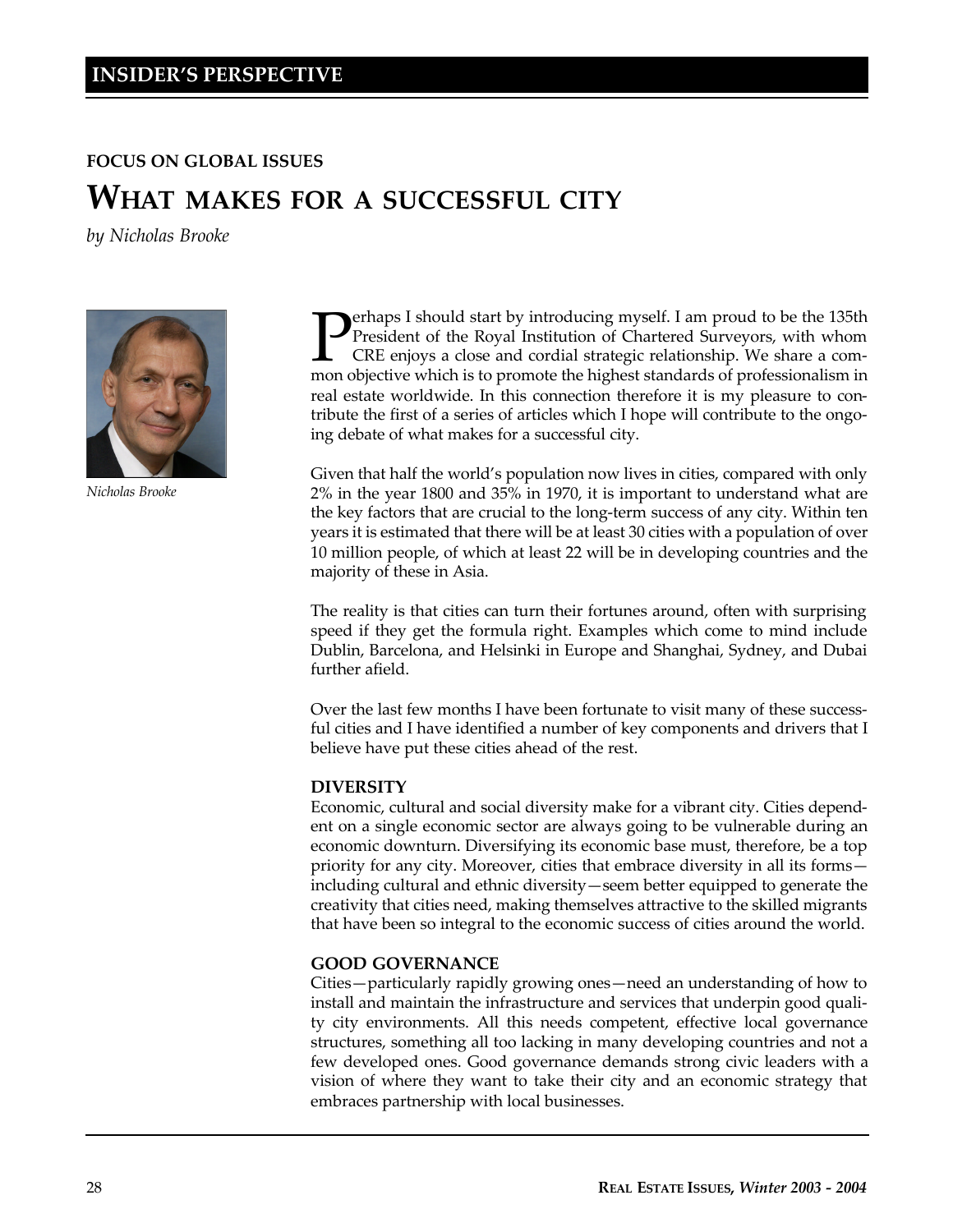#### **A SKILLED WORKFORCE**

Businesses today need skilled and dependable workers and will go wherever they must to find them. This means that cities need to invest in education and training and develop close working relationships between their schools, universities and business. They also need to create the kind of environment that will attract skilled workers to them and put the best of talent from the academic world and foster a culture of innovation, research and development.

#### **QUALITY OF LIFE**

In a globalising world the creative people that cities need have many choices. The evidence is that they are attracted to cities which offer not just financial rewards but the quality of life to which they aspire. Many of the cities, such as Barcelona ,which consistently score highly in inter-city comparisons have capitalised on their historic assets whilst renewing their city and underpinning its cultural institutions.

#### **CONNECTIVITY**

Good communications both to the outside world and within the city are crucial. Without a good airport and, where appropriate, international rail links no city can make the leap to world league status. Similarly, good internal communications, underpinned by adequately funded public transport provide the essential infrastructure for the movement of people, goods and services.

#### **PHYSICAL RENEWAL**

The physical regeneration of cities—the renewal of its buildings and infrastructure—is almost invariably a key part of any successful urban strategy. In many cases the renewal of a key area of the city acts as a focus for national and international attention as well as generating civic pride and the 'buzz' that the city is on the move. But physical regeneration only works if it is combined with social regeneration—the creation of real communities with the services including health and education needed to support them.

#### **A CULTURE OF INNOVATION**

Innovation—the introduction of new techniques and processes—is the key to creating the knowledge-based industries that generate high standards of living. Over the last 30 years a large part of the growth in output in developed countries has resulted from innovation. Innovation depends on a strong research and innovation base and the creation of networks, involving both the public and private sectors, for generating and sharing knowledge.

#### **A BUSINESS FRIENDLY CULTURE**

If a city is to compete effectively it must seek to create a business-friendly environment. Unless it can generate large scale employment then it will not create the wealth that must underpin every aspect of its life and culture. This is no longer simply a matter of light regulation and low taxes, important as these are, but also requires the fostering of a culture of research, innovation and education.

#### **A DISTINCTIVE BRAND**

If a city aspires to be a player on the global stage then it must carve out a distinctive identity. The threat through globalisation and other factors of cities being transformed into "anywhereville" must be resisted. Cities must fight hard to preserve their distinctive character or "soul" and development must be in tune with the spirit of the place.

#### **THE CITY-REGION RELATIONSHIP**

Successful cities almost invariably lie at the heart of successful regions. Understanding the relationship and how it can work to the mutual benefit of both the city and region is crucial. Increasingly the trend is to develop city-regional solutions on an informal or formal basis that can develop the spatial framework needed to achieve economic competitiveness.

In summary: success, if it is to be sustainable, must not be built on too narrow a base. For instance, simply to offer a cheap pool of labour is no longer enough. Long-term success has to be founded on, and demands, the transformation of a city into a place that is economically and culturally diverse and offers a high quality of life. Getting the balance right also requires civic leaders with a strategic vision for their cities. In essence this is the challenge to which all cities that aspire to elite status, must respond.

#### **ABOUT OUR FEATURED COLUMNIST**

**Nicholas Brooke, JP, BBS, FRICS, FHKIS, RPS,** *is the global president of RICS (the Royal Institution of Chartered Surveyors). (E-mail: nicholas.brooke@ppservicesgroup.com)*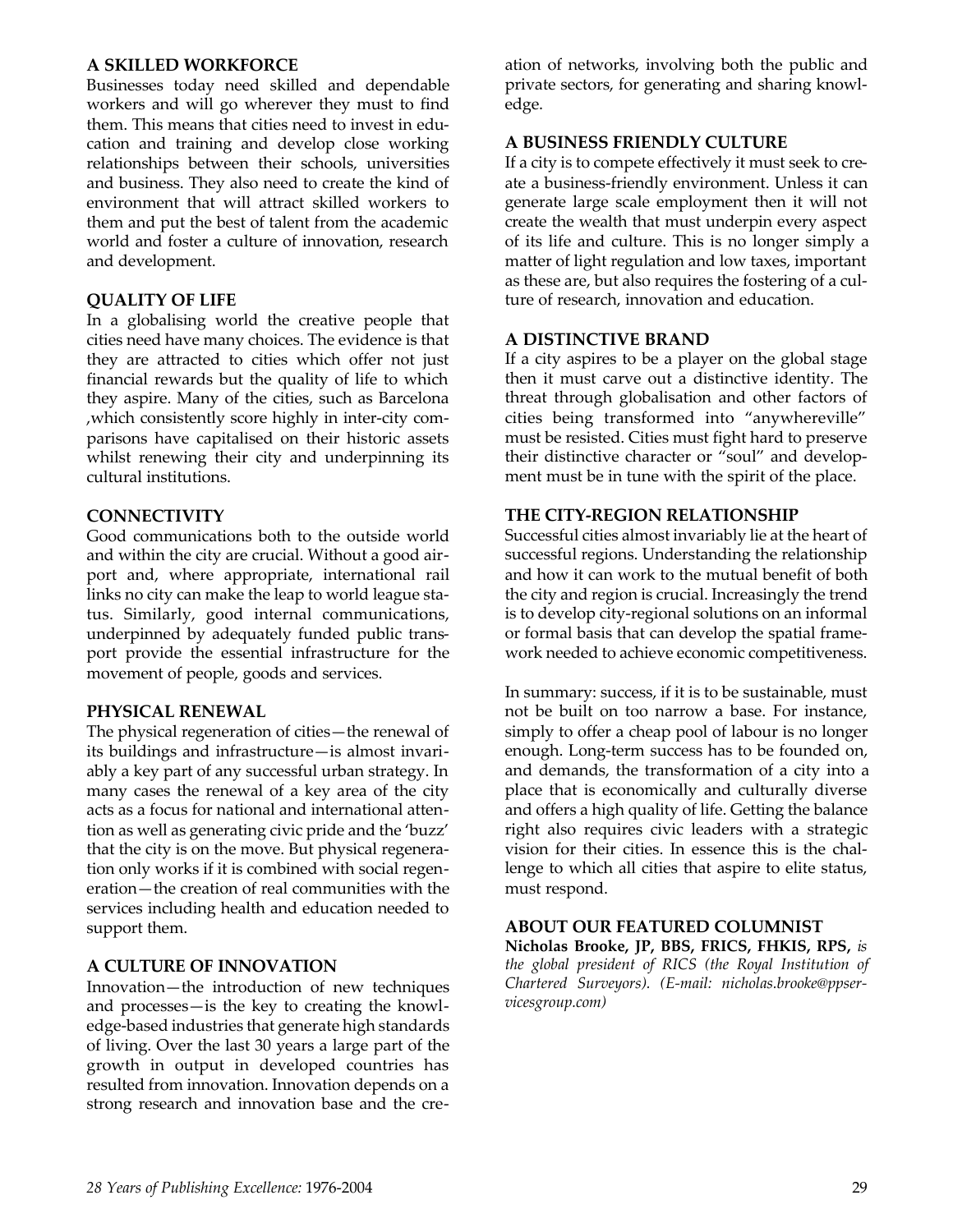**FOCUS ON MARKET RETURNS**

# **WHAT RETURNS WILL THE MARKET DELIVER?**

*by Raymond G. Torto, Ph.D, CRE*



*Raymond G. Torto, Ph.D, CRE*

*This column is based on research prepared for "Expectations & Market Realities in Real Estate: 2004", a joint report of Principal Real Estate Investors, Real Estate Research Corporation and Torto Wheaton Research* 

In 2003 capital market positives and space market fundamentals negatives combined to lower real estate investor return expectations. Today, investors face both the challenge of sustaining net income and understanding the f n 2003 capital market positives and space market fundamentals negatives combined to lower real estate investor return expectations. Today, investors Lface both the challenge of sustaining net income and understanding the mine future returns.

One question we have been asking at Torto Wheaton Research is what will be the average market returns that investors can expected. Certainly, looking back we know that these investors did well. But, as they say on Wall Street, past performance is not a guarantee of future performance.

#### **CONTRIBUTIONS TO HISTORIC AND FUTURE RETURNS**

One way to look at this question of what the market will return in the future is to not only look at total returns but to study the components of that return- - going in yield, NOI growth, and cap rate changes.

Using the Torto Wheaton Research Investment Database, we have combined the four major "food groups" of retail, office, industrial, and multi-housing properties to examine historic information and to forecast what the market will deliver over the next five years as shown in Figure 1.

Historically, total return over the last five years averaged 13.5%. Looking at the components, lower capitalization rates accounted for 131 basis points of the total of 13500 basis points return, and we are sure that much of the contribution from capitalization rates came in the last two years. Importantly, yield and NOI growth (rents and occupancy increases) were the major contributors to the strong returns over the last five years.

Over the next five years, investors should consider whether they expect to see NOI growth and capitalization rate compression repeat their performance of the last five years. We think not, and therefore our fundamentals forecasts and capitalization rate forecasts combine to give us a five-year return of just 5.3%.

It is the going in yield that contributes the most to the future return, with NOI growth flat and our capitalization rate forecast rising slightly and hence subtracting from return.

More important is the components to the historic and forecasted returns. Historically, we see that over the last five years there was tremendous run-up in NOI due to rent and occupancy increases. Additionally, there was about a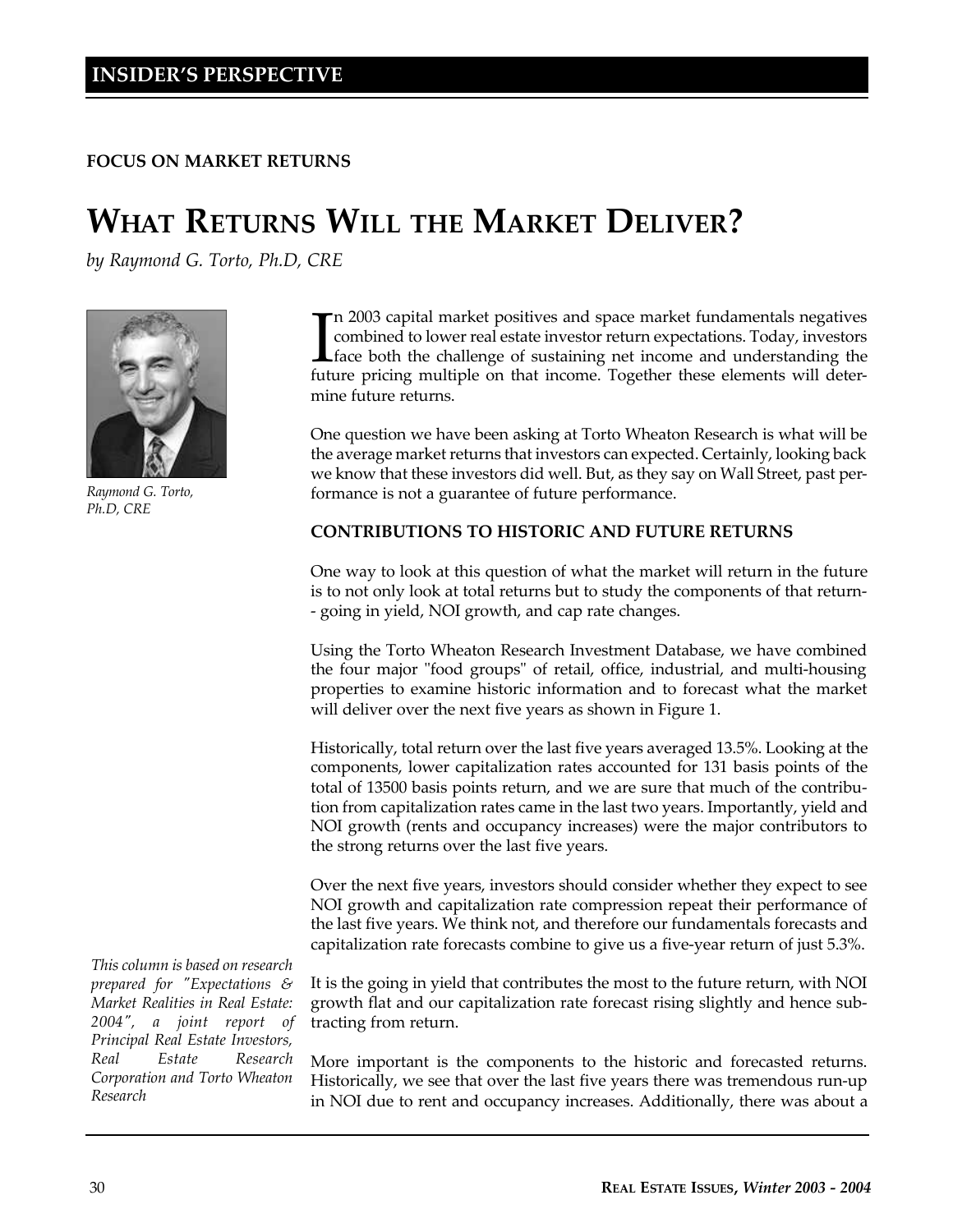Figure 1. Five Year Returns for Commercial Real Estate Figure 2. Total Returns for Office on Five Year Holds



100 basis point contribution to returns due to cap rates falling.

For the future our market return estimates are all provided by the going in yield. We have little hope of NOI growth from the market as we expect some roll down of NOI due to above market leases in place. And unlike the last five years we would expect some small rise in cap rates which will also reduce total return.

This market expectation is, again, for the real estate equivalent of the Russell 3000. However, better return estimates can be achieved for other portfolios and not one that reflects the overall market. For instance we get 9% returns for office investments which are positioning to ride up the market rents that are expected in future years rather than a ride down in NOI due to lease rollover. Essentially the difference between paying for income-in-place vs. buying vacancy as the bet!

The TWR analysis is based on a real estate portfolio that is akin to the Wilshire 3000. It is not an investment grade portfolio, or a NCREIF portfolio, which may be akin to the S&P 500. In other words, it is what the wider market will deliver. We are sure that real estate investment managers are making a difference in the outcomes. Remember, in real estate, alpha matters.



Figure 2 shows the historic and forecast total returns for a five year hold and also the components of that return for office space which is one property type that has certainly turned the corner on fundamentals as of the end of 2003. Based on the Torto Wheaton Research Investment Database we estimate the five year historic total return to be about 15%.

Again, the geographic and property mix in this portfolio is not the same as NCREIF. Going forward, if this office portfolio was assembled and purchased today at today's prices and on today's income in place, we would expect the market portfolio to return only about 4%.

The bottom line: real estate investors had a tail wind during the last five years, but are facing a headwind today! But the message is be careful, not chicken!

#### **ABOUT OUR FEATURED COLUMNIST**

**Raymond G. Torto, PhD, CRE, ,** *is principal at Torto Wheaton Research in Boston, where he specializes in market research analysis and economic forecasting. He has been a member of The Counselors of Real Estate since 1988. (E-mail: Rtorto@TortoWheatonResearch.com)*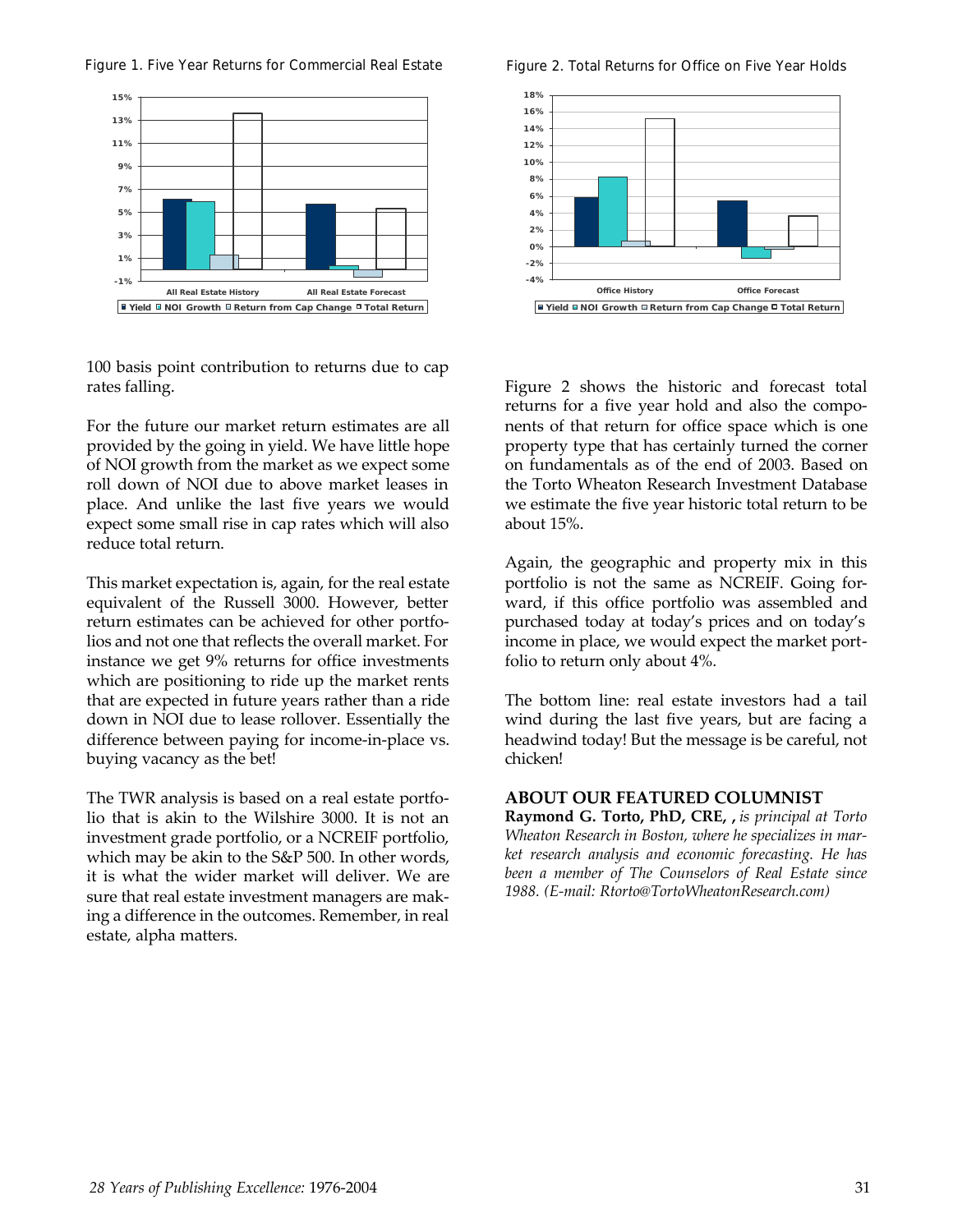#### **FOCUS ON HOSPITALITY**

## **PREDICTIVE POWERS OF HOTEL CYCLES**

*by John (Jack) B. Corgel, Ph. D*

GET FROM REI Winter 2003 p. 44

*John (Jack) B. Corgel, Ph. D*

**W** sale of rooms and assets) is a cyclical business. Cycles exist in the hotel business for some good and well documented reasons. Most importantly, hotels are not the same as most other commodities like, say, tooth Thether we want to accept the fact or not the hotel business (both the sale of rooms and assets) is a cyclical business. Cycles exist in the hotel business for some good and well documented reasons. Most paste. By this I mean that when the demand for rooms suddenly spikes, as it did during the recent holiday season in New York City, the supply of rooms cannot correspondingly expand within a short period to satisfy the new level of demand. Should the same circumstances occur in the market for tooth paste, producers will turn up the machinery not operating at full capacity, add another work shift, and turn out more tubes before you can say 'dental bills.' Thus, hotel supply change lags demand in both the upward and downward directions meaning that RevPAR persists at relatively high levels and growth rates following an upward movement in demand and RevPAR persists at low levels and growth rates following a decline in demand.

The cycle's story just told appears quite tragic unless participants are somehow clever enough to predict the turning points and avoid downturns and troughs. Despite the financial wreckage they created in the past, hotel cycles now generate some underappreciated predictive powers. These powers are fueled by the availability of Smith Travel Research and other data covering a complete cycle (i.e., down from 1987 to 1992, up from 1992 to 2001, and down from 2001 until quite recently). During the latest complete cycle, all the moving parts behaved much as economic theory suggests. If the hotel market recently made an upward turn at the bottom of the cycle as many feel, then we have in our possession the map of how a recovery will unfold. In this article, I attempt to use the knowledge gained during the latest complete cycle to chart a near-term course of events in the U.S. hotel market.

#### **OCCUPANCY AND ADR CYCLING THROUGH TIME**

The existence of hotel market cycles is a well-recognized phenomenon.<sup>1</sup> Smooth and regular fluctuations around an equilibrium level may occur for two reasons. First, a strong correlation exists between measures of national and local market economic activity (e.g., GDP, real personal income, and employment) and hotel demand. Consequently, cyclical patterns in hotel performance measures emanate from business cycle patterns through the demand side of the market. Second, supply changes should logically follow shifts in demand, albeit with long delivery lags. If the business cycle is smooth and construction predictably responds, then the hotel market cycle will have a correspondingly smooth appearance over time.<sup>2</sup>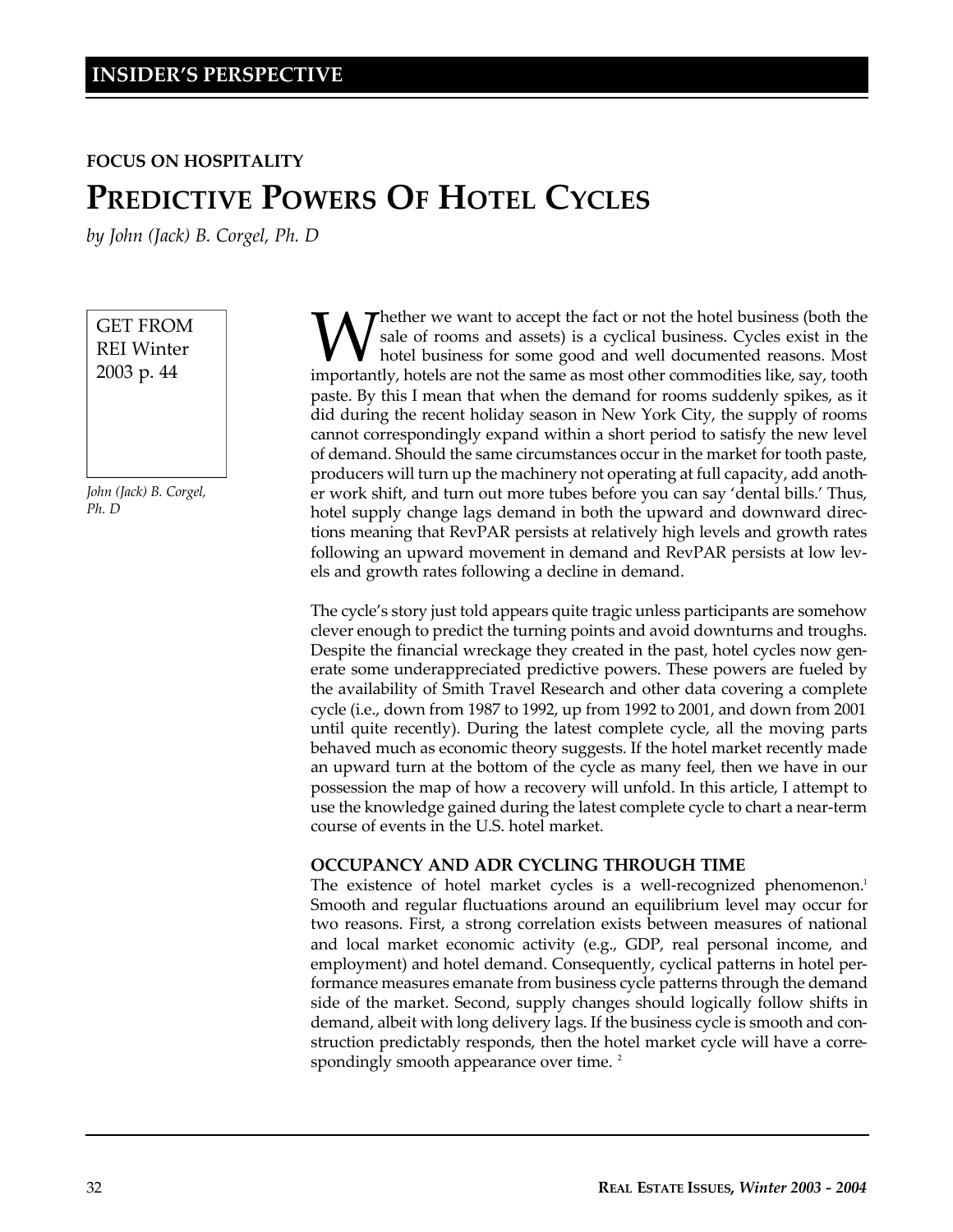

*Source: PKF Consulting*

Abnormally wide swings in hotel market performance observed during recent decades occurred because of shocks to the economy and hotel markets. These events either impacted the supply of hotel rooms, demand for hotel room nights, or both. Government intervention of the early 1980s, for example, artificially inflated the supply of hotels. With occupancy already below normal levels in the late 1980s, the recession and Gulf War in the early 1990s stymied the market recovery. Similarly, the combined effects of the demandbased general economic recession beginning in 2001, the terrorist attacks in September 2001 that created a stigma on domestic and international travel caused demand for air travel to plummet, and the Iraqi war produced steep declines in hotel occupancy and average daily rate (ADR) during 2001 and 2002.

Exhibit 1 shows the cyclical patterns of occupancy and real ADR for U.S. hotels during the past few decades. The following observations come from an examination of these trends:

1. Occupancy has a definite cyclical pattern. This pattern appears smoother since the late 1980s, which may be the consequence of lower information costs. <sup>3</sup>

2. The pattern of real ADR also appears cyclical, albeit with an upward trend.

3. During two periods, 1972-1974 and 1985-1987,

occupancy and real ADR moved in opposite directions. These atypical and anomalous movements are likely the result of the federal government policies in place during those respective times. <sup>4</sup> 4. Since the early 1990s, and for some years before 1990, occupancy leads ADR just as economic theory predicts.

#### **EVENTS DURING THE HOTEL CYCLE**

The economics of hotel markets suggest that occupancy represents the current relationship between demand and supply. Occupancy reaches levels above (below) normal when demand exceeds (less than) supply. During periods of abnormally high (low) occupancy, ADR increases (decreases) causing occupancy to fall (rise). The economics of hotel markets also suggest that ADR represents the current relationship between demand and supply, and accordingly, ADR reaches levels above (below) normal when demand exceeds (less than) supply. Once ADR reaches a level in the market for which development becomes feasible. To complete the market process, hotel construction eventually satisfies the excess demand that drove occupancy and ADR above normal. As more rooms are added to the stock, occupancy and ADR fall back to normal levels. At the peak of the cycle the market may become unstable with supply growth continuing after demand is satisfied (i.e., overshooting). This problem of overbuilding is an unfortunate byproduct of cyclical markets.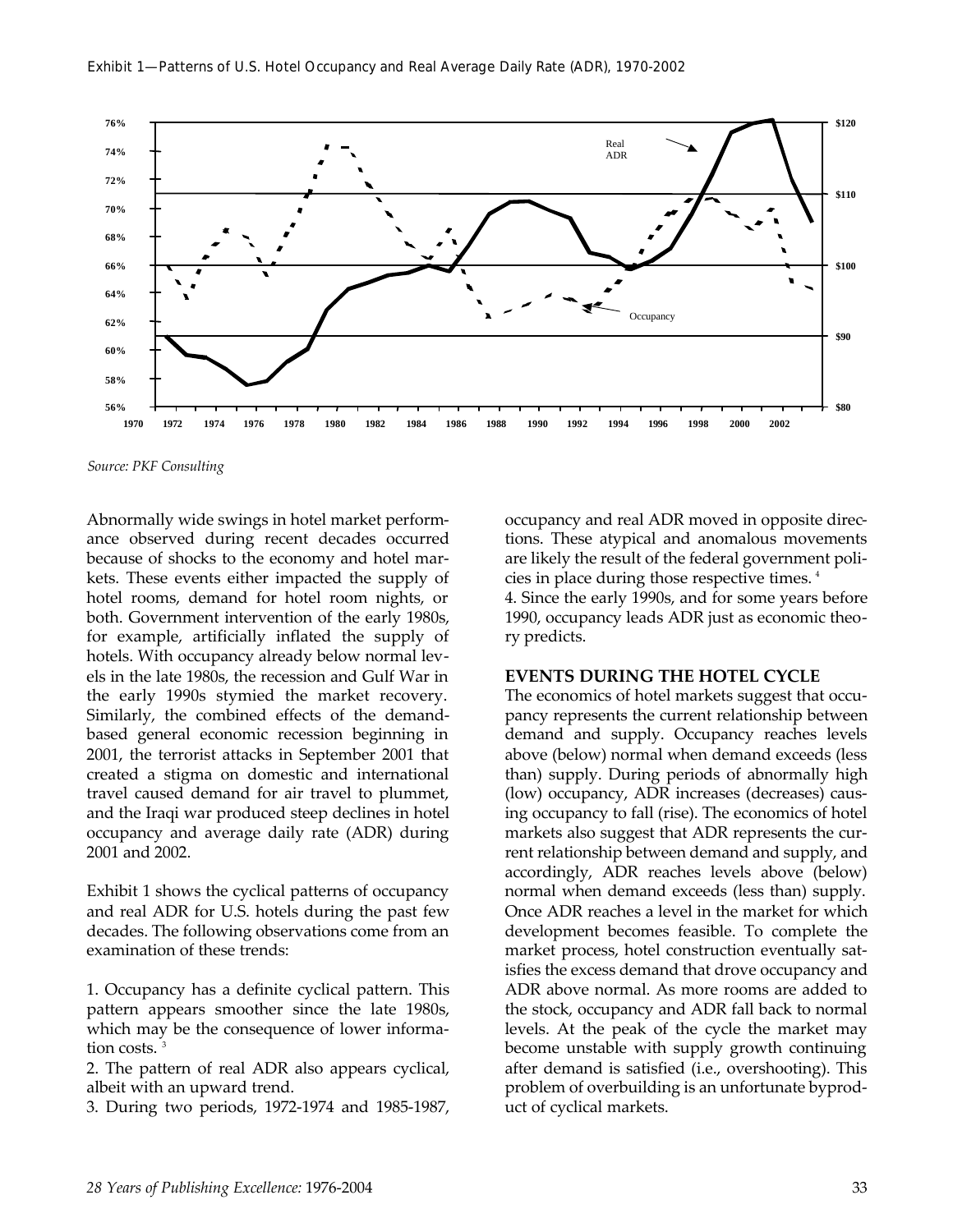#### Exhibit 2—Hotel Market Cycle



Exhibit 3—Hotel Market Processes in a Normal Cycle and Following Extraordinary Events

| <b>Market Condition</b>                              | <b>Demand Response</b>     | Occupancy                                        | <b>ADR</b>                                                                       | Supply                                                          |
|------------------------------------------------------|----------------------------|--------------------------------------------------|----------------------------------------------------------------------------------|-----------------------------------------------------------------|
| <b>Upward Movement</b><br><b>Toward Peak</b>         | Normal rate of<br>increase | Immediately increases<br>with increase in demand | Increases lag occupancy,<br>accelerates as occupancy<br>approaches natural level | Construction begins as<br>ADR approaches feasibili-<br>ty level |
| Downward Movement Normal decline<br><b>From Peak</b> |                            | Decrease occurs immedi-<br>ately                 | Decrease occurs with a<br>definite lag                                           | Construction slowly<br>comes to a halt                          |
| Severe Demand-<br><b>Based Recession</b>             | Rapid decline              | Immediate and rapid<br>decline                   | Decrease with short lag                                                          | Construction stops<br>abruptly                                  |
| War or Catastrophic<br>Event                         | Rapid decline              | Immediate and rapid<br>decline                   | May be frozen until dura-<br>tion is determined                                  | Construction delayed<br>until duration is deter-<br>mined       |

Exhibit 2 presents a graphical representation of the hotel market cycle. The hotel market process involves an observable lag between occupancy change and ADR adjustment.<sup>5</sup> As markets move from the peak of the cycle to the trough, such as during the recent cycle phase from 1998 to 2002, softness in demand forces hotel managers to reduce room rates in an effort to maintain occupancy percent. <sup>6</sup> These actions retard the decline in occupancy during periods when demand drops. The opposite of this process occurs as markets move from the trough of the cycle to the peak. An increase in the demand for hotel rooms causes immediate improvements in occupancy. The upward trend in occupancy moderates as hotel

managers begin to raise room rates, which begins occurring as occupancy approaches the natural level of the market. Exhibit 3 provides a summary of how markets 'should' behave through an ordinary cycle and in response to external events.

#### **HOTEL CAP RATES APPEAR COUNTER CYCLICAL**

Hotel construction reacts to two market signals. The first signal, discussed above, comes from the market for rooms in the form of occupancy and ADR growth reaching levels that make debt and equity financing of hotel development feasible. The second comes from the asset market in the form of pricing that makes it profitable to build and sell hotels. If these two signals conflict then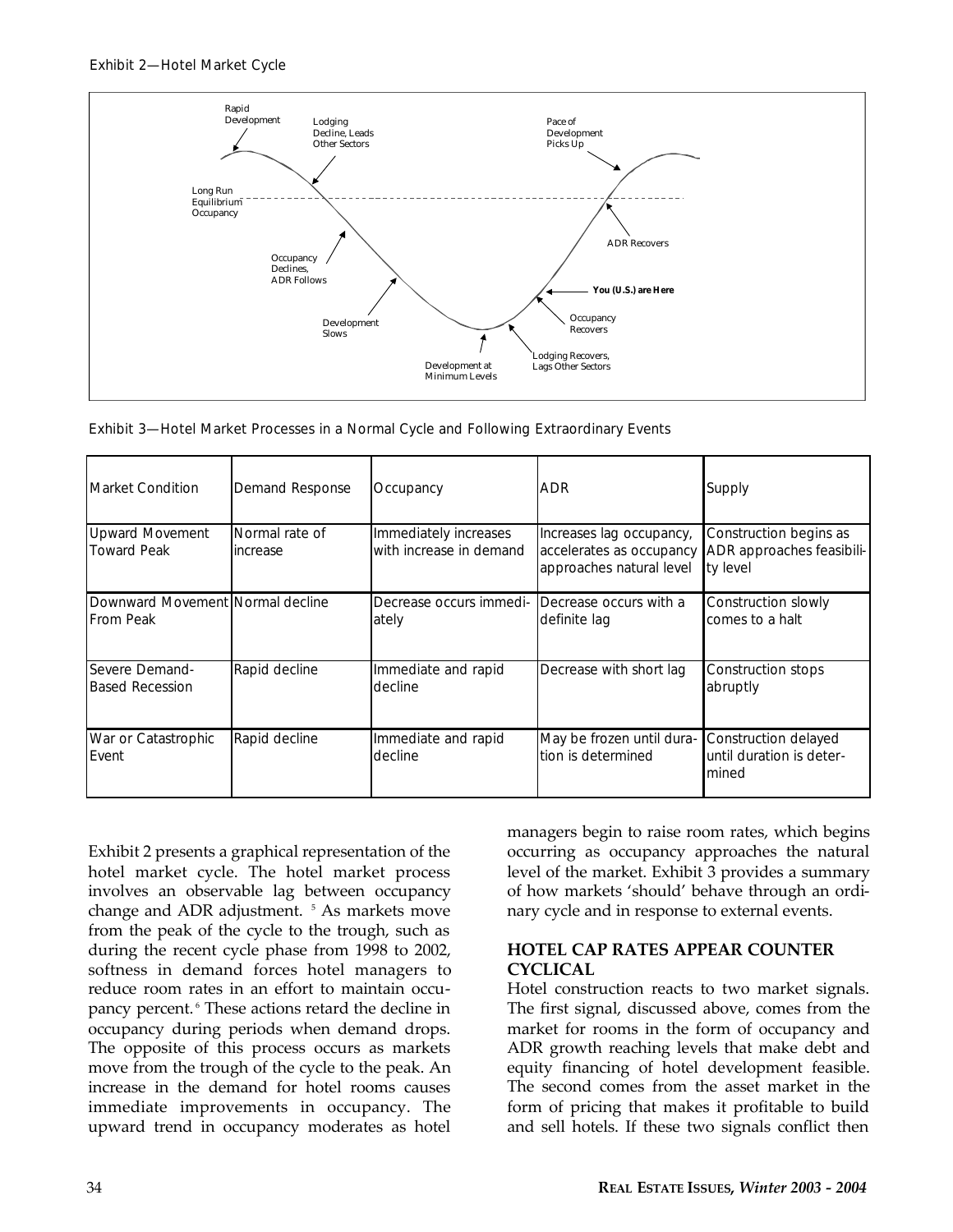

prediction becomes quite difficult.

Exhibit 4 presents a ten-year history of full-service hotel cap in the U.S. Fortunately, hotel cap rates appear to move in a counter-cyclical pattern, and thus valuations in the capital market follow the same pattern as occupancy and ADR. The highest rate of slightly above 12% occurred at the end of the early-1990s recession. The average rate reached 11.7% during the recent recession, but fell sharply over the past two quarters. Hotel cap rates moved downward and broke through the 10% barrier for several quarters in 1997 and 1998 when the economy and market for hotel rooms was rapidly expanding. In theory, hotel cap rates should continue to conform to the counter-cyclical pattern they followed during the past ten years because hotel property values logically decline (rise) as incomes become more (less) risky.

#### **PREPARING THE MAP FOR 2004 AND 2005**

Armed with recent evidence about the cyclical behavior of the hotel markets can we make any predictions? Returning to Exhibits 2, it appears that the U.S. hotel market at the start of 2004 is in the early stage of an upward movement toward a peak. This movement is conditioned by the general economic recovery which governs its direction. Theory suggests that modest increases in occupancy starting in 2003 IV will continue until occupancy percents reach the long- run average (i.e., somewhere between 65 to 70% in most local markets). As the market approaches this point, hotels will be

able to begin increasing room rates.

From thereon up the slope, occupancy gains will slow and room rate increases will begin to dominate RevPAR growth. In some metropolitan markets, such as New York, occupancy is already near the long-run average. Econometric forecasts from the Hospitality Research Group and Torto Wheaton Research Hotel Outlook indicate that many major markets in the U.S. will experience occupancy at long-run average levels by the end of 2004, meaning there will be room rate growth in 2004 as well. During 2005, room rates will begin approaching development feasibility levels.

What does the cycle pattern not help predict? First, cycles have turning points that are nearly impossible to forecast because they often occur as a consequence of unpredictable external stimuli. Second, the extent of overbuilding cannot be anticipated. Academics and financial institution regulators are focusing considerable attention to the problem of real estate market overbuilding today. <sup>7</sup>

#### **REFERENCES**

- Corcoran, P. J. 1987. Explaining the Commercial Real Estate Market. Journal of Portfolio Management 13 (Spring): 15-21.
- Corgel, J. B. 2003a. How to Determine the Future Direction of Hotel Capitalization Rates, Real Estate Issues 28 (Winter): 44-48.
- Corgel, J. B. 2003b. Endogenous Real Estate Cycles and Overbuilding: Evidence from U.S. Hotel Markets, unpublished working paper, Cornell University School of Hotel Administration.
- King, J.L. and T.E. McCue. 1987. Office Building Investment and the Macroeconomy: Empirical Evidence 1973-85. AREUEA Journal 15(3): 234-255.
- Hendershott, P.H. and E. Kane. 1992. Causes ands Consequences of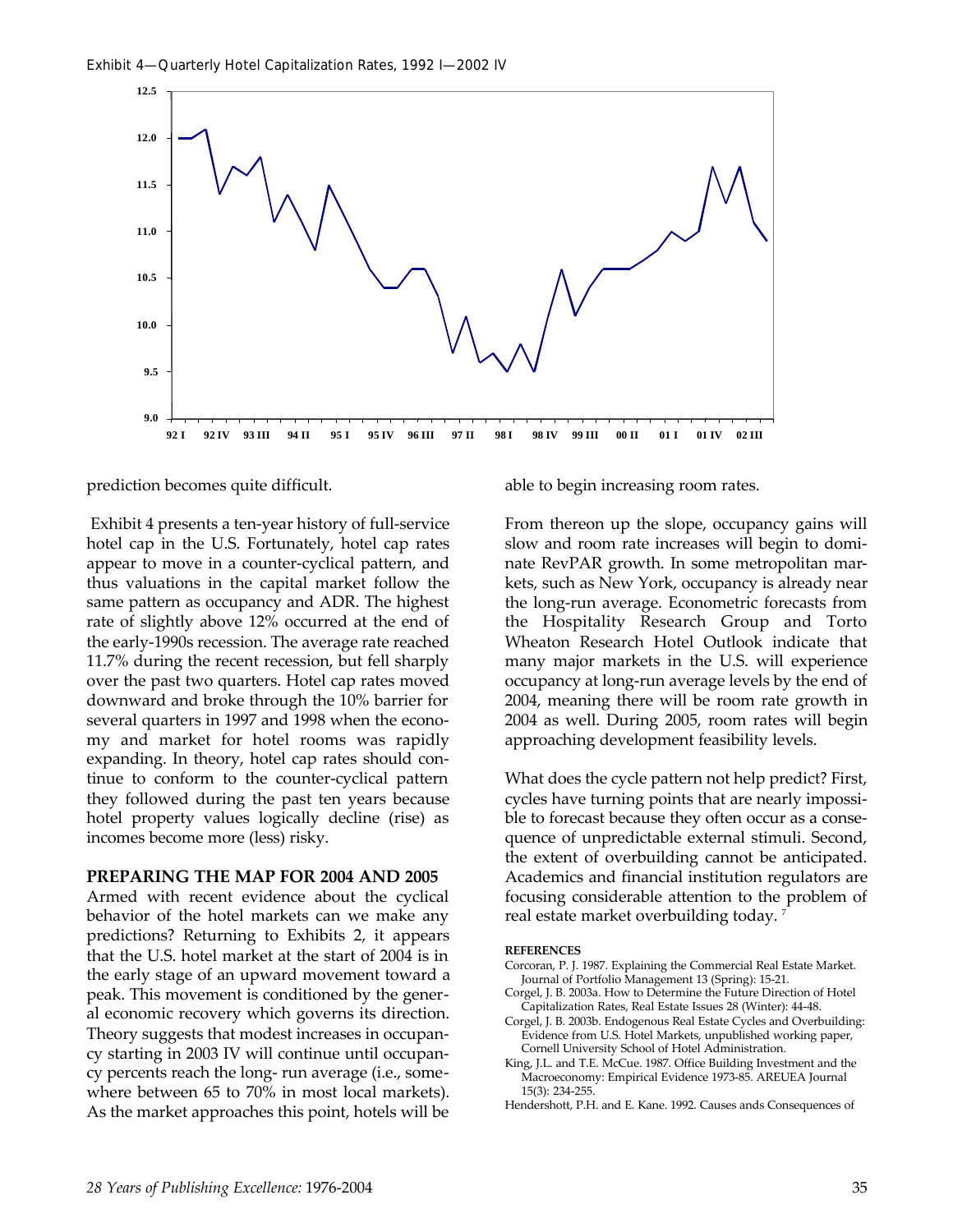the 1980s Commercial Construction Boom. Journal of Applied Corporate Finance 5: 61-70.

Mueller, G.R. 2002. What Will the Next Real Estate Cycle Look Like? Journal of Real Estate Portfolio Management 8(2): 115-125.

PricewaterhouseCoopers. 2002. Dating the Recent Industry Cycle. Hospitality Directions (August): 47-53.

- Torto, R. G. and W.C. Wheaton. 2002. Real Estate Cycles and Outlook 2002. Torto Wheaton Research, Boston
- Wheaton, W. and L. Rosoff. 1998. The Cyclic Behavior of the U.S. Lodging Industry. Real Estate Economics 26(l): 67-82.

#### **ENDNOTES**

- 1. See Mueller (2002) for a recent literature review of the real estate cycle literature. Wheaton and Rosoff (1998) is the seminal work on hotel market cycles.
- 2. Some argue that construction of hotels and certain other property types does not respond predictability, but instead, supply behaves with a 'mind of with a mind of its own'. See Torto and Wheaton (2002).
- 3. In 1987, Smith Travel Research began regular and public reporting of hotel rooms available, rooms sold, and ADR for the U.S and local markets. The availability of these data immediately enabled developers and capital suppliers to begin making better decisions about supply additions in response to changing demand.
- 4. For a discussion of real estate cycle effects from policies in the early 1970s, see King and McCue (1987). The disruptive effects of federal policies from the early 1980s on real estate markets are documented in Corcoran (1987) and Hendershott and Kane (1992).
- 5. This lag is documented in PriceWaterhouseCoopers (2002).
- 6. Estimates of the price elasticity of demand for hotel rooms place the value at approximately -.4. This means that when ADR falls revenue will likely fall because the positive revenue effect of the increase in the number of rooms sold will not offset the negative revenue effect of ADR erosion.
- 7. See Corgel (2003b) for a review.

#### **ABOUT OUR FEATURED COLUMNIST**

*John "Jack" B. Corgel, Ph.D., joined the Hospitality Research Group (HRG) of PKF Consulting in 1999 as managing director of applied research. There, he is developing new products for the hotel industry based on property-level financial performance information. Prior to joining HRG, he was a member of the Cornell Hotel School faculty for 10 years and served as the first director of the Center for Hospitality Research from 1992-1994. He is widely published in academic and professional journals and is a fellow of the Homer Hoyt Institute. (E-mail: jc1616@pkfc.com)*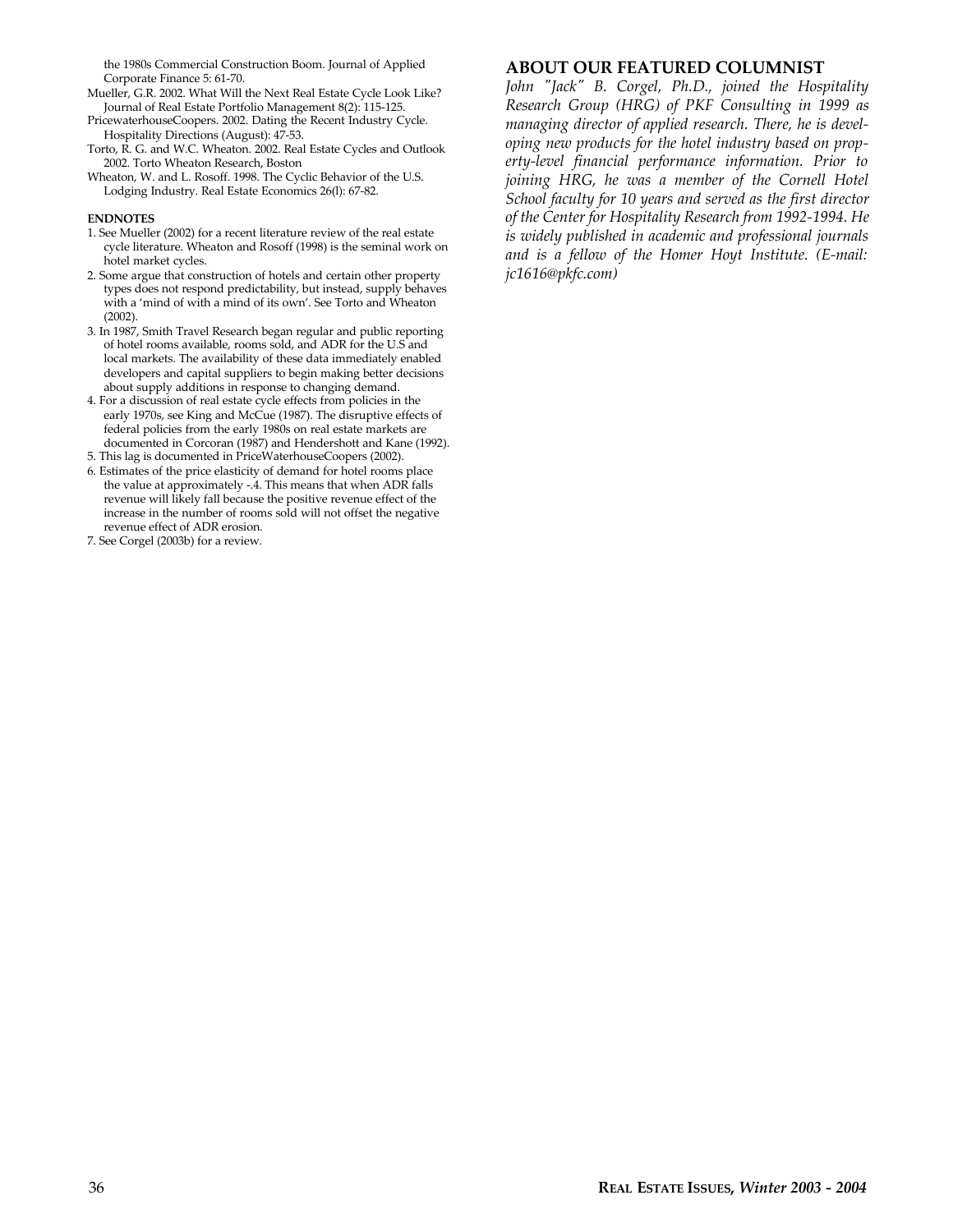#### **FOCUS ON THE ECONOMY**

# **ECONOMIC REPORT CARD: PROGNOSTICATION**

*by Mark Lee Levine, CRE, PhD*



*Mark Lee Levine, CRE, PhD*

The purpose of this short note is to provide decision-making regarding economic indicators relative to the broad man with regard to real estate markets. Many factors create conomies, as well as for national and internation he purpose of this short note is to provide decision-making information regarding economic indicators relative to the broad market, especially with regard to real estate markets. Many factors create concern for local

Consumers have been given a strong dose of uncertainty, due to such factors as terrorism, SARS, mad cow, inconsistencies in real estate markets, war issues (notwithstanding the termination of "formal war" in Iraq), lingering impacts of the technology collapse throughout the world (and certainly throughout the United States), financial issues (including tax cuts that impact economic recovery for the U.S.), increases in medical expenses, pharmaceutical costs, other medical treatments, etc. The good news is that unemployment has recently declined somewhat when compared with one year ago. Continued concern with economic positions in and outside the United States seems to result in inconsistent consumer spending patterns.

With an upward movement in the stock market, the comfort and assurance of a trend line moving up, and staying up, is still in question. However, as of January, 2004, the stock market was looking much stronger. The market continued to rise through December and showed very favorable increase to a consistent position above 10,500. The question remains as to whether the stock market, and general markets, can sustain a growth position, especially into the first half of 2004. On the other hand, the favorable growth rate toward the end of 2003, low interest rates that persist, the strong housing market, strong consumer confidence and the election year all bode well for a good year 2004, absent other major negative forces, such as terrorism.

Some hesitancy for consumers to spend results in some monies being kept on the "sidelines." However, the strong increase in the stock market supports more commitments to equity positions, and less money waiting on the "sidelines" for investment opportunities, especially with bond and savings rates at very low earning levels.

As most economists note, there is little doubt that the economy would be in an extremely difficult position, far below the current posture, were it not for low interest rates currently enjoyed in many sectors of our economy, especially with recent real estate refinancing.

Although the housing market has generally remained strong (within Colorado, and in general throughout the U.S.), current figures indicate that those numbers are changing somewhat, especially with higher-priced homes.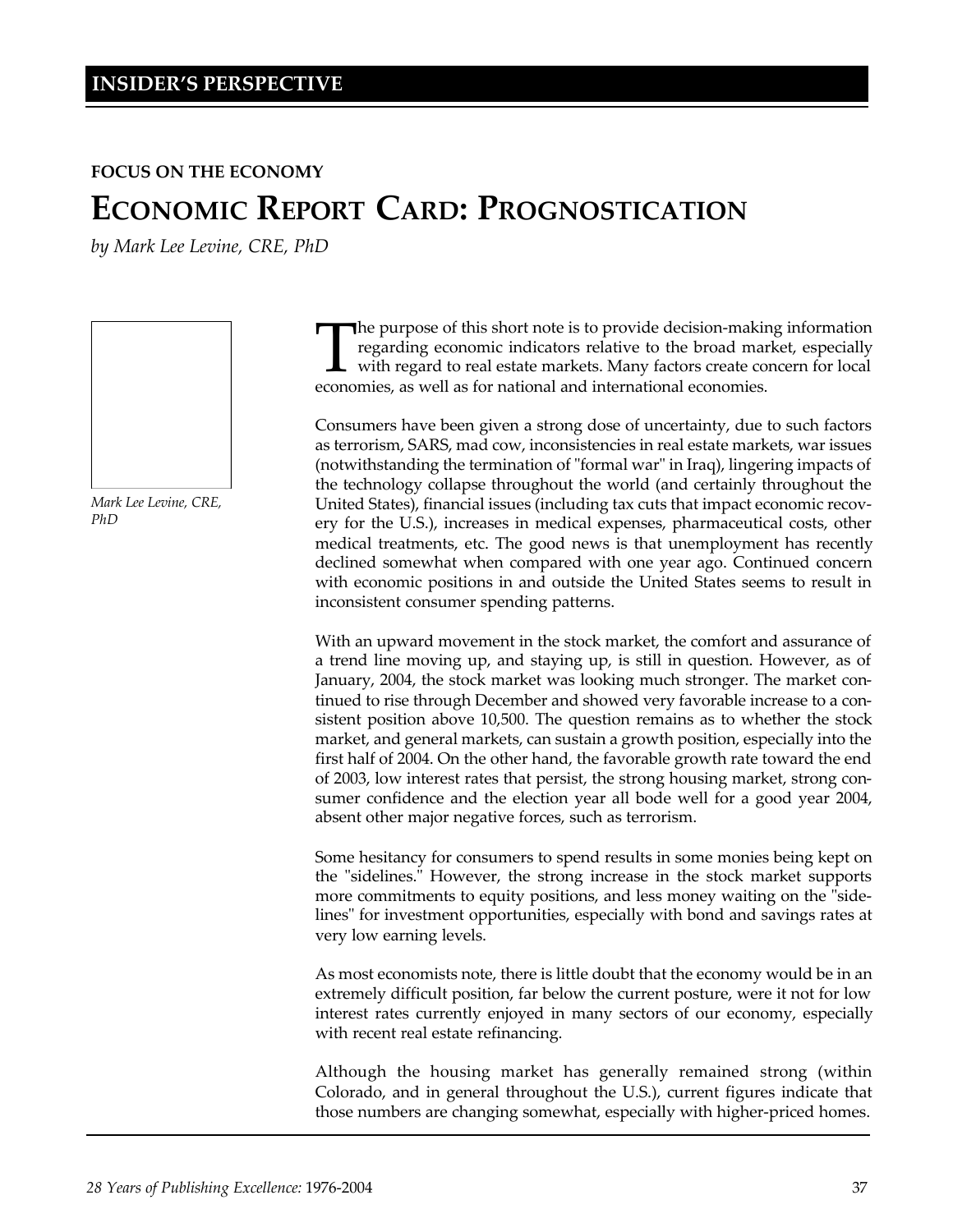The National Association of Realtors (NAR) and the National Association of Home Builders (NAHB) have supported the position of continuing strength in housing markets, even if the pace was slowing somewhat in some areas of the United States, and in some pricing markets for homes.

Many leading U.S. economists are predicting a 4% to 5% Gross Domestic Product (GDP) range of growth for 2004.

In The Economist, p. 75 (November 29, 2003), there was a notation on the broad scope for the world housing market that, although housing prices are strong in many areas, there is some concern with an overbuilt position. This does not mean that prices are ready to crash, as noted in this article. Citing John Wrigglesworth, an economist at Hometrack, a British property firm, "There is more chance of finding Elvis on the moon than there is of a house-price crash next year." This also does not mean that the housing market is not overpriced in some areas.

As noted in The Economist magazine, real house prices have increased at an average annual rate of between 8% to 12% in Australia, Britain, Ireland, The Netherlands, and Spain. As such, the argument is that such position cannot be sustained. In fact, The Economist article noted: "House prices look unsustainable in Australia, Britain, Ireland, The Netherlands, Spain and large parts of America." However, this article also noted that the existence of such bubble does not mean that there will be a crash. How much prices will change, if any, whether in the United States or these other countries, remains the key question.

With limited opportunities to invest in other areas for a favorable return, low interest rates, and consumer confidence at a high level, at least speaking relative to the United States overall, it is likely that the larger housing market, on a macro basis, will remain fairly strong for 2004. Nevertheless, certain markets remain somewhat weak, or are weakening, such as high-priced homes in many markets.

According to the Meyers Group Report (November 7, 2003), the housing market remains strong. The Report noted that prices for existing homes climbed to an annualized level of almost \$6.7 million. The national median price of the resale home moved down to \$172,300. On the other hand, new

home sales continued a strong pace and showed a median price at \$187,400 on a national level.

On the commercial side, it is incongruous when the Net Operating Income (NOI) has been dropping in many markets, yet sales prices have been increasing in those same markets with various types of commercial property. In other words, the capitalization rate has been dropping with the income also dropping. This inconsistent position can be explained in part by the low interest rates, positive attitude for appreciation, and lack of alternatives to place money, from an investment standpoint. Where 8% might not have been an acceptable return two years ago for commercial real estate, whether that be for office buildings, retail, industrial or otherwise, 8% is now an acceptable rate, and even a rate sought after in many markets today, especially given the slower returns in the bond market.

If the appreciation in real estate does not materialize, if interest rates increase rapidly, and/or if other non-real estate alternatives are available for investments, such as the stock market, one will most likely see a termination of the inconsistent behavior noted (NOI dropping and cap rates dropping), and a return to a more routine and historically acceptable relationship of capitalization rates and Net Operating Income (NOI).

Most retail investment real estate rates continue to be tied to a (strong or weak) job market position. If jobs are plentiful and at favorable compensation rates, there is more opportunity for consumption. Jobs drive the marketplace in both commercial and residential real estate.

The job market position has been improving, overall. Absent other negative signs, this, alone, is a positive factor that supports an increase in both residential and commercial markets.

The residential market has been strong in the last two years, even in a weaker commercial setting. Therefore, greater improvement will probably come about in the commercial markets, assuming that other positive signs remain, such as unemployment dropping and favorable, low interest rates continue.

Certainly markets vary throughout the country. In Denver, Colorado, the median-priced home is substantially higher than the national average, as indi-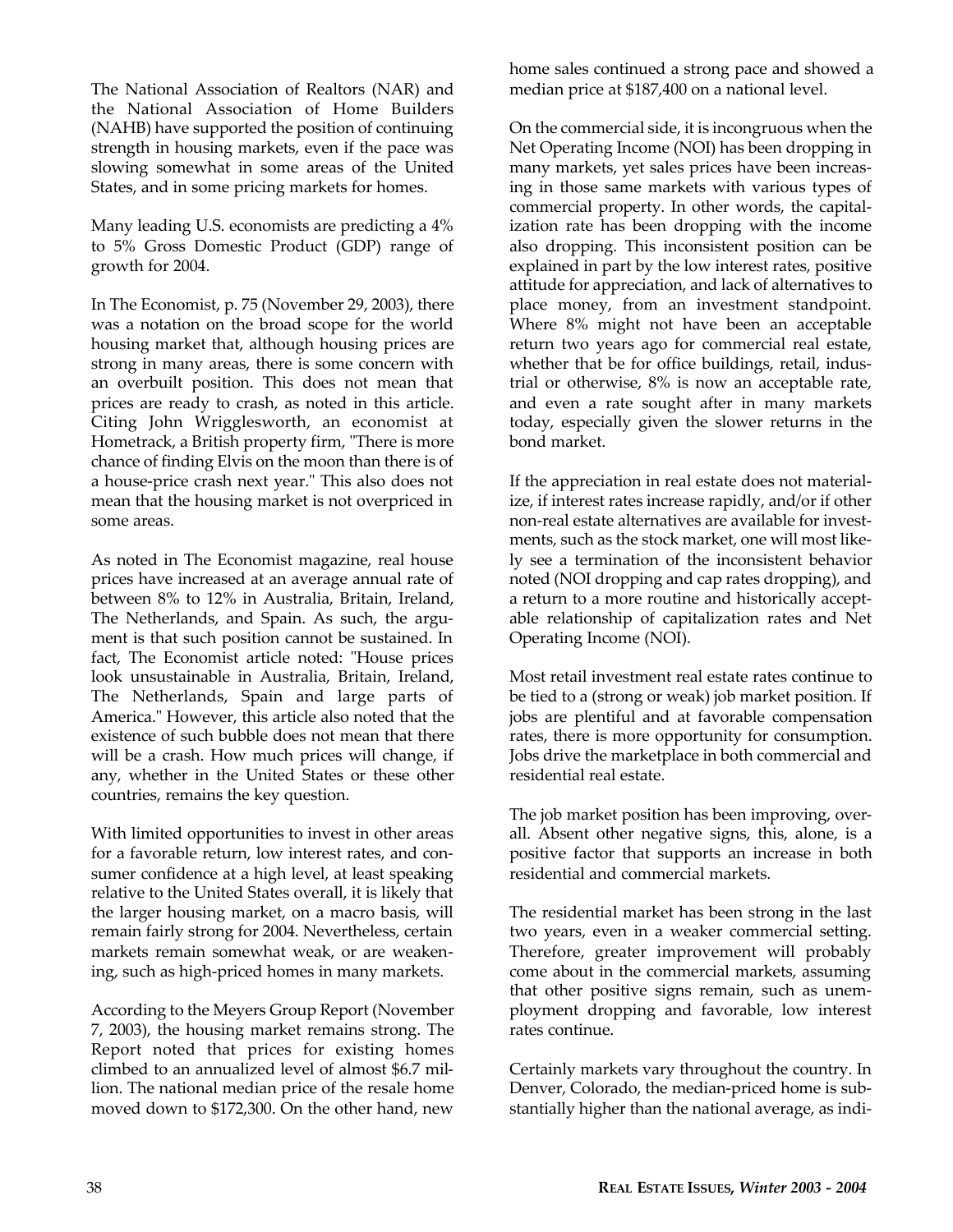cated earlier. The median price for a home in the Denver Metropolitan Area for existing single-family homes is approximately \$236,000, whereas the national average is substantially less. Obviously the median-priced home will vary throughout the country, e.g., where one looks to a higher-priced market, such as New York or San Francisco, as compared with a more limited market in smaller communities throughout the United States.

What remains in the market is still uncertainty due to many factors which impact the market. Nevertheless, there are some trends that many are predicting are taking place. For example, Mr. Sam Zell, Chairman of Equity Office Properties Trust, was quoted in the Texas Commercial Real Estate Outlook Conference in December, 2003, that there is tremendous risk of obsolescence within the market. Mr. Zell also noted that real estate is competing for capital in other markets, and the transparent nature of financial positions is making the competition that much more apparent, especially in light of major real estate investment vehicles, such as REITs.

IN SUMMARY, it appears that the real estate market, the stock market, and generally the investment side of the market are gaining steam and indicate signs for a very positive 2004, absent major negative changes, such as a substantial increase in interest rates, terrorism, budget deficits, or anything else that might create a negative consumer confidence position and hesitancy by major businesses to further stimulate and grow in the market.

There remains concern in the marketplace with the amount of personal debt that has increased in the last two years as a result of the favorable lower interest rates. This issue was recently noted by many economists. This same point was raised by Mr. John Talbott, the author of "The Coming Crash In the Housing Market." Concern with increased leverage and debt positions by consumers and some businesses raise a specter of worry, if continuing negative signs are incurred as the economy begins to pick up steam.

It will remain problematic for some commercial office space positions to show strong growth, given the lower rates that have persisted for office rentals in the last two years, coupled with increased vacancy rates. It will be at least several years in some major markets throughout the United States to absorb the inventory of office space now present.

| <b>GRADE</b> | <b>RANGF</b>                   | <b>PERCENTAGE</b> |  |
|--------------|--------------------------------|-------------------|--|
| A            | "Superior," great shape        | 90% and up        |  |
| в            | "Above Average," good<br>shape | 89%-80%           |  |
| С            | "Average," O.K.                | 79%-70%           |  |
| n            | "Below Average," poor<br>shape |                   |  |
| F            | "Failed," troubled areas       |                   |  |

Concern with the economic recovery and growth positions hinges largely on favorable lower interest rates. As those interest rates increase, the evidence clearly indicates an increase in default positions, especially with regard to leveraged acquisitions that have been created in the last few years. This point was illustrated very clearly in an article by John Salustri, "Recovery's Downside," Real Estate Forum, p. 49 (November, 2003). The author noted in this article: "One of the oddest facts of this rather strange recession is that, as the economy once again gets back on its feet, the number of defaults is likely to increase." The author noted that the strong causation factor of such defaults is generally increasing interest rates.

The economy will swallow hard, hiccup, burp, cough, have indigestion problems, face a few headaches, and possibly need the Heimlich maneuver, but it will recover. Some of the questions are: How soon it will recover? In which markets will it recover the fastest? Who will be the beneficiaries of such recovery? Who will suffer the losses when parts of the market are damaged because of increased interest rates that, apparently, will be with us in the near future? The "answers" will follow—in time!

The grading scale for performance of the economy relative to the real estate market utilizes the following grading letters and percentages. The grading, succinctly stated in the following areas, might be considered to be as follows:

Further, gradations within these areas are indicated by a plus (+) sign for a higher grade, such as B+ (meaning higher than just "Above Average" or better than just in "good" shape).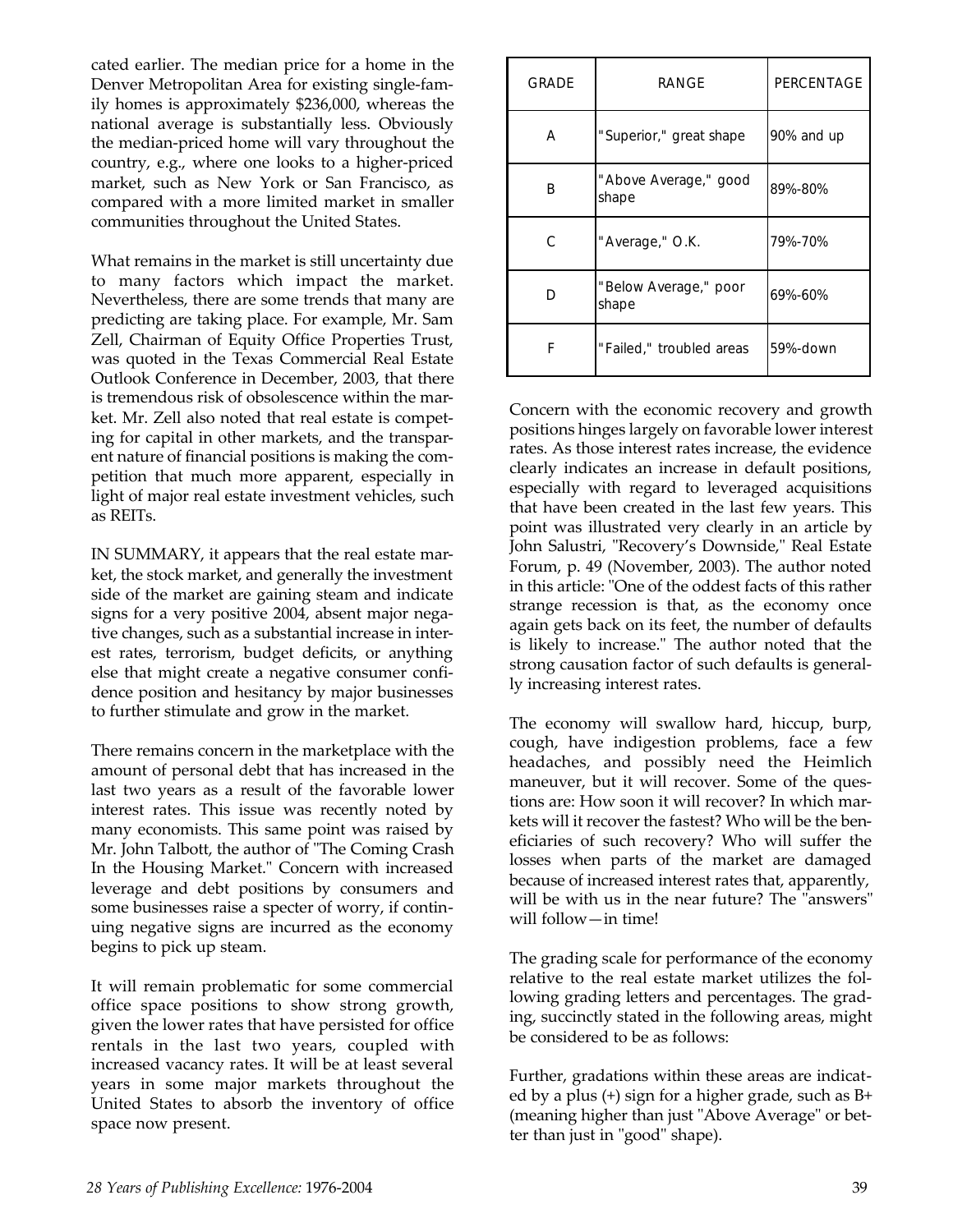To the contrary, a minus sign (-) indicates below the level of that letter, such as a B- (indicating somewhat below than just "good" shape).

#### GRADE:

A- SINGLE FAMILY HOMES: Although sales of single-family homes have slowed in some of the higher-priced homes, the market is extremely strong and continues to be strong in many areas throughout the United States. There are weaker pockets of some housing U.S. markets, and especially in the higher-priced homes.

C+ MULTI-UNIT RESIDENTIAL PROPERTY: Vacancy rates have increased in many areas, but other areas are seeing a leveling out, or even a slight dip in vacancy rates. It is anticipated that these rates will continue to drop in many markets in 2004.

C OFFICES: Offices in many metropolitan areas have larger inventories and higher vacancy rates than most investors would like to see. However, there seems to be a leveling out of some of the vacancy rate positions in some Class A space.

B- RETAIL/SHOPPING CENTERS: Retail space seems to be surprisingly resilient, and stronger consumer confidence levels speak generally well for the retail market, even though in some sectors of the U.S. markets an overabundance of retail space exists. The continuing concern with terrorism raises questions of confidence levels, although recent events, such as the capture of Saddam Hussein in Iraq, seem to lend support to increasing consumer confidence, with the hope that markets settle throughout the world.

B INDUSTRIAL/WAREHOUSES: Industrial/warehouse space seems to show a reasonable pattern of occupancy. Although some pockets have increased vacancies, occupancy seems to be holding, and even reducing in several areas.

C HOTELS/MOTELS: Hotel and motel vacancy rates are dropping somewhat. However, this is still not a strong market. Recovery will take some time in this area of the investment field.

C+ SPECIAL-USE PROPERTY: Other specialuse properties, such as in resort areas, continue to be reasonably supported as a result of some increasing consumer confidence. However, it is a tenuous area, given general volatile consumer confidence as well as overbuilding in some areas. Therefore, this area remains of concern in 2004.

A FINANCING RATES: Lower interest rates remain strong and favorable, despite a slight increase lately in interest rates.

A REFINANCING RATES: Likewise, refinancing rates remain favorable and also are supportive of a general good economic outlook. However, most of the refinancing of the residential market has taken place; therefore, there will be weakening volume in this area.

IN SUMMARY: The real estate market is, at best, in a very lethargic position. It will likely continue such posture, on a macro basis, until there is even more improvement in general consumer outlook, elimination or reduction of war issues and terrorism issues, and an absorption of existing real estate products that exist in many sectors.

#### **ABOUT OUR FEATURED COLUMNIST**

**Mark Lee Levine, CRE, PhD,** *is a professor and the director of the Burns School of Real Estate at the University of Denver. (E-mail: mlevine@du.edu)*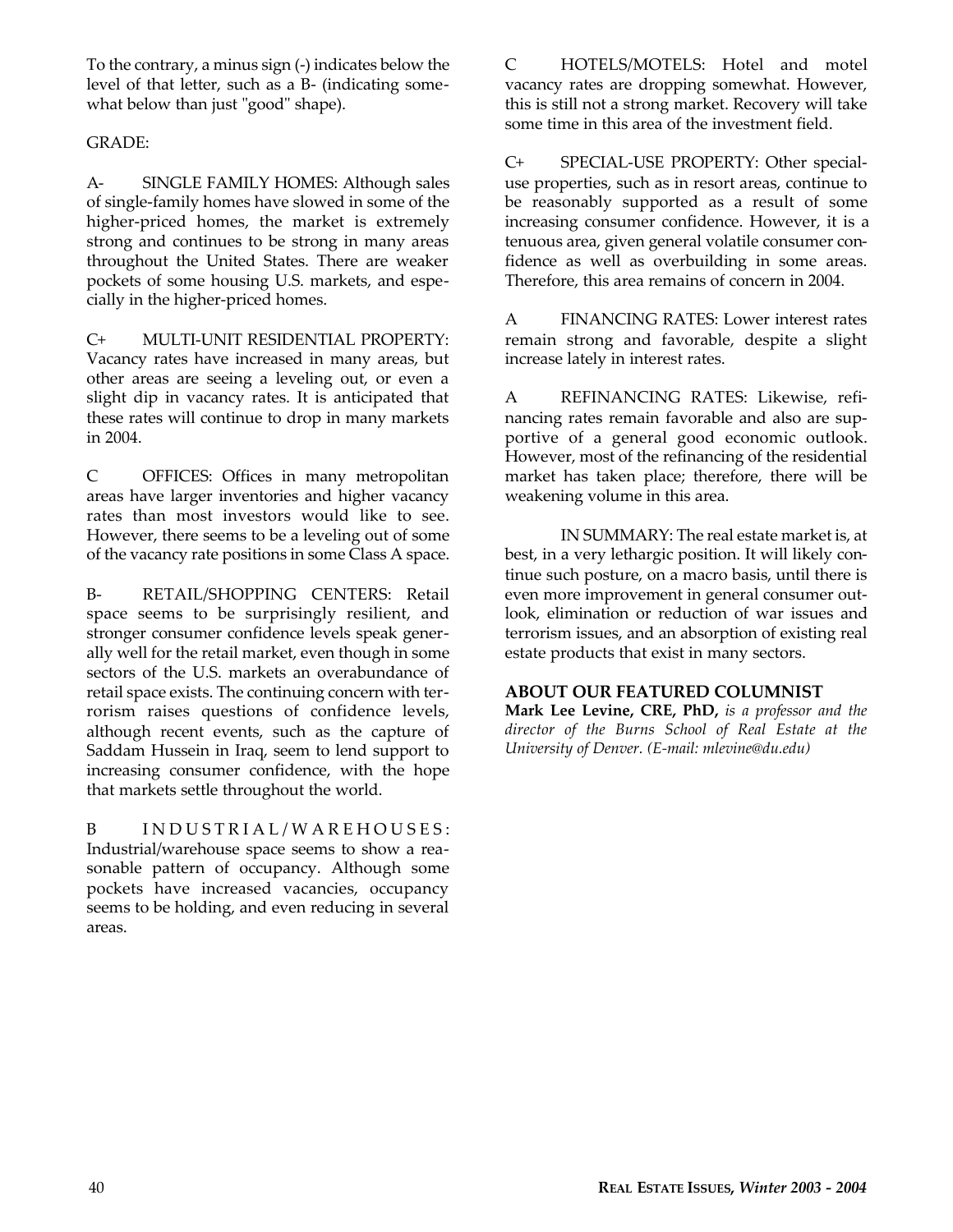

## our focus is... you

As a REALTOR\*, you deserve the best, both for your business and for your home life. The REALTOR VIP\* Program, your member benefits program, has been created to help you attain products and services that will en hance both your personal and professional life.

With a membership of over 900,000, NAR has considerable group buying power which results in incredible value and savings. The REALTOR VIP\* Alliance Program lets you use that power to your advantage.

new alliance program partners and offerings:

### dingrature k, LLC

REALTOR

This lockbox features an Eurohabet Integral keypad and a homeowner-<br>activated "Do Not Disturb" feature. Available at the end of the list Quarter 2004.

1-877-SENTRILOOK (1877-736-8745) www.Seniflock.com

#### elemmannas

REALTORS who dign up between October 1 and November 30, 2008<br>can try the new Fower Suite offering #nocod through January 1, 2004. 1-877-363-4442 www.elleighborhoods.com /realion/P

## and T. Drawn & Services

Take advantage of the Real Estate InfoSource Line, Geo F. Brown Errors and Omission show a policyholders<br>and Omission showance policyholders speak to an experience direal estate attorney to determine whether their issue can be resolved informally. 1-559-312-6262

### GE-BAL

Store your official documents on a confidential, secure non-internet<br>database. One annual fee indudes : the following four products Med-Net<br>Child-Net, Travel-Net and, Docu-Net 1-877-408-8416

 $16.13$ 

X,

www.guts.com

[018] Twww.READ Rommaston/P [CALL]1-200874-2200 Awaysmentonyour KARmenteed to acted codeswiten calling READ RMP At land Pogram perfect.



MASS (SAL 189) 43 TH. 60 **OF TENETORS:** To Party Adam

Real Strength. Real Advantages.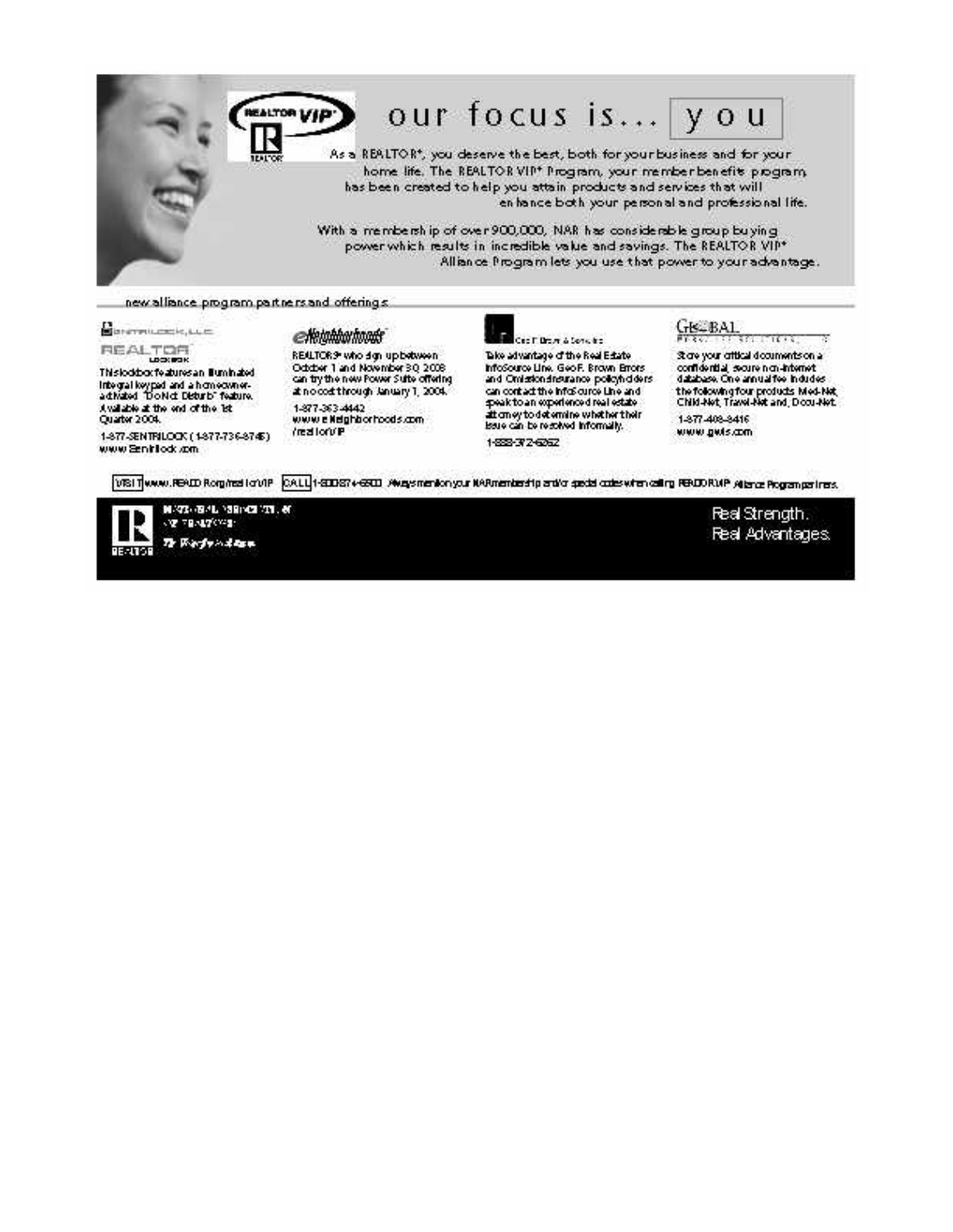

# *Subscription Information*

As the adage goes, **"the only constant is change."** For 27 years, Real Estate Issues has been a **constant** source of ideas, insights, and methods, assisting industry experts in meeting the challenges of a **changing** market.

Why not give the gift of a REI subscription to a colleague or business associate? *Real Estate Issues* publishes **four times per year** (Spring, Summer, Fall, Winter). Place your order today!

*Qty*. *Order your single copies & subscriptions below or online at www.cre.org*

\_\_\_\_\_ *Single copies @ \$15 (+ shipping: \$3 U.S.; \$6 foreign).* Vol.\_\_\_\_ (1-27) ; No. \_\_\_\_ (1-4)

*Subscription prices:* q1-year **\$48** (4 issues) q2-year **\$80** (8 issues) q3-year **\$96** (12 issues)

*Call for foreign and faculty/student subscription rates.*

(#38-442-36001)

Check enclosed for \$ \_\_\_\_\_\_\_ *payable to The Counselors of Real Estate*

Charge \$ \_\_\_\_\_\_\_\_to:  $\Box$  VISA  $\Box$  MasterCard  $\Box$  Am.Exp.  $\Box$  Discover  $\Box$  Diner's Club

Card Number \_\_\_\_\_\_\_\_\_\_\_\_\_\_\_\_\_\_\_\_\_\_\_\_\_\_\_\_\_\_\_\_\_\_\_\_\_\_\_\_\_\_\_\_\_\_\_\_\_Exp. Date \_\_\_\_\_\_\_\_\_\_\_\_ Signature \_\_\_\_\_\_\_\_\_\_\_\_\_\_\_\_\_\_\_\_\_\_\_\_\_\_\_\_\_\_\_\_\_\_\_\_\_\_\_\_\_\_\_\_\_\_\_\_\_\_\_\_\_\_\_\_\_\_\_\_\_\_\_\_\_\_\_\_\_\_\_\_\_\_

Name  $\Box$ 

Address\_\_\_\_\_\_\_\_\_\_\_\_\_\_\_\_\_\_\_\_\_\_\_\_\_\_\_\_\_\_\_\_\_\_\_\_\_\_\_\_\_\_\_\_\_\_\_\_\_\_\_\_\_\_\_\_\_\_\_\_\_\_\_\_\_\_\_\_\_\_\_\_\_\_\_\_\_\_\_\_\_

Company \_\_\_\_\_\_\_\_\_\_\_\_\_\_\_\_\_\_\_\_\_\_\_\_\_\_\_\_\_\_\_\_\_\_\_\_\_\_\_\_\_\_\_\_\_\_\_\_\_\_\_\_\_\_\_\_\_\_\_\_\_\_\_\_\_\_\_\_\_\_\_\_\_\_\_\_\_\_\_

City/State/Zip\_\_\_\_\_\_\_\_\_\_\_\_\_\_\_\_\_\_\_\_\_\_\_\_\_\_\_\_\_\_\_\_\_\_\_\_\_\_\_\_\_\_\_\_\_\_\_\_\_\_\_\_\_\_\_\_\_\_\_\_\_\_\_\_\_\_\_\_\_\_\_\_\_\_\_\_

Telephone  $\Box$ 

**ORDER BY:** *1). web: www.cre.org; 2). phone: 312.329.8427; 3). fax: 312.329.8881; 4). mail: The Counselors of Real Estate, 430 N. Michigan Avenue, Chicago, IL 60611*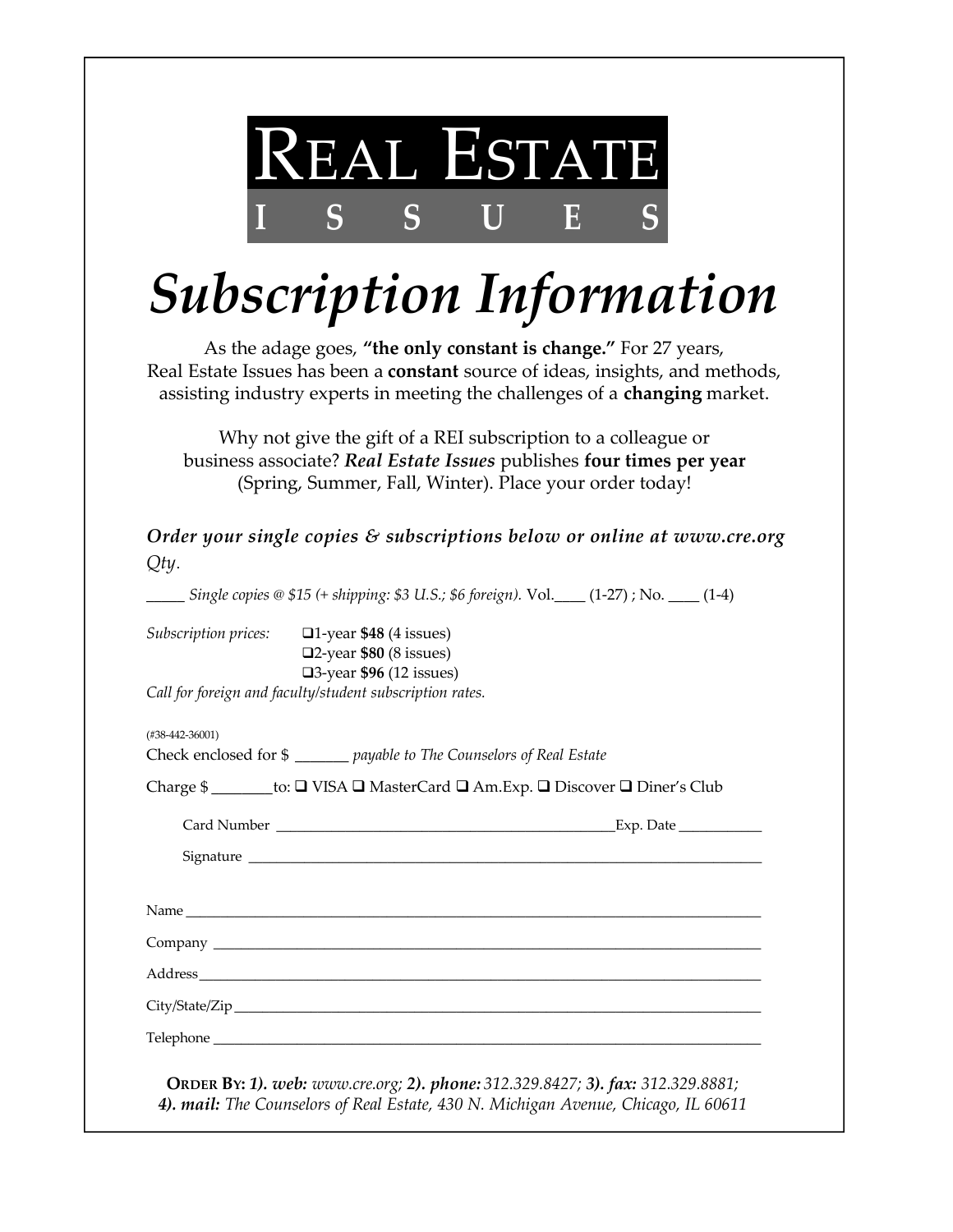

#### **CONTRIBUTOR INFORMATION**

*Real Estate Issues* publishes four times annually (Spring, Summer, Fall, Winter). The journal reaches a lucrative segment of the real estate industry as well as a representative cross section of professionals in related industries.

Subscribers to *Real Estate Issues (REI)* are primarily the owners, chairmen, presidents, and vice presidents of real estate companies, financial corporations, property companies, banks, management companies, libraries, and REALTOR® boards throughout the country; professors and university personnel; and professionals in S&Ls, insurance companies, and law firms.

*Real Estate Issues* is published for the benefit of the CRE (Counselor of Real Estate) and other real estate professionals, planners, architects, developers, economists, government personnel, lawyers, and accountants. It focuses on providing up-to-date information on problems and topics in the field of real estate.

#### **REVIEW PROCESS**

Member and non-member authors are encouraged to submit their manuscripts to: *Real Estate Issues,* c/o The Counselors of Real Estate, 430 North Michigan Avenue, Chicago, Illinois 60611. All manuscripts are reviewed by three members of the editorial board with the author's name(s) kept anonymous. When accepted, the manuscript and any recommended changes is returned to the author for revision. If the manuscript is not accepted, the author is notified by letter.

The policy of *Real Estate Issues* is not to accept articles that directly and blatantly advertise, publicize, or promote the author or the author's firm or products. This policy is not intended to exclude any mention of the author, his/her firm, or their activities. Any such presentations however, should be as general as possible, modest in tone, and interesting to a wide variety of readers. If a product, service, or company is featured, it should be informational vs. promotional in nature. Potential conflicts of interest between the publication of an article and its advertising value should also be avoided.

Every effort will be made to notify the author on the acceptance or rejection of the manuscript at the earliest possible date. Upon publication, copyright is held by The Counselors of Real Estate (American Society of Real Estate Counselors). The publisher will not refuse any reasonable request by the author for permission to reproduce any of his/her contributions to the journal.

#### **DEADLINES**

See Editorial Calendar on inside back cover for deadlines.

#### **MANUSCRIPT/GRAPHICS PREPARATION**

1). Manuscripts **must be submitted via e-mail or disk** (along with hard copy) in **IBM or PC format only—Mac files cannot be accommodated**: .txt (text) file format or Word for Windows 6.0. All submitted materials, including abstract, text and notes, are to be **double-spaced**. Number of manuscript pages is not to exceed 25 singlesided sheets (approx. 7,000 words). **Submit a 50- to 100-word abstract\* and a brief biographical statement, including author's e-mail address. Computer-created charts/tables should be in separate files from article text.** *(\*If the manuscript is accepted for publication, the abstract/brief synopsis would appear on the table of contents page.)* 

2). Graphics/illustrations are to be considered as "Exhibits," numbered consecutively and submitted in a form suitable for reproduction. Graphics must either be submitted camera-ready or computer-generated as PC compatible ONLY. DO NOT submit colorized computer files—the graphics must be created in grayscale or black and white only. If possible, save in all of or at least one of the following formats: .emf; .eps; .wmf.

3). Number all graphics (tables/charts/graphs) consecutively. All graphics should have titles.

4). All notes, both citations and explanatory, are to be numbered consecutively in the text and placed at the end of the manuscript.

5). If appropriate, and of good quality, include photographs to clarify and enhance the content of the article.

6). Article title should contain no more than eight to 10 words including an active verb.

7). For uniformity and accuracy consistent with our editorial policy, refer to *The Associated Press Stylebook.*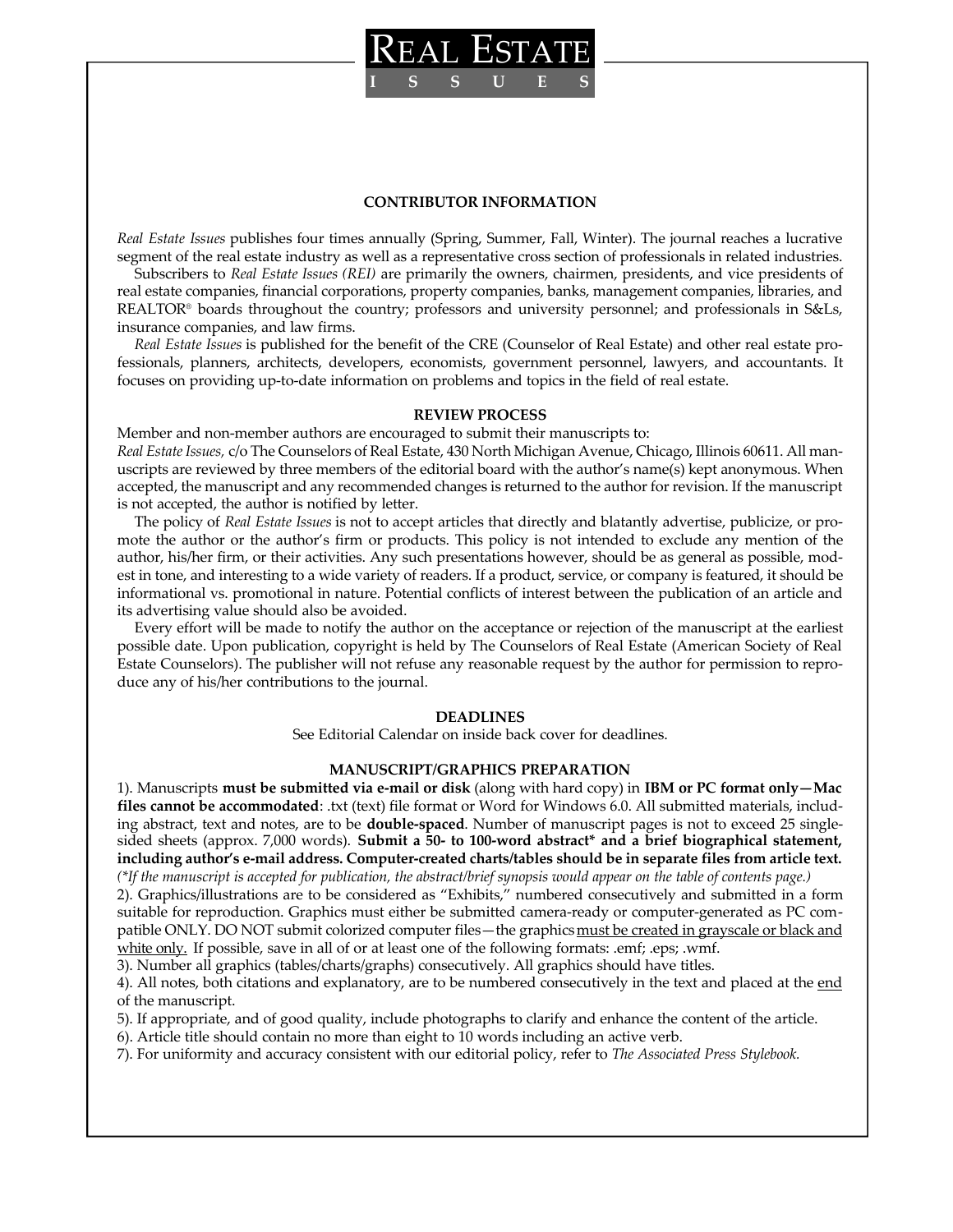

*1976 - 2004 28 Years of Publishing Excellence*

### **EDITORIAL CALENDAR**

**Summer 2004 Articles on general real estate-related topics** *(deadline for manuscript submission - May 10, 2004)*

**Fall 2004 Articles on general real estate-related topics** *(deadline for manuscript submission - August 9, 2004)*

**Winter 2004 Articles on general real estate-related topics** *(deadline for manuscript submission - September 27, 2004)*

*Visit www.cre.org for information on submitting a manuscript for publication consideration or contact info@cre.org; 312.329.8427.*

#### **SUBSCRIPTION INFORMATION**

*Real Estate Issues* publishes four times per year (Spring, Summer, Fall, Winter). To subscribe to *Real Estate Issues* or for additional information, contact The Counselors at **www.cre.org;** info@cre.org; 312.329.8427.

#### **ADVERTISING OPPORTUNITIES**

*Real Estate Issues* will bring your advertising message to users of counseling services in targeted industry sectors. To maximize your networking opportunities and reach leading real estate professionals, visit **www.cre.org** or call 312.329.8427 for pricing information.